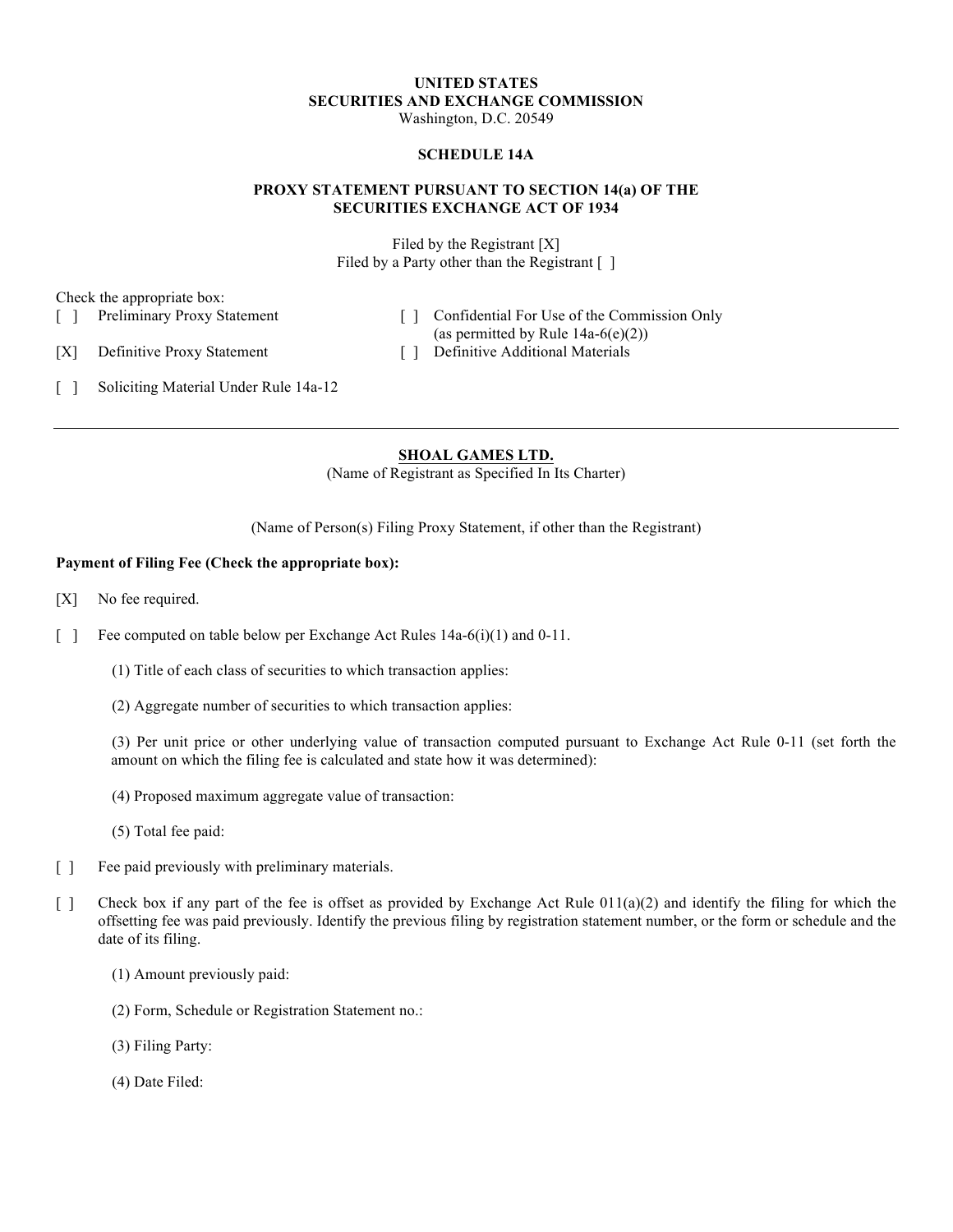#### August 10, 2015

Dear Stockholder:

2014 was a year of major change for your Company. During the past year, it became increasingly evident that the online gambling industry as a whole was experiencing conditions of maturity whereby smaller firms were finding it increasingly difficult to compete. In response to these facts, the rapid growth of the social games industry, and the promising results of our trial launches with Trophy Bingo, the Bingo.com management team decided it was in the best interests of the Company to change course. We decided to sell the online gambling business; the associated brand and URL and determined that the offer negotiated with Unibet Group Plc ("Unibet"), the Company's own online gambling partner and technology provider, was fair and the best offer available to the Company for those assets. This strategic decision would provide us with the necessary capital and human resources to enter in the social games industry and compete for a top position.

Previously, in June of 2012, the Company had identified that a significant opportunity was developing for non-gambling bingo games and embarked on the development of a unique free social bingo game, Trophy Bingo, that could be played on mobile devices world wide, without the regulatory constraints present in the online gambling industry. It's projected that by December 2015, smartphones and tablets will generate more game revenue than console games. The smartphones and tablets market will grow from \$17.6 billion (a total market share of 23% in 2013) to an impressive \$40.9 billion in 2017 which represents more than one third of the total global games market and 80% of the market's growth. Furthermore, some of the biggest hits of the entire games industry were social games designed and played predominantly on mobile devices. 2014 saw three social games gross more than a billion US dollars in revenue; Puzzle and Dragons from Japan's GungHo Online Entertainment ; Clash of Clans from Finland's SuperCell , and Candy Crush Saga from Sweden's King Digital.

Accordingly, to facilitate this change in direction, the Company at year end completed the sale of its gambling related assets, for which the Company received cash consideration of \$2,000,000 and redemption of the 15,000,000 common shares of the Company, which were held by Unibet, valued at a deemed price of \$0.40 per share providing a total consideration of \$8,000,000. The 15,000,000 common shares held by Unibet have been returned to the Company's treasury and canceled. Accordingly, the Company's issued common share capital has decreased by 21.22%, from 70,682,703 to 55,682,703 common shares. The Company changed its name to Shoal Games Ltd and began trading on the OTCQB under the symbol "SGLDF" on January 29, 2015. Simultaneously, while preparing for the world wide launch of Trophy Bingo, the Company obtained a listing on the TSX Venture Exchange in Canada (TSXV:SGW) effective July 2, 2015. This listing enables Canadian investors to trade Shoal Games in their cash, margin, TFSA (Tax Free Savings Account) and RSP (Retirement Savings Plan) accounts. As the TSXV is a fully active open auction market and as most Canadian brokerage firms prevent their clients from trading on the OTC market in the United Sates we believe this move will significantly improve the liquidity in the trading of our shares. Shoal Games also becomes the only publically traded company in the social games industry trading on a Canadian exchange.

*Shoal Games is now solely focused on the mobile and social games industry with its first social game, Trophy Bingo*. The game is a puppy themed social bingo adventure where players must win their way through 120 levels of bingo challenges to succeed. The Company's revenue model for Trophy Bingo is based on advertising and in-app purchases. Players can enjoy free games in exchange for viewing targeted advertising. In addition, players are able to purchase virtual in-game currency which can be used to speed progression and open premium content in Trophy Bingo. The game also contains an assortment of social features which are designed to enhance the player experience and reduce marketing costs by encouraging social play.

According to Statista there are over 1.2 million apps available in the App Store and 1.3 million apps available on Google Play as of July 2014. Attracting an audience to a game given the sheer volume of competing offerings is a difficult challenge. While techniques exist to reach users through paid marketing campaigns, building games for audiences that already exist is a way to significantly reduce marketing expenses. *Social free-to-play bingo games are an established category in the social games industry*. The two leading brands, Bingo Bash and Bingo Blitz (both launched in 2010) have generated an estimated 50 million downloads between them and both have been acquired for large sums. Bingo Blitz was purchased by Caesars Interactive Entertainment for \$45 million in 2012 and The Game Show Network purchased Bingo Bash for \$160 million in 2014. These two acquisitions and the overall growth projections for the mobile gaming market indicate that the social bingo category is healthy and growing.

The \$2,000,000 cash obtained from the sale of the online gambling business, in addition to the cash held at the time of the transaction has enabled the Company to continue to finance the development and prepare for the marketing of Trophy Bingo. The Company intends to make Trophy Bingo one of the most popular and highest grossing social bingo games available in the market. Trophy Bingo is a product that's rich in game play and offers players hours of entertainment in a completely new format for social bingo. The Trophy Bingo team is focused on releasing the product early in the third quarter of 2015 in combination with a significant marketing budget to attempt to rapidly move Trophy Bingo into the upper ranks of the monetization charts for both Apple and Google smartphones and tablets.

We would like to thank you, our shareholders, for your long standing patience and belief in Shoal Games and we hope we can repay your commitment with positive financial returns.

I am pleased to invite you to the Annual Meeting of Stockholders (the "Annual Meeting") of Shoal Games Ltd. (previously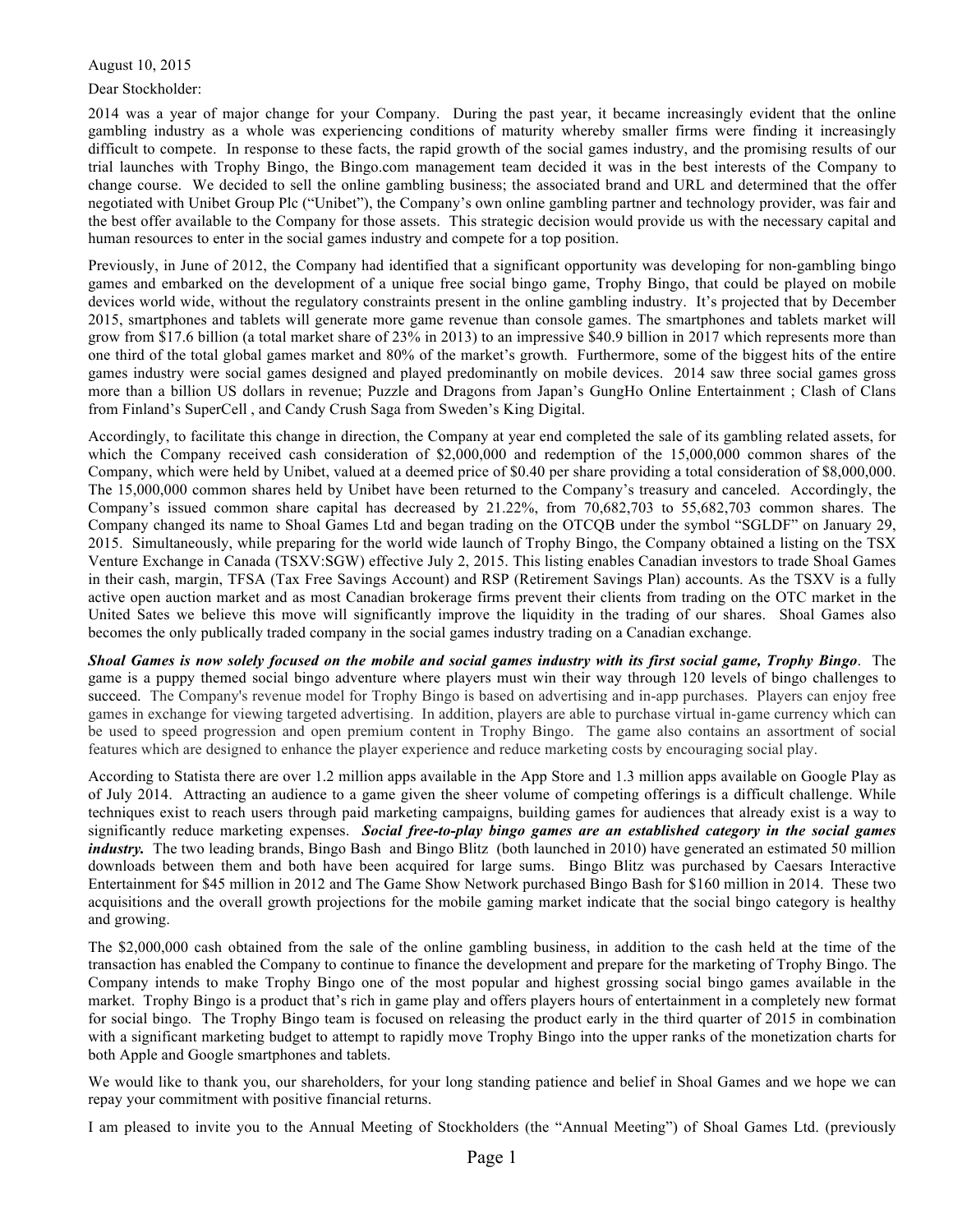Bingo.com, Ltd.) The Annual Meeting will be held on Wednesday September 23rd, 2015, starting at 11:00 a.m., Anguillian Time, at Ground Floor, Hansa Bank Building, Landsome Road, The Valley, Anguilla, British West Indies.

Important information concerning the matters to be acted upon at the meeting is contained in the accompanying Notice of Annual Meeting of Stockholders and Proxy Statement. The business to be conducted at the Annual Meeting includes the election of our directors; ratification of the appointment of Davidson & Company LLP, Chartered Accountants, as independent auditors for the Company for the 2015 fiscal year; Approval of the 2015 Stock Option Plan and consideration of any other matter that may properly come before the meeting and any adjournment or postponement thereof.

Our Board of Directors has fixed the close of business on August 10, 2015, as the record date for determining those stockholders who are entitled to notice and to vote at the Annual Meeting and any adjournment or postponement thereof.

Your vote is important. Registered stockholders can vote their shares by mailing back the accompanying proxy card or voting electronically. Voting by proxy will ensure your representation at the Annual Meeting if you do not attend in person. Mailing your completed proxy card or voting online will not prevent you from voting in person at the Annual Meeting if you wish to do so.

A copy of our Annual Report on Form 10-K and Audited Financial Statements for the year ended December 31, 2014, is included in this mailing to all stockholders entitled to notice and to vote at the Annual Meeting or is available on the Company's website at http://investor.shoalgames.com.

Sincerely yours,

*/s/ "J. M. Williams"* J. M. Williams President and Chief Executive Officer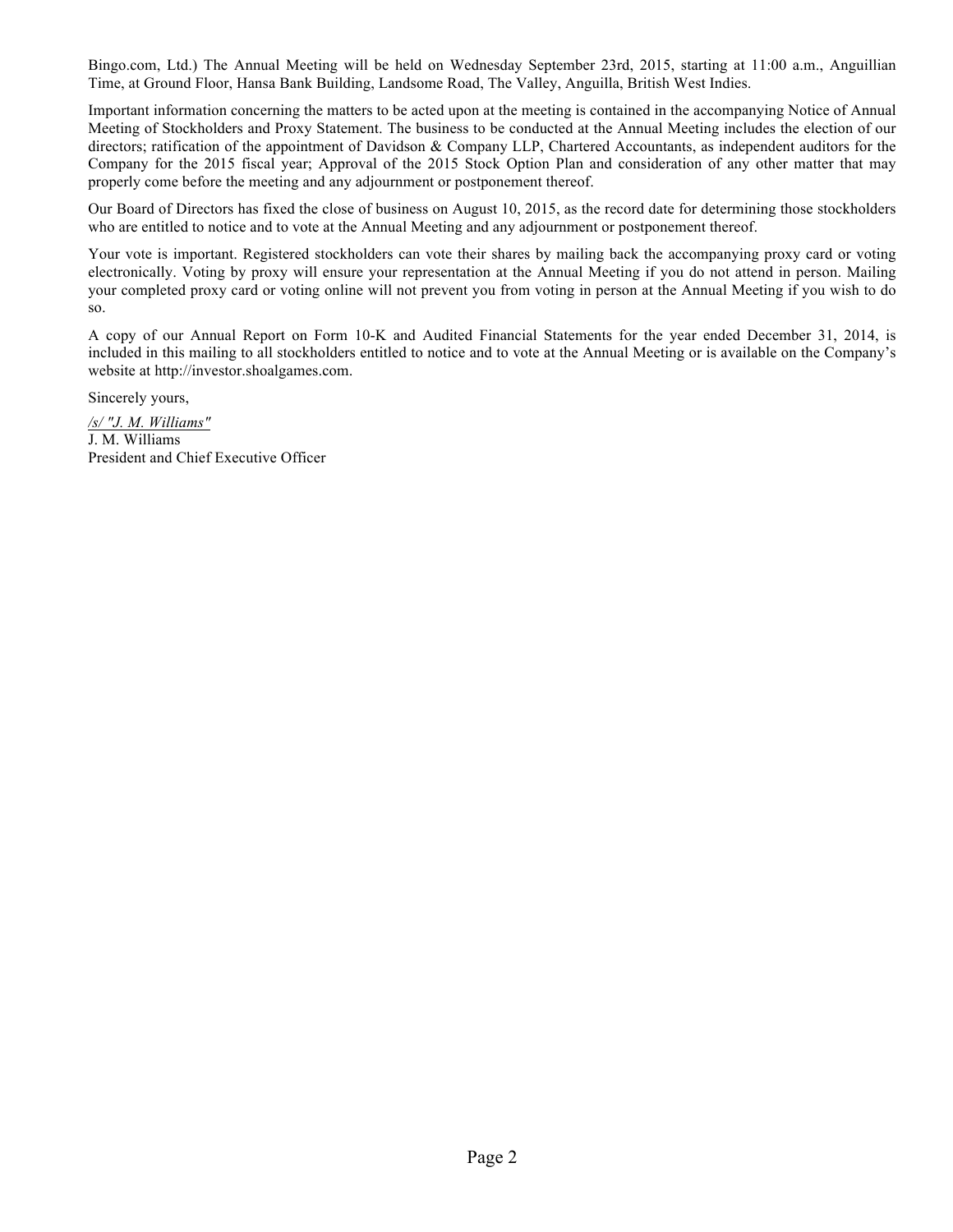## **NOTICE OF ANNUAL GENERAL MEETING**

Notice is hereby given that the Annual Meeting (the "Meeting") of the stockholders of Shoal Games Ltd. (previously Bingo.com, Ltd.) (the "Company") will be held at 11:00 a.m. (local time in Anguilla, British West Indies) on Wednesday September 23, 2015, in the Boardroom of the Shoal Games Anguilla office, located at Ground Floor, Hansa Bank Building, Landsome Road, The Valley, Anguilla, British West Indies, for the following purposes:

- 1. To elect members to our Board of Directors to serve for the ensuing year;
- 2. To appoint auditors for the Company for the ensuing financial year and to authorize the directors to fix the remuneration to be paid to the auditors;
- 3. To consider, and if thought fit, ratify and approve, by an ordinary resolution, the Company's 10% rolling stock option plan as more particularly set out in the accompanying information circular; and
- 4. To transact such other business as may properly come before the Annual Meeting and any adjournment or postponement thereof.

#### **Accompanying this Notice is a Proxy Statement and a form of Proxy.**

The enclosed Proxy is solicited by management of the Company and shareholders may amend it, if desired, by inserting in the space provided, an individual designated to act as proxy holder at the Meeting. The holders of Common Stock of the Company of record at the close of business on August 10, 2015, will be entitled to vote at the Meeting.

All stockholders are cordially invited to attend the Meeting in person. However, to assure your representation at the Meeting, you are urged to sign and return the enclosed proxy card as promptly as possible in the postage-prepaid envelope enclosed for that purpose. Any stockholder attending the Meeting may vote in person even if the stockholder has returned a proxy card.

## **Internet availability of proxy materials.**

This Notice of Annual Meeting and Proxy Statement along with the form of proxy card and the Company's Annual Report on Form 10-K for the year ended December 31, 2014, will be available on the Company's website at http://investor.shoalgames.com beginning on the first day these materials are mailed to shareholders which is anticipated to be August 17, 2015.

#### **Notice Regarding the Availability of Proxy Materials**

We have adopted the "notice and access" rule of the U.S. Securities and Exchange Commission (the "SEC"). As a result, we furnish proxy materials primarily via the Internet instead of mailing a printed copy of the proxy materials. Stockholders will receive a Notice of Internet Availability of Proxy Materials (the "Notice") by mail which provides the website and other information on how to access and review the Proxy Statement and proxy materials over the Internet at the Company's website at http://investor.shoalgames.com. The Notice will be mailed on or about August 17, 2015. We believe this process will allow us to provide our stockholders the information they need in a more timely manner, while reducing the environmental impact and lowering our costs of printing and delivering the proxy materials.

As of the date of the mailing of the Notice, stockholders will be able to access all of the proxy materials over the Internet at the Company's website at http://investor.shoalgames.com, as instructed in the Notice. The proxy materials will be available free of charge. The materials on the site are searchable, readable and printable and the site does not have "cookies" or other tracking devices that identify visitors. The Notice will provide instructions on how to vote over the Internet or by phone.

If you received a Notice and would like to receive a printed copy of our proxy materials, free of charge, you should follow the instructions for requesting such materials included in the Notice. If you have previously elected to receive our proxy materials electronically, you will continue to receive access to these materials electronically unless you elect otherwise.

# **DATED at Anguilla, British West Indies, this 10th day of August 2015.**

## **BY ORDER OF THE BOARD**

## */s/ "J. M. Williams"*

*J. M. Williams, President & CEO*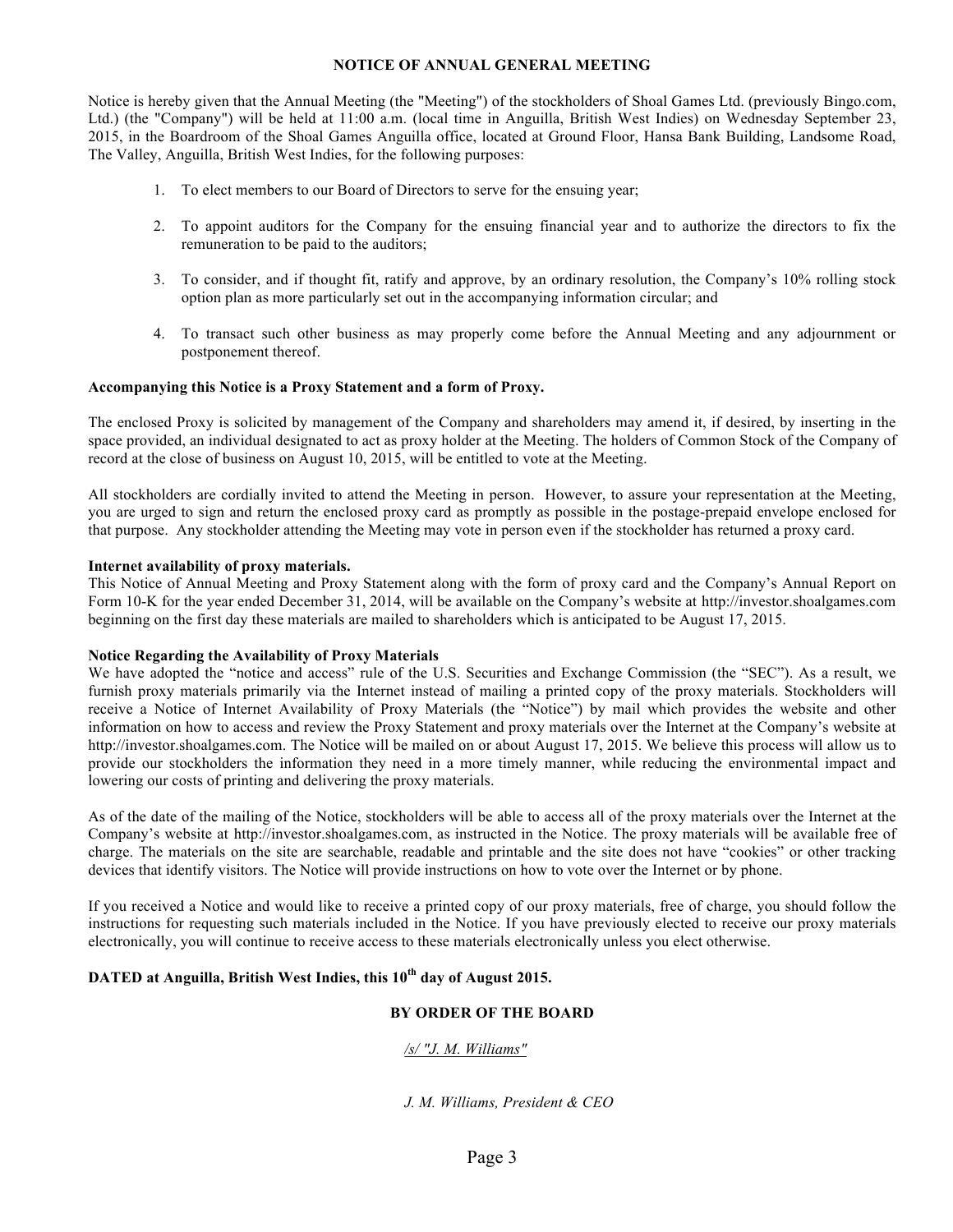# **SHOAL GAMES LTD.**

Ground Floor, Hansa Bank Building, Landsome Road, AI 2640, The Valley Anguilla, B.W.I.

#### **PROXY STATEMENT**

#### **Information Concerning the Solicitation of Proxies**

This Proxy Statement and the accompanying Proxy is furnished to the shareholders of SHOALGAMES LTD. (the "Company") in connection with the solicitation of proxies for use at the Company's Annual Meeting of Shareholders (the "Annual Meeting"). The Annual Meeting will be held on Wednesday September 23<sup>rd</sup>, 2015, in the Boardroom of the Company's Anguillian office located at Ground Floor, Hansa Bank Building, Landsome Road, The Valley, Anguilla, British West Indies, at 11:00 am. (Anguillian time). Form 10-K was made available to shareholders electronically via filing on EDGAR on March 26, 2015.

The enclosed Proxy is solicited by and on behalf of the board of directors of the Company, with the cost of solicitation borne by the Company. Directors and officers of the Company may make solicitation. Solicitation may be made by use of the mails, by telephone, facsimile and personal interview. The Company does not expect to pay any compensation for the solicitation of proxies, except to brokers, nominees and similar record holders for reasonable expenses in mailing proxy materials to beneficial owners.

If the enclosed Proxy is duly executed and received in time for the Annual Meeting, it is the intention of the persons named in the Proxy to vote the shares represented by the Proxy FOR the five nominees listed in this Proxy Statement and FOR the other items listed in the Proxy, unless otherwise directed. Any proxy given by a shareholder may be revoked before its exercise by notice to the Company in writing, by a subsequently dated proxy, or at the Annual Meeting prior to the taking of the shareholder vote. The shares represented by properly executed, unrevoked proxies will be voted in accordance with the specifications in the Proxy. Shareholders have one vote for each share of Common Stock held. Shareholders are not entitled to cumulate their votes.

This Proxy Statement and the accompanying Proxy are being sent to shareholders on or about August 17, 2015.

#### **Record Date and Voting Rights**

The record date for determination of shareholders who are entitled to notice of and to vote at the Annual Meeting is August 10, 2015.

Our authorized capital stock consists of an unlimited number of common stock without par value (the "Common Stock"). As of August 10, 2015, there were 55,682,703 shares of Common Stock issued and outstanding. Each share of Common Stock is entitled to one vote on all matters submitted for shareholder approval.

## **Quorum and Votes Required for Approval.**

The presence at the Annual Meeting, in person or by proxy, of the holders of one third of the shares of Common Stock outstanding and entitled to vote on the record date will constitute a quorum entitled to conduct business at the Annual Meeting. Abstentions and broker non-votes will be included in the calculation of the number of shares of Common Stock considered to be present at the Annual Meeting. Broker non-votes refer to shares held by brokers and other nominees or fiduciaries that are present at the Annual Meeting but not voted on a matter. Directors are elected by plurality vote of the votes cast at the Annual Meeting. Abstentions and broker non-votes will have no effect on the election of directors.

#### **Interest of Insiders in Material Transactions**

Pendinas Ltd. is the largest single shareholder in the Company holding 47% of the share capital of the Company with 26,087,999 directly owned shares.

T. M. Williams, is presently a director and the Executive Chairman of the Company and is a potential beneficiary of several discretionary trusts that hold approximately 80% of Bingo, Inc. If Mr. T. M. Williams were to receive all the derivative securities to which he were entitled under the trust his total ownership in the Company would be 15,527,308 directly owned shares; 100,000 options with an exercise price of \$0.15 and 100,000 options with an exercise price of \$0.15, and 2,877,465 shares directly owned by Bingo, Inc. It is Mr. T. M. Williams, should he be re-elected, intention to remain as Executive Chairman of the Company.

Mr. J. M. Williams is the son of Mr. T. M. Williams. Mr. J. M. Williams total ownership in the Company is 208,200 directly owned shares; 100,000 options with an exercise price of \$0.15. Mr. J. M. Williams is the President and CEO of the Company. It is the intention of the Board, should they be re-elected, to re-appoint Mr. J. M. Williams as President and CEO of the Company.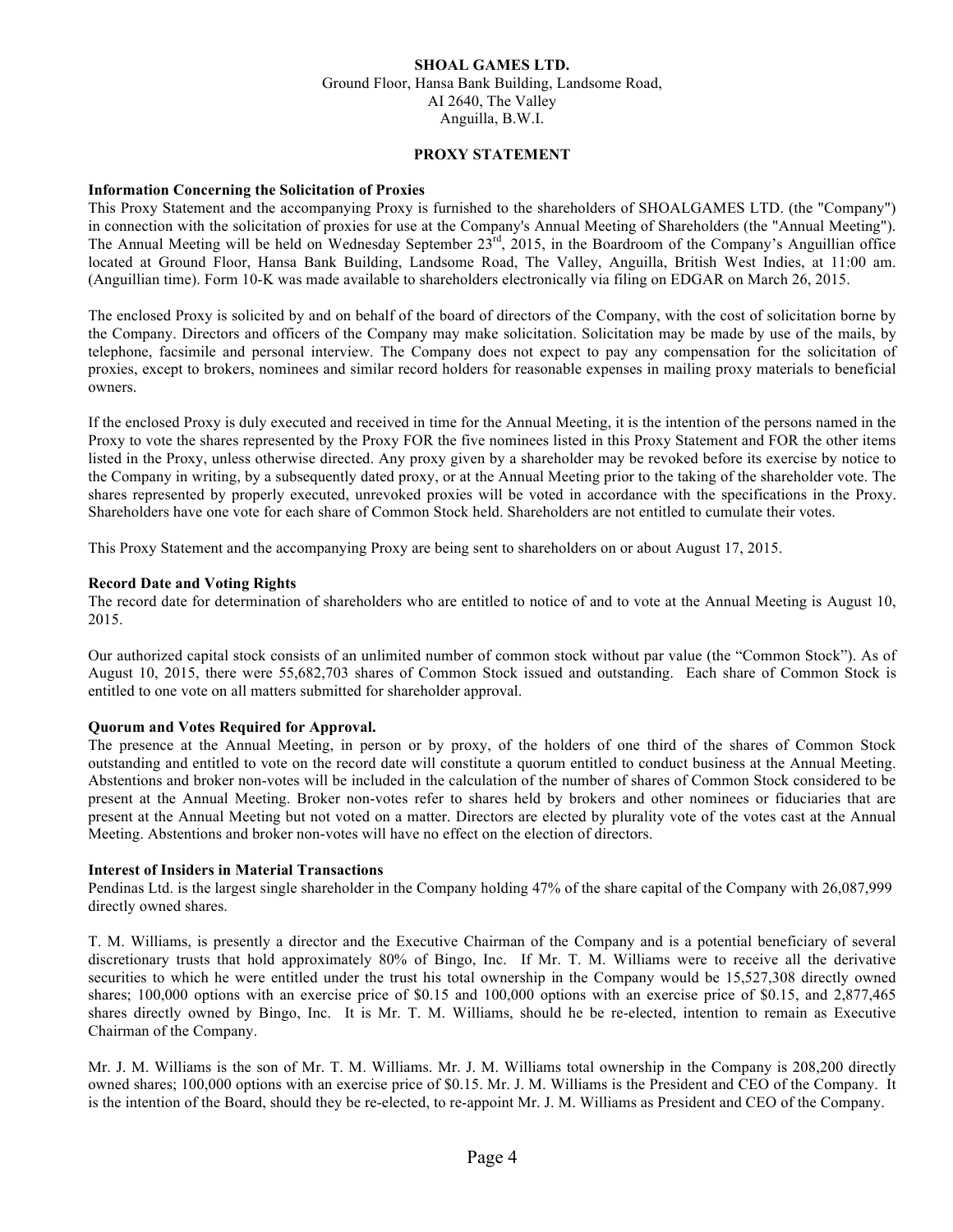#### **Interest of Certain Persons in Matters to be Acted Upon**

No director or senior officer of the Company or any proposed nominee of management of the Company for election as a director of the Company, nor any associate or affiliate of any of the foregoing persons, has any material interest, direct or indirect, by way of beneficial ownership of securities or otherwise, in any matter to be acted upon at the Annual Meeting other than the election of directors, except as otherwise disclosed herein.

#### **BUSINESS OF THE MEETING**

There are three matters being presented for consideration by the shareholders at the Annual Meeting: the election of our Directors; the approval of the ratification of the appointment of Davidson & Company LLP, Chartered Accountants, as independent auditors for the Company for the 2015 fiscal year; the ratification of the Company's existing rolling stock option plan and consideration of any other matter that may properly come before the meeting and any adjournment or postponement thereof.

#### **PROPOSAL NO. 1 - ELECTION OF DIRECTORS**

#### **General**

The Company's Articles of Incorporation provide for a minimum of two and a maximum of seven directors. The size of the board of directors is currently five. Subject to the Articles of Incorporation, the Company's Bylaws ("Bylaws") provide that the number of directors shall be increased or decreased from time to time by resolution of the board of directors or the shareholders. Directors are elected for a term of one year and until their successors have been elected and qualified. There are currently two executive directors of the Company, each of which has agreed to stand for re-election. The current board of directors has nominated three additional non executive directors, each of which has agreed to stand for election.

#### **Information with Respect to Nominees**

The following table lists the persons nominated by the board of directors for election as directors and also lists certain information with respect to those persons.

| <b>Nominee and Address</b>     |    | <b>Director Since</b>  | <b>Principal Occupation of Director</b><br>Ownership (1) |                       |          |
|--------------------------------|----|------------------------|----------------------------------------------------------|-----------------------|----------|
| <b>Executive Directors</b>     |    |                        |                                                          |                       |          |
| Tarrnie Williams               |    |                        | September, Executive Chairman                            |                       |          |
| South Hill, Anguilla           | 74 | 2001                   | (7)                                                      | 18,504,773 (2) 32.93% |          |
| Jason Williams                 |    |                        | President, Chief Executive Officer                       |                       |          |
| London, United Kingdom         | 39 | July, 2007 $(7)(8)(9)$ |                                                          | 308,200(3)            | $0.55\%$ |
| <b>Non Executive Directors</b> |    |                        |                                                          |                       |          |
| Christopher Mark Devereux (10) |    |                        | Director                                                 |                       |          |
| Vancouver, Canada              | 52 | July, $2007$ (8) (9)   |                                                          | $204,500(4)$ 0.37%    |          |
| George Whitton                 |    |                        |                                                          |                       |          |
| Little Harbour, Anguilla       | 79 |                        | June, 2009 Non Executive Director (7) (8)                | 105,000(5)            | 0.19%    |
| Fiona Curtis                   |    |                        |                                                          |                       |          |
| Little Harbour, Anguilla       |    |                        | June, $2009$ Non Executive Director (7) (9)              | 50,000 (6)            | 0.09%    |

(1) The ownership includes the beneficial ownership of securities and the beneficial ownership of securities that can be acquired within 60 days from August 10, 2015, upon the exercise of options. Each beneficial owner's percentage ownership is determined by assuming that options that are held by such person and which are exercisable within 60 days from August 10, 2015, are exercised, for the purpose of computing percentage ownership.

(2) Includes 100,000 options with an exercise price of \$0.15, (which options are exercisable presently or within 60 days) and 15,527,308 shares held directly by Mr. T. M. Williams. Mr. T. M. Williams is the potential beneficiary of certain discretionary trusts that hold approximately 80% of Bingo, Inc. If Mr. T. M. Williams were to receive all the derivative securities to which he were potentially entitled under the trust his total ownership in the Company would be an additional 2,877,465 shares directly owned by Bingo, Inc. which would represent 32.93% of the Class.

(3) Includes 100,000 options with an exercise price of \$0.15, (which options are exercisable presently or within 60 days) and 208,200 shares held directly by Mr. J. M. Williams. Mr. J. M. Williams is the son of Mr. T. M. Williams.

(4) Includes 100,000 options with an exercise price of \$0.15, (which options are exercisable presently or within 60 days) and 104,500 shares held directly by Mr. C. M. Devereux.

(5) Includes 50,000 options with an exercise price of \$0.15 per share, (which options are exercisable presently or within 60 days) and 55,000 shares held directly by Mr. G. Whitton.

(6) Includes 50,000 options with an exercise price of \$0.15 per share, (which options are exercisable presently or within 60 days) and nil shares held directly by Ms. F. Curtis.

(7) Member of Audit Committee

(8) Member of Corporate Governance and Nominating Committee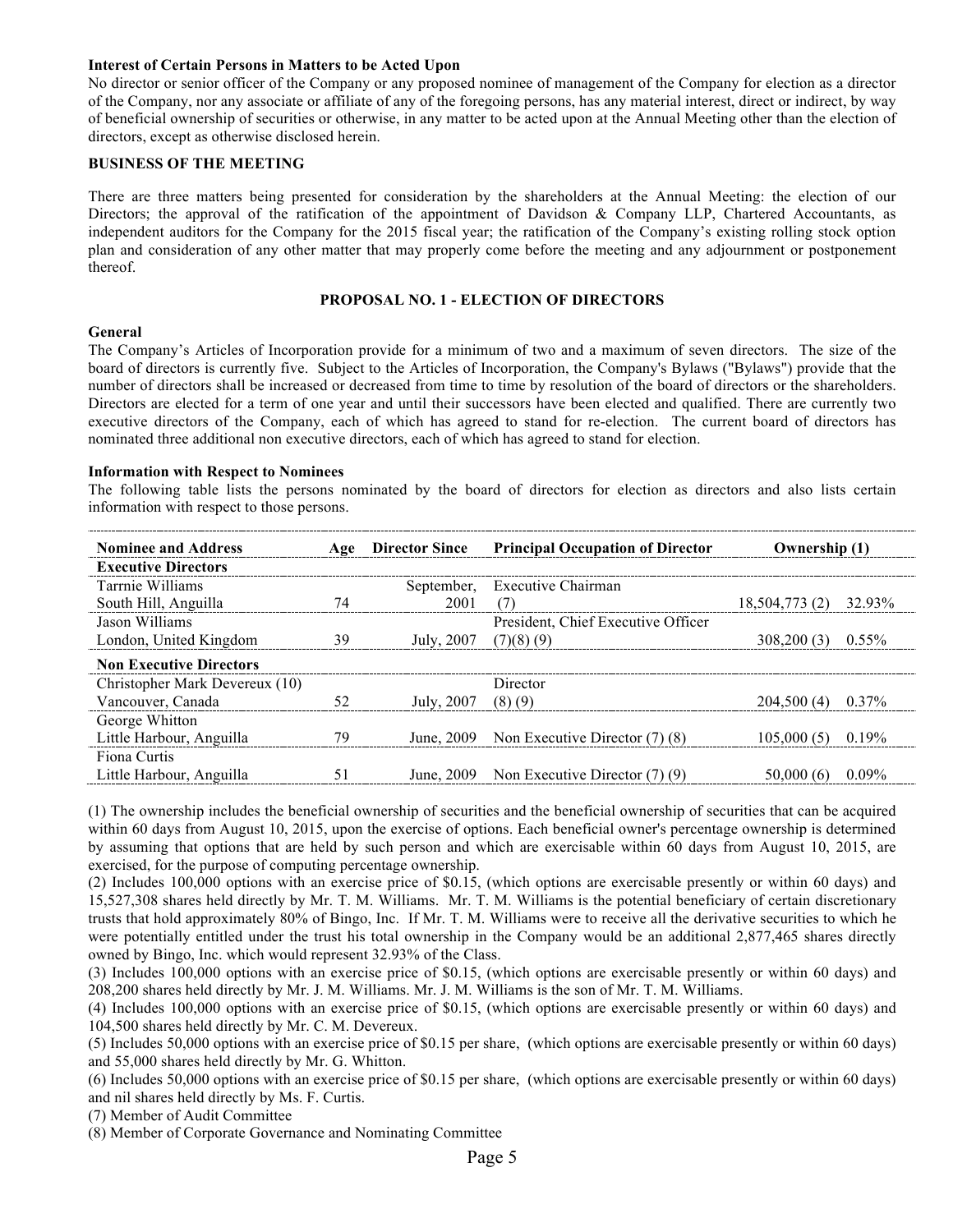## (9) Member of Compensation Committee

(10) Effective April 1, 2011, Mr. Devereux is no longer an employee of the Shoal Games group but continues to be a board member of Shoal Games Ltd.

## **Background of Nominees and Proposed Position in the Company (1)**

#### **Tarrnie Williams** – Executive Chairman,

Mr. Tarrnie M. Williams has served as President, Chief Executive Officer and Chairman of the Issuer and its parent corporation from August 20, 2001 until June 16, 2011. Since June 16, 2011, Mr. Williams has served as the Executive Chairman of the Issuer. Since 1984, Mr. Williams has served as a principal of T.M. Williams (ROW), Inc., a private consulting firm, and from 1993 until 2008, was Adjunct Professor, Faculty of Commerce and Business Administration at the University of British Columbia. From 1988 to 1991, he was President and Chief Executive Officer of Distinctive Software, Inc. in Vancouver, BC, and, upon the acquisition of that company by Electronic Arts Inc., North America's largest developer of entertainment software, he became President and Chief Executive Officer of Electronic Arts (Canada) Inc., where he continued until 1993. From 1995 to 2012, Mr. Williams was a director of YM Biosciences, Inc., a biotechnology company. In addition, he is a director of several other private corporations.

## **Jason Williams** – Chief Executive Officer, President and Member of the Board of Directors,

Mr. Jason M. Williams served as Vice President, Business Development and Marketing Director for the Issuer and its parent corporation from September 2001 until June 16, 2011. Mr. J.M. Williams has been a director of the Issuer since July 26, 2007. Since June 16, 2011, Mr. J. M. Williams has served as the President and Chief Executive Officer of the Issuer. Prior to his employment with the Issuer, he was a Business Analyst with Blue Zone Inc. (a technology company) and RBC Dominion Securities. Mr. J. M. Williams has a bachelor of Commerce degree from the University of Victoria and a Masters of Business Administration degree from the University of Warwick. Mr. J. M. Williams is the son of Mr. T. M. Williams, the Issuer's Executive Chairman.

#### **Christopher Mark Devereux** – Director

Mr. Christopher Mark Devereux served as Vice-President, Corporate Affairs for the Issuer from October 2001 until March 31, 2011. Since July 26, 2007, Mr. Devereux has served as a director of the Issuer. Since July 2012, Mr. Devereux has served as the Chief Strategy Officer for Roadhouse Interactive Limited, an online games development company. From April 2011 to April 2012, Mr. Devereux was the Chief Executive Officer of Greenscape Capital Group Inc., a publicly listed company specializing in providing strategic capital and business advisory services to companies in the environmental space. From May 2000 to September 2001, he was Vice-President, Corporate Affairs at Blue Zone Inc., a technology company. From 1996 to 2000, he was President of Mill Reef Holdings, a consultancy company. From 1992 to 1997, he practiced corporate / commercial law in private practice. Mr. Devereux has a law degree from Osgoode Hall, Toronto, Canada.

#### **George Whitton** - Non Executive Director

Mr. George Whitton, now retired, has served as a director of the Issuer since June 10, 2009. He was Chairman and CEO of International Verifact Inc. ("IVI") from 1987 to 2000 prior to its merger with INGENICO of France. IVI was a publicly traded Canadian company which was a major supplier of point of sale terminals and related equipment for the banking, retail, and health care industries in Canada and the USA. From 1979 to 1987, Mr. Whitton was the owner, President and Chairman of Howarth & Smith Ltd., a large typography, printing and data management company which he sold in 1987. From 1985 to 1987, he was also the President and CEO of Canadian Telecommunications Group which was purchased by British Telecom in 1987. From 1973 to 1979, Mr. Whitton held senior operating positions with Canada Permanent Trust and CIBC. From 1962 to 1973, he was with IBM Canada holding various positions in sales, marketing and data center operations. Mr. Whitton has a Bachelor of Arts degree from the Scottish College of Commerce in 1960.

#### **Fiona Curtis** - Non Executive Director

Ms. F. Curtis has served as a director of the Issuer since June 10, 2009. She has served as Compliance Officer and General Corporate Secretary for Counsel Limited, an Anguillian financial services corporation, since 2006. Ms. Curtis has been working in the financial services industry since 1990. She started at the brokerage firm, Burns Fry, in Toronto (now Nesbitt Burns, Bank of Montreal). She completed her Canadian Securities Course and became a licensed Securities Broker in 1992. She was educated in England, and attended the University of Toronto, Canada for her undergraduate degree. Ms. Curtis's Master in Business Administration in Finance & International Affairs was granted by the Rotman School of Business, University of Toronto.

(1) It is Mr. Tarrnie M. Williams intention, should he be re-elected, to remain as Executive Chairman of the Company. It is the intention of the Board, should they be re-elected, to re-appoint Mr. Jason M. Williams as President and CEO of the Company.

#### **Vote Required**

A majority of votes by the shares of Common Stock present or represented and voting at the Annual Meeting is required to elect the nominees.

#### **THE BOARD OF DIRECTORS UNANIMOUSLY RECOMMENDS VOTING FOR ALL NOMINEES FOR THE BOARD OF DIRECTORS.**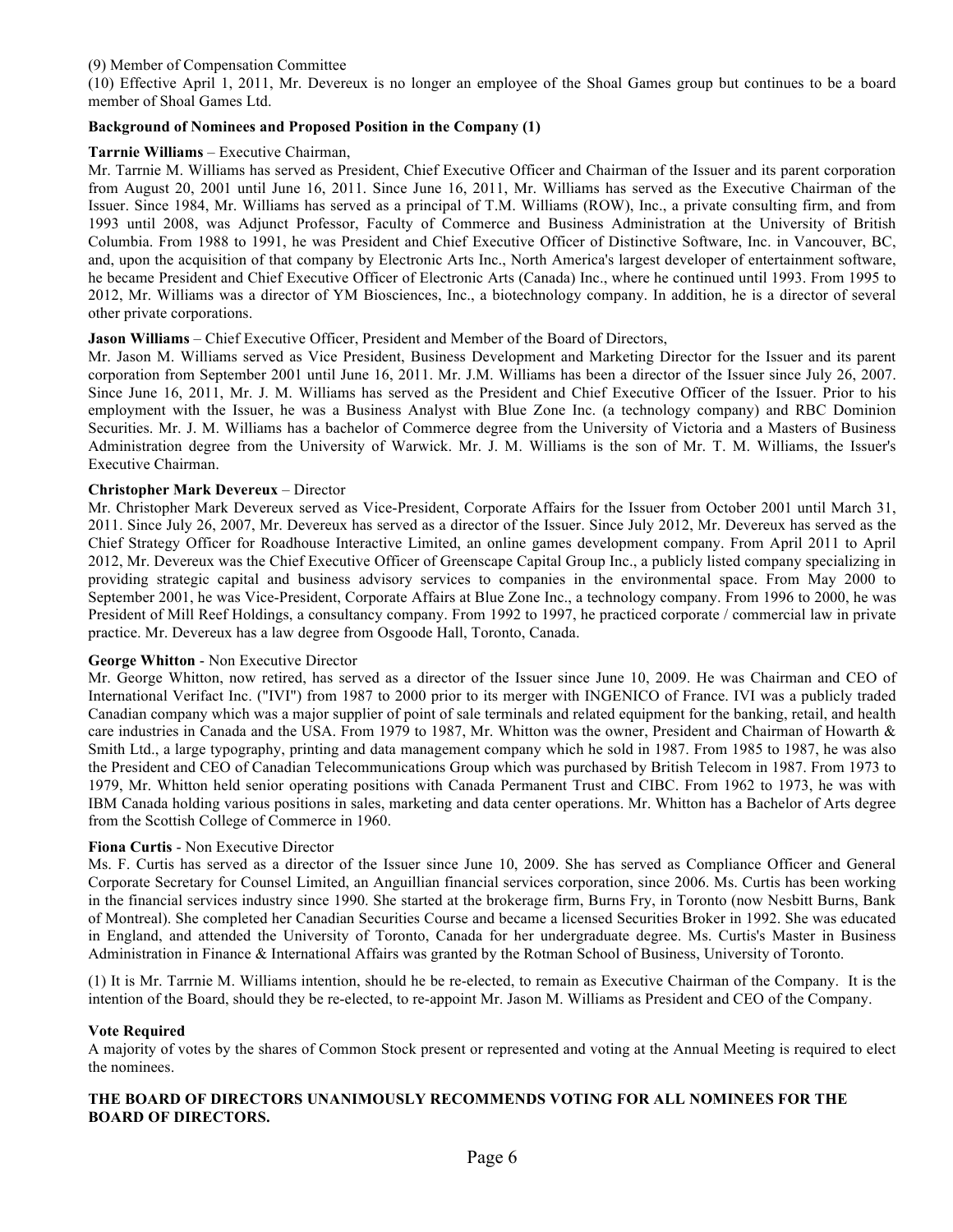# **PROPOSAL NO. 2** *–* **APPROVAL OF AUDITOR**

#### **Relationship with Independent Auditor**

The Company has retained the firm of Davidson & Company LLP, Chartered Accountants, as independent auditor of the Company for the fiscal year ending December 31, 2015. Davidson & Company LLP, Chartered Accountants have been engaged as the Company's independent auditors since February 4, 2010. There were no disputes or disagreements between Davidson  $\&$ Company LLP, Chartered Accountants and the Company during the previous three fiscal years on any matter of accounting principles or practices, financial statement disclosure, auditing scope or procedure which disagreements, if not resolved to the satisfaction of Davidson & Company LLP, Chartered Accountants or Dohan and Company, CPA's, would have caused them to make reference to the subject matter of the disagreement in connection with their reports.

During the Company's most recent fiscal year ending December 31, 2014, there have been no reportable events with Davidson  $\&$ Company LLP, Chartered Accountants, required to be disclosed by Item 304(a) (1) (v) of Regulation S-K of the SEC.

The Company does not expect a representative of Davidson & Company LLP, Chartered Accountants, to be present at the Annual Meeting and as such, they will not be available at the meeting to respond to questions.

Ratification of the appointment of Davidson & Company LLP, Chartered Accountants, as the Company's independent auditors for 2015 requires that the votes cast in favor of this matter exceed the votes cast in opposition. Any shares not voted (whether by abstention, broker non-vote or otherwise) have no impact on the vote for this matter.

#### **Disclosure of Auditor Fees**

Audit Fees: Fees paid or to be paid to Davidson & Company LLP, Chartered Accountants, in connection with the audit of the Company's annual financial statements for the year ended December 31, 2014, and the review of the Company's interim financial statements included in the Company's Quarterly Reports on Form 10-Q during the year ended December 31, 2014, totaled approximately \$58,789 (2013 - \$53,399).

#### **Financial Information Systems Design and Implementation Fees:**

The Company did not engage Davidson & Company LLP, Chartered Accountants to provide services to the Company regarding financial information systems design and implementation during the year ended December 31, 2014.

#### **All Other Fees:**

Fees paid to Davidson & Company LLP, Chartered Accountants and Dohan and Company, P.A., CPA.'s by the Company during the year ended December 31, 2014, for tax advisory and other consultation services were \$nil (2013 - \$nil).

## **Vote Required**

A majority of votes by the shares of Common Stock present or represented and voting at the Annual Meeting is required to ratify the appointment of the Independent Auditors and to authorize the directors to fix the remuneration payable to the auditor.

## **THE BOARD RECOMMENDS THAT YOU VOTE "FOR" THE RATIFICATION OF THE APPOINTMENT OF DAVIDSON & COMPANY, CHARTERED ACCOUNTANTS AS THE COMPANY'S INDEPENDENT AUDITORS FOR 2015.**

## **PROPOSAL NO. 3** *–* **RATIFICATION OF EXISTING ROLLING STOCK OPTION PLAN**

#### **Stock Option Plan**

The stock-based compensation program provides stock options that create a direct link between executive rewards and enhanced shareholder value since the full benefit of this compensation element cannot be realized unless stock appreciation occurs over a number of years.

As at December 31, 2014, the Company had the following stock option plans:

#### **1) 1999 Stock Option Plan**

In September 1999, the directors of the Company adopted a non-qualified stock option plan (the "1999 Stock Option Plan"). Under the 1999 Stock Option Plan, options to purchase shares of the Company's Common Stock may be granted to employees and to such other persons who are not employees as determined by the 1999 Stock Option Plan administrator (the "Administrator"). The maximum aggregate number of shares of the Company's Common Stock subject to option under the 1999 Stock Option Plan may not exceed 1,895,000. In determining the number of shares of the Company's Common Stock subject to each option granted under the 1999 Stock Option Plan, consideration is given to the present and potential contribution by such person to the success of the Company. The exercise price is determined by the Administrator, provided that the exercise price for any covered employee (as that term is defined for the purposes of Section 162(m) (3) of the Internal Revenue Code of 1986 as amended (the "Code"), may not be less than the fair market value per share of the Common Stock at the date of grant by the Administrator. Each option is for a term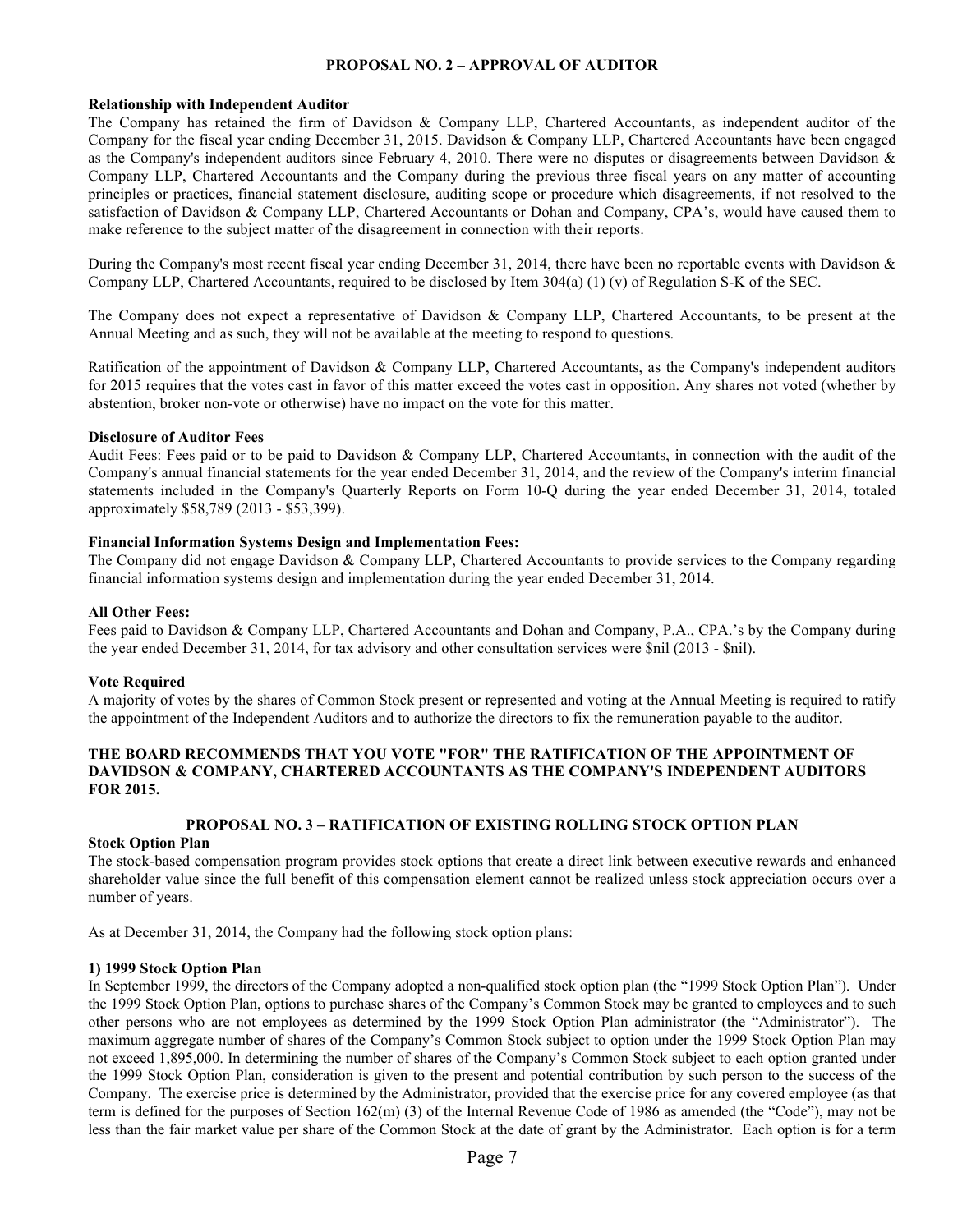not in excess of ten years except in the case of the death of an optionee, in which case the option is exercisable for a maximum of twelve months thereafter, or in the case of an Optionee ceasing to be a participant under the 1999 Stock Option Plan for any reason other than cause or death, in which case the option is exercisable for a maximum of 30 days thereafter. The 1999 Stock Option Plan does not provide for the granting of financial assistance, whether by way of a loan, guarantee or otherwise, by the Company in connection with any purchase of shares of Common Stock from the Company.

If a third party acquires us through the purchase of all or substantially all of our assets, a merger or other business combination, except as otherwise provided in an individual award agreement, all unexercised options will terminate unless assumed by the successor corporation.

For the year ended December 31, 2014, there were nil options outstanding under the 1999 plan. No SARs (stock appreciation rights) were granted during this period.

## **2) 2001 Stock Option Plan**

In May 2001, the directors of the Company adopted the 2001 Stock Option Plan (the "2001 Stock Option Plan"). Under the 2001 Stock Option Plan, options to purchase shares of the Company's Common Stock may be granted to employees of the Company and its subsidiaries, including officers, directors and certain advisors, who render services to the Company as determined by the 2001 Stock Option Plan administrator (the "Administrator") as Incentive Stock Options or as Nonstatutory Stock Options.

In determining the number of shares of the Company's Common Stock subject to each option granted under the 2001 Stock Option Plan, consideration is given to the present and potential contribution by such person to the success of the Company.

The exercise price is determined by the Administrator, provided that, to the extent required by law or regulation, the exercise price in the case of an Option granted to an Optionee who owns more than ten percent (10%) of the total combined voting power of all classes of outstanding stock of the Company shall not be less than one hundred ten percent (110%) of the Fair Market Value (as defined in the 2001 Stock Option Plan) on the grant date. The exercise price in the case of any Nonstatutory Stock Option, shall not be less than eighty-five percent (85%) of the Fair Market Value on the grant date. The exercise price in the case of any Incentive Stock Option granted to persons other than to an Optionee who owns more than ten percent (10%) of the total combined voting power of all classes of outstanding stock of the Company, shall not be less than the Fair Market Value on the grant date.

At the time of the grant of the Option, the Plan Administrator shall designate, the expiration date of the Option, provided that no Option granted under the 2001 Stock Option Plan shall have a term exceeding 10 years from the date of grant, and no Option granted to an Optionee who owns more than ten percent (10%) of the total combined voting power of all classes of outstanding stock of the Company shall be exercisable after the expiration of five (5) years from the grant date (or less, in the discretion of the Administrator), except in the case of the death of an Optionee, in which case the option is exercisable for a maximum of twelve months thereafter, or in the case of an Optionee ceasing to be a participant under the 2001 Stock Option Plan for any reason other than cause or death, in which case the option is exercisable for a maximum of 30 days thereafter. The 2001 Stock Option Plan does not provide for the granting of financial assistance, whether by way of a loan, guarantee or otherwise, by the Company in connection with any purchase of shares of Common Stock from the Company.

An Option will be exercisable at such times, over such term and subject to such terms and conditions as the Plan Administrator determines. Payment of the exercise price may be made in such manner as the Plan Administrator may provide, including cash, delivery of shares of Common Stock already owned.

For the year ended December 31, 2014, there were nil options outstanding under the 2001 plan. During the most recently completed fiscal year, no options were granted to directors, employees and consultants under the 2001 Stock Option Plan. During the year ended December 31, 2014, 55,000 options issued under the 2001 plan were exercised and 550,000 options issued under the 2001 plan expired unexercised. No SARs (stock appreciation rights) were granted during this period.

## **3) 2005 Stock Option Plan**

In May 2005, the directors of the Company adopted the 2005 Stock Option Plan (the "2005 Stock Option Plan"). Under the 2005 Stock Option Plan, options to purchase shares of the Company's Common Stock may be granted to employees, directors, advisors and consultants of the Company to encourage proprietary interest in the Company, to encourage such employees to remain in the employ of the Company or such directors, advisors and consultants to remain in the service of the Company, and to attract new employees, directors, advisors and consultants with outstanding qualifications.

The aggregate number of Shares which may be issued upon exercise of Options under the 2005 Stock Option Plan at any time shall not exceed 2,000,000 Shares subject to adjustment as provided for in this Plan.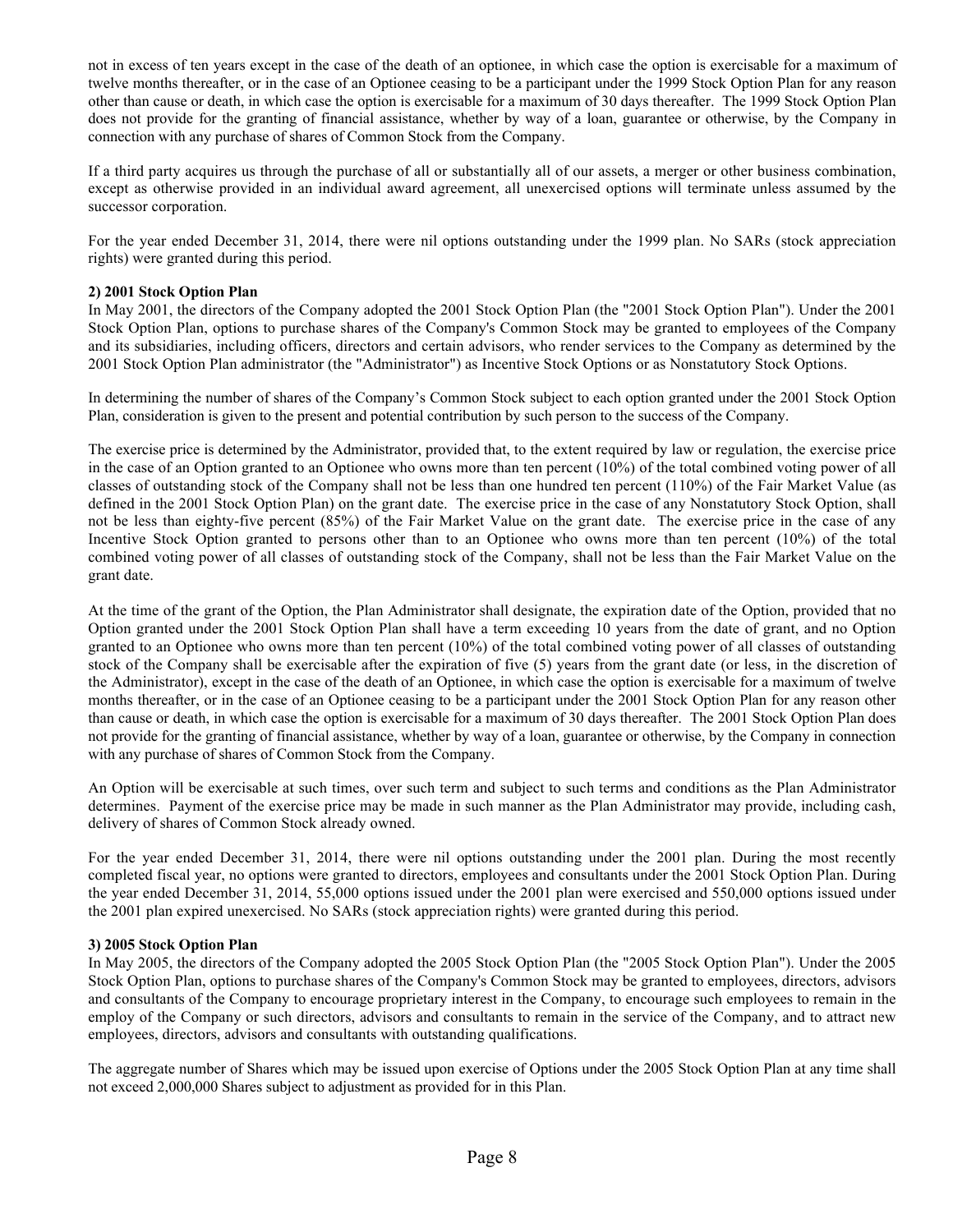The exercise price is determined by the Administrator, provided that, to the extent required by law or regulation, the exercise price in the case of an Option granted to an Optionee shall not be less than the Fair Market Value (as defined in the 2005 Stock Option Plan) on the grant date.

At the time of the grant of the Option, the Plan Administrator shall designate, the expiration date of the Option, provided that no Option granted under the 2005 Stock Option Plan shall have a term exceeding 10 years from the date of grant.

For the year ended December 31, 2014, there were 520,000 options outstanding under the 2005 plan. During the most recently completed fiscal year, there were nil options were granted to directors, employees and consultants under the 2005 Stock Option Plan. During the year ended December 31, 2014, 285,000 options granted under the 2005 plan expired unexercised. No SARs (stock appreciation rights) were granted during this period.

Our Board of Directors administers the 1999 Stock Option Plan, the 2001 Stock Option Plan and the 2005 Stock Option Plan (collectively, the "Stock Option Plans"). Our Board is authorized to construe and interpret the provisions of the Stock Option Plans, to select employees, Directors and consultants to whom options will be granted, to determine the terms and conditions of options and, with the consent of the grantee, to amend the terms of any outstanding options.

The following table sets forth details of all exercises of options granted under the Stock Option Plans during the financial year of the Company ended December 31, 2014, by each of the Named Executive Officers and the value as at December 31, 2014, of unexercised options granted under the Stock Option Plans on an aggregate basis:

| Name           | <b>Shares</b><br>Acquired on<br>Exercise | Value<br>Realized | Number of Options at Year<br>End Exercisable /<br>Unexercisable $(1)$ | Value of Options at Year<br>End Exercisable /<br>Unexercisable |
|----------------|------------------------------------------|-------------------|-----------------------------------------------------------------------|----------------------------------------------------------------|
| T. M. Williams | Nil                                      | Nil               | 100,000/nil                                                           | $$45,000$ /\$nil                                               |
| J. M. Williams | Nil                                      | Nil               | 100,000/nil                                                           | $$45,000$ /\$nil                                               |
| H. W. Bromley  | Nil                                      | Nil               | 100,000/nil                                                           | \$45,000 /\$nil                                                |

# **AGGREGATED OPTION EXERCISES IN LAST FISCAL YEAR AND YEAR END OPTION VALUES**

(1) On December 31, 2014, the closing price of Common Stock on the Over the Counter Markets - The Venture Marketplace ("OTCQB") operated by OTC Markets Group Inc. [\(http://www.otcmarkets.com/](http://www.otcmarkets.com/)) under the symbol "BNGOF", was \$0.60. For purposes of the foregoing table, stock options with an exercise price less than that amount are considered to be in-the-money and are considered to have a value equal to the difference between this amount and the exercise price of the stock option multiplied by the number of shares covered by the stock option.

# **Repricing of Options**

During the fiscal year ended December 31, 2014, there was no repricing of options granted to any of the optionees under the Company's Stock Option Plans.

# **Securities Authorized for Issuance under Equity Compensation Plans**

There were no options granted in the fiscal year ended December 31, 2014. During the 2014 fiscal year, no options were exercised and 835,000 options expired unexercised or were cancelled. As of the date hereof, 520,000 options are outstanding.

# **2015 Stock Option Plan**

The Company proposes to terminate the 1999 and 2001 stock option plans with immediate effect. Effective September 30, 2015, the Company will terminate the 2005 plan upon either exercise or expiration of the current outstanding options. Currently there are 520,000 options at \$0.15 outstanding.

The Company currently has in place a 10% "rolling" stock option plan (the "2015 Plan") which was implemented by the Company on completion of its listing on Tier 2 of the TSX Venture Exchange effective July 2, 2015. Pursuant to the policies of the TSX Venture Exchange ("TSX-V"), shareholders are required to approve on a yearly basis "rolling" stock option plans. The 2015 Plan complies with the requirements of the TSX-V's Policy 4.4. Under the 2015 Plan, the Company may grant stock options pursuant to which common shares may be purchased by directors, officers, employees and contractors of the Company up to a maximum of 10% of the issued and outstanding capital of the Company.

The Plan was established to provide incentive to qualified parties to increase their proprietary interest in the Company and thereby encourage their continuing association with the Company. The Plan is administered by the board of directors of the Company and subject to regulatory requirements, it may be amended by the board of directors of the Company without further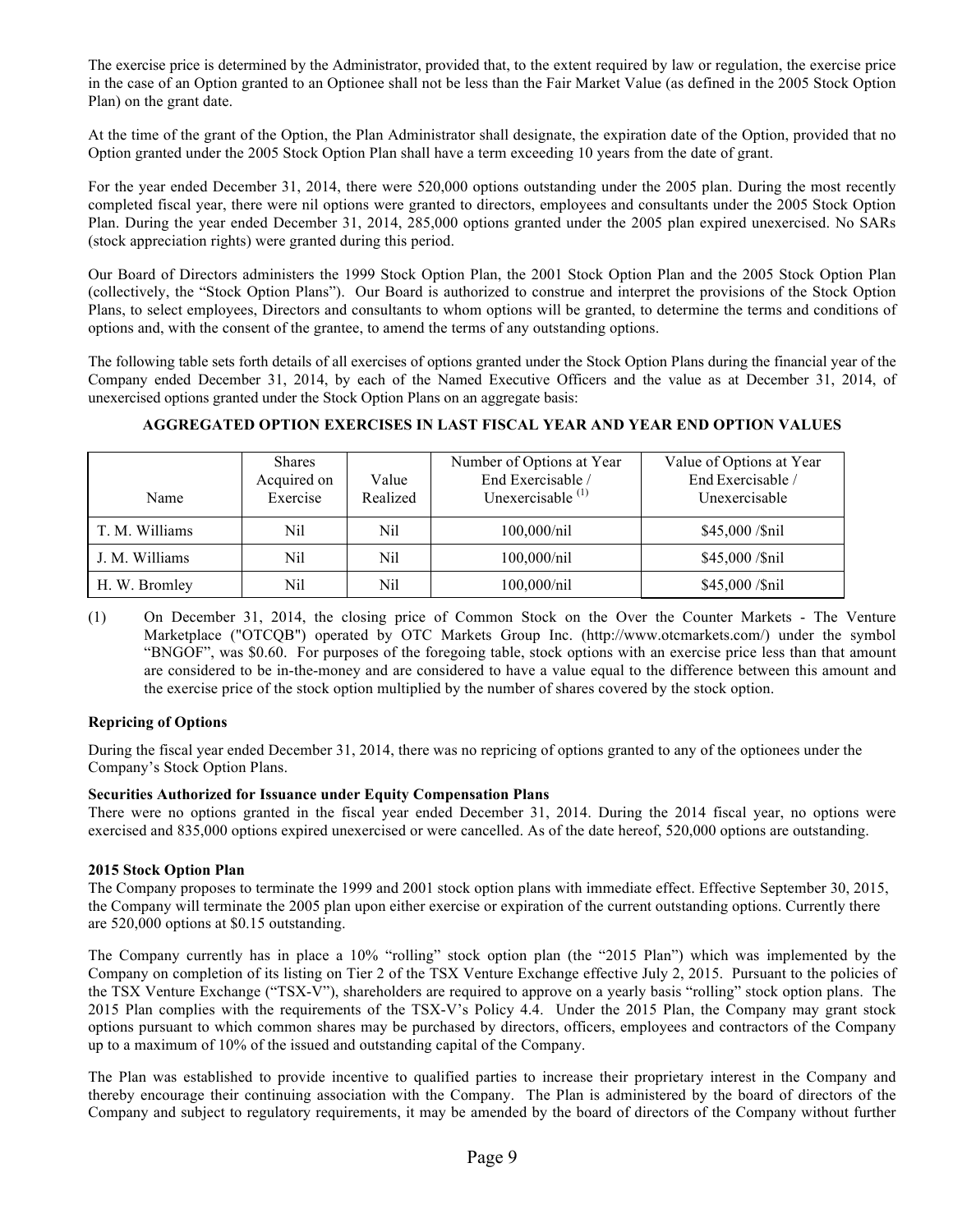shareholder approval. A copy of the 2015 Plan is attached as Schedule "B" to this information circular. At the Meeting, shareholders will be asked to consider and, if though fit, to pass, with or without modification, the following ordinary resolution:

"**RESOLVED,** as an ordinary resolution, that:

- 1. the Company's 2015 Plan be ratified, confirmed and approved, including reserving for issuance under the 2015 Plan at any time of a maximum of 10% of the issued and outstanding common shares of the Company;
- 2. the outstanding stock options which have been granted prior to the implementation of the 2015 Plan shall, for the purpose of calculating the number of stock options that may be granted under the 2015 Plan, be treated as options granted under the 2015 Plan;
- 3. the Company is authorized to grant stock options pursuant to and subject to the terms and conditions of the 2015 Plan to qualified directors, officers, employees and consultants or management company employees of the Company, or any affiliate of the Company; and
- 4. any one director or officer of the Company, for and on behalf of the Company, be and is hereby authorized to execute and deliver all documents and instruments and take all such other actions as may be necessary or desirable to implement this resolution and the matters authorized hereby, such determination to be conclusively evidenced by the execution and delivery of any such documents and instruments and the taking of any such actions."

An ordinary resolution is a resolution passed by the shareholders of the Company at a general meeting by a simple majority of the votes cast in person or by proxy.

# **THE BOARD RECOMMENDS THAT YOU VOTE "FOR" THE RATIFICATION OF THE 2015 STOCK OPTION PLAN.**

## **Stock Performance Graph**

The following graph compares the cumulative shareholder return of the common shares of the Company for the year ended December 31, 2014, with the cumulative total return of the S&P & Nasdaq Composite Total Return Index.



#### **EXECUTIVE COMPENSATION OF MANAGEMENT, OWNERSHIP OF CERTAIN STOCKHOLDERS, AND CERTAIN RELATED TRANSACTIONS**

The Executive Officers consist of Mr. Tarrnie Williams, Mr. Jason Williams, and Mr. Henry Bromley ("Executive Officers"). Executive Officers are appointed annually by the board of directors and serve at the pleasure of the Board. Mr. Jason Williams is the son of Mr. Tarrnie Williams the Company's Executive Chairman. There are no other family relationship between any of the Executive Officers and Directors. Memberships on the boards of other public companies are set out above under "Election of Directors - Background of Nominees" in the biographies of each of the nominee Directors, and memberships on the boards of other public companies for each of the Executive Officers who are not Directors are set out below.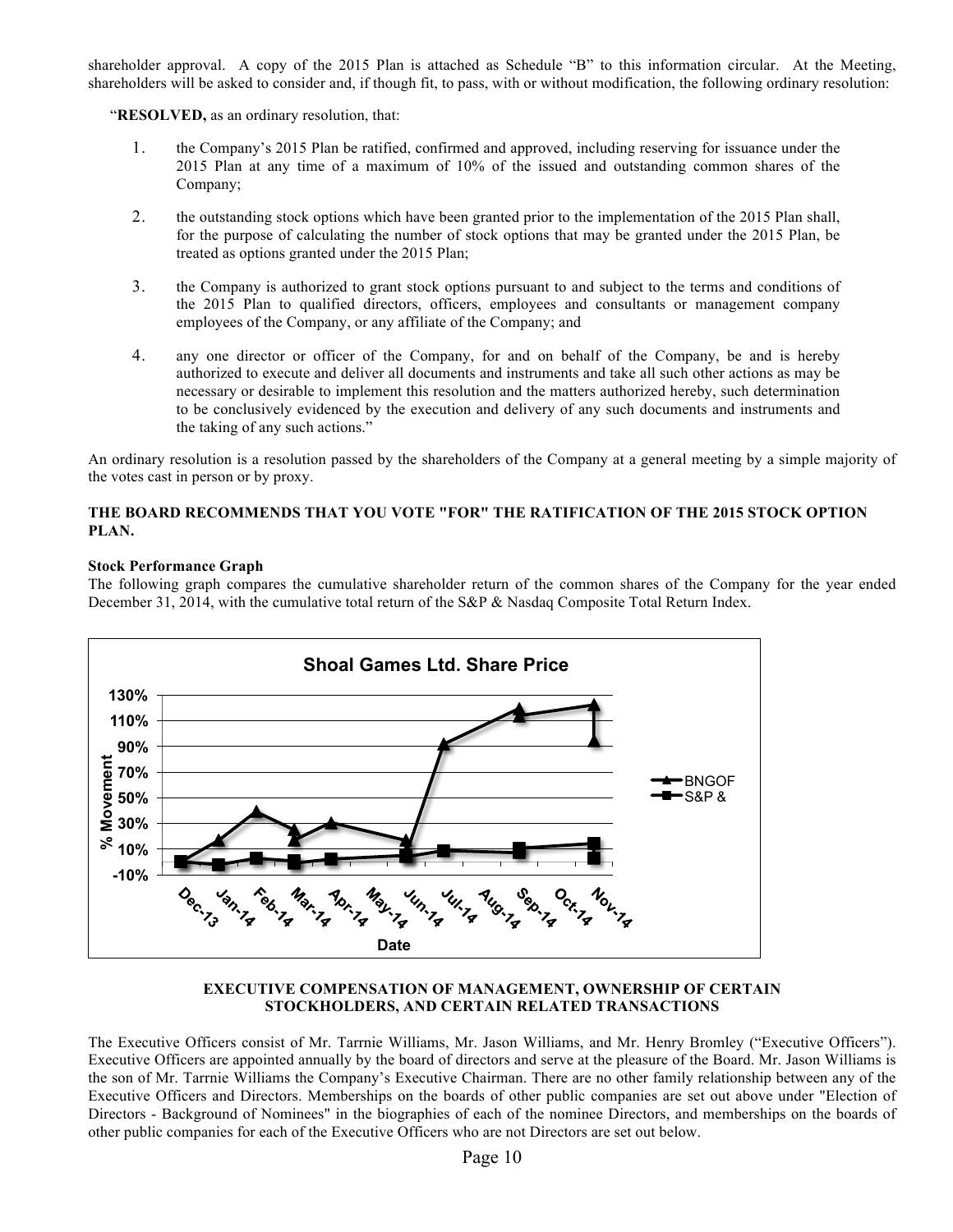# **Background of Executive Officers**

The biography of Mr. Tarrnie Williams and Mr. Jason Williams can be found under "Election of Directors - Background of Nominees".

# **Henry Bromley** – Chief Financial Officer

Mr. Bromley has served as the Chief Financial Officer of the Company since July 2002. Mr. Bromley is also the Chief Financial Officer for CellStop Systems, Inc., a security manufacturing company and Roadhouse. From 2000 to 2001, Mr. Bromley was a director and the Group Financial Officer for Agroceres & Co. Ltd. From 1995 - 1999, he was an employee of Ernst & Young working in South Africa and in the United States of America. Mr. Bromley has in addition worked for CitiBank, Unilever PLC and Gerrard. Mr. Bromley is a Chartered Accountant. Mr. Bromley is a consultant to the Issuer and devotes approximately 25% of his working time to his duties as C.F.O. of the Issuer.

# **COMPENSATION OF DIRECTORS AND EXECUTIVE OFFICERS**

#### **Summary Compensation Table**

The following table sets forth the aggregate cash compensation paid for services rendered to the Company during the last three fiscal years by the Company's Chief Executive Officer and the Company's most highly compensated executive officers who served as such at the end of the last fiscal year (the "Named Executive Officers").

|                                          |      | <b>Annual Compensation</b> |                   | Long-term                           |                                                  |                                                            |                                       |
|------------------------------------------|------|----------------------------|-------------------|-------------------------------------|--------------------------------------------------|------------------------------------------------------------|---------------------------------------|
| Name and<br>Principal<br><b>Position</b> | Year | Fees<br>S                  | <b>Bonus</b><br>S | <b>Other Annual</b><br>Compensation | <b>Restricted</b><br><b>Stock</b><br>Awards<br>S | <b>Securities</b><br>Underlying<br>Options/<br>SARs $(\#)$ | <b>All Other</b><br>Compensation<br>ъ |
| T.M. Williams -                          | 2014 | 174,789                    |                   |                                     |                                                  |                                                            |                                       |
| Executive                                | 2013 | 140,000                    |                   |                                     |                                                  |                                                            |                                       |
| Chairman $(1)$                           | 2012 | 140,000                    |                   |                                     |                                                  |                                                            |                                       |
| J. M. Williams                           | 2014 | 186,749                    |                   |                                     |                                                  |                                                            |                                       |
| President and                            | 2013 | 139,421                    |                   |                                     |                                                  |                                                            |                                       |
| CEO(2)                                   | 2012 | 143,511                    |                   |                                     |                                                  |                                                            |                                       |
| H. W. Bromley                            | 2014 | 71,601                     |                   |                                     |                                                  |                                                            |                                       |
| (3)                                      | 2013 | 62,530                     |                   |                                     |                                                  |                                                            |                                       |
|                                          | 2012 | 59,551                     |                   |                                     |                                                  |                                                            |                                       |

(1) All of the compensation paid to the Named Executive Officer is paid to T.M. Williams (Row), Ltd. for the services of Mr. T. M. Williams. See additional discussion in Employment Arrangements section of Item 11 of this report.

- (2) All of the compensation paid to the Named Executive Officer is paid to LVA Media Inc. for the services of Mr. J. M. Williams as CEO of the Company and Jayska Consulting Ltd for the marketing services of Mr. J. M. Williams. See additional discussion in Employment Arrangements section of Item 11 of this report.
- (3) All of the compensation paid to the Named Executive Officer is paid to Bromley Accounting Services Ltd. for the services of Mr. H. W. Bromley.

|                                       | <b>Equity Compensation Plan Information</b> |                     |                      |  |  |  |  |  |
|---------------------------------------|---------------------------------------------|---------------------|----------------------|--|--|--|--|--|
|                                       | Number of securities                        | Weighted average    |                      |  |  |  |  |  |
|                                       | to be issued upon                           | exercise price of   | Number of securities |  |  |  |  |  |
|                                       | exercise of outstanding                     | outstanding options | remaining available  |  |  |  |  |  |
| Plan category                         | options and rights                          | and rights          | for future issuance  |  |  |  |  |  |
|                                       | (a)                                         | (b)                 | (c)                  |  |  |  |  |  |
| Equity compensation                   | 520,000                                     | \$0.15              | 5,048,270            |  |  |  |  |  |
| plans approved by<br>security holders |                                             |                     |                      |  |  |  |  |  |
| Equity compensation                   |                                             | $\theta$            | 0                    |  |  |  |  |  |
| plans not approved by                 |                                             |                     |                      |  |  |  |  |  |
| security holders                      |                                             |                     |                      |  |  |  |  |  |
| Total                                 | 520,000                                     | \$0.15              | 5,048,270            |  |  |  |  |  |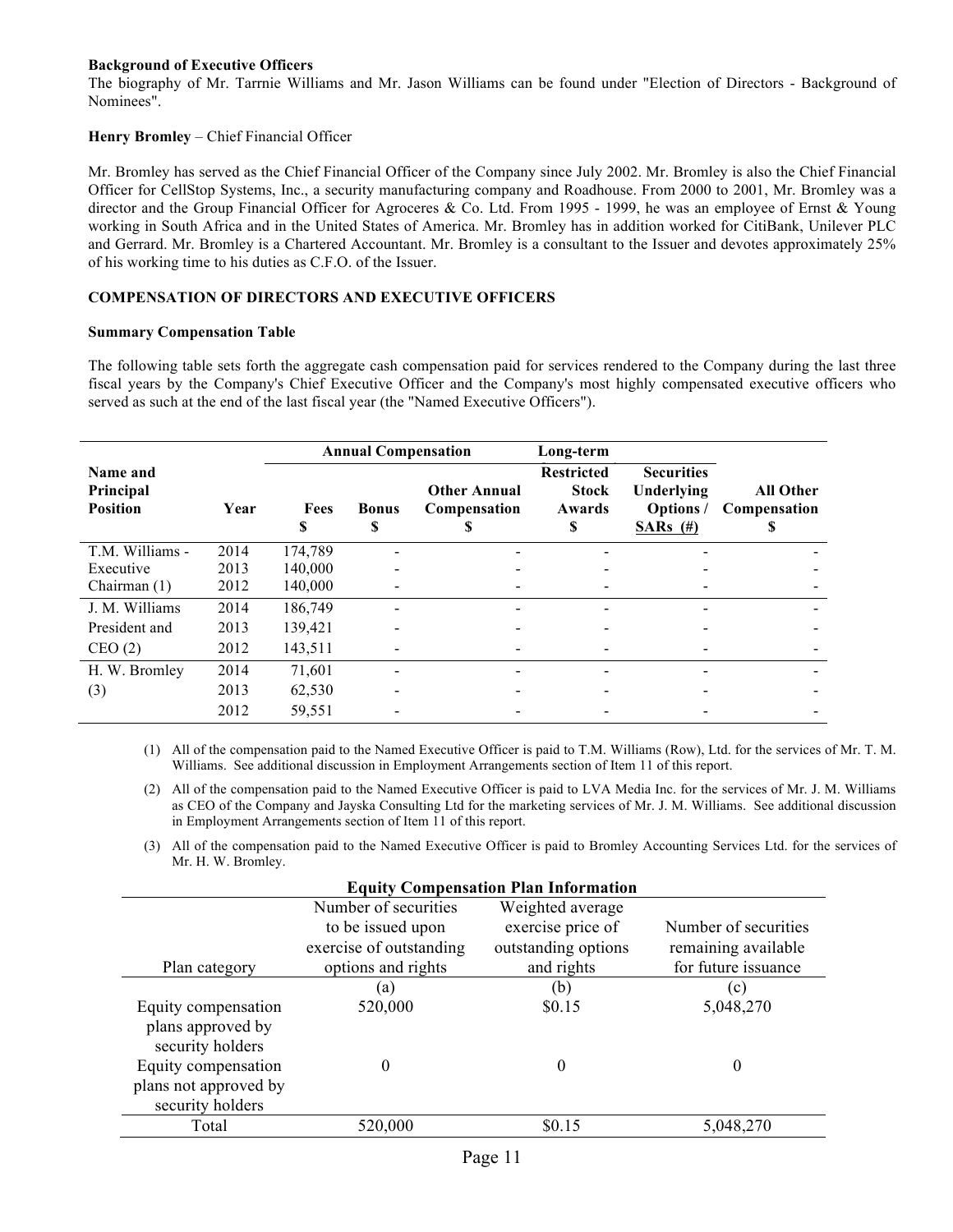## **Long Term Incentive Plan Awards**

The Company does not have any Long Term Incentive Plans. Executive Directors receive no compensation for their service as Directors, although they do receive reimbursement for reasonable expenses incurred in attending meetings of the Board of Directors. Non Executive Directors will receive \$500 per meeting, plus reimbursement for reasonable expenses incurred.

The Company may in the future create retirement, pension, profit sharing; insurance and medical reimbursement plans covering its Officers and Directors. At the present time, no such plans exist. No advances have been made or are contemplated by the Company to any of its Officers or Directors.

## **Employment Contracts and Termination of Employment and Change of Control Arrangements**

The Company entered into a management consulting agreements with the following:

1) T.M. Williams (ROW), Ltd., an Anguilla incorporated company and Mr. T. M. Williams dated August 20, 2001, in connection with the provision of services by Mr. T. M. Williams as Executive Chairman of the Company. The agreement was amended during the year ended December 31, 2014, to provide for a consultancy payment equal to the sum of 6.5% of the total monthly Gross Win of the cash bingo business and 2.5% of the monthly social bingo business with a minimum of \$11,000 and a maximum of \$25,000 per month.

2) Jayska Consulting Ltd., an United Kingdom company and Mr. J. M. Williams dated January 1, 2014, in connection with the provision of services by Mr. J. M. Williams as Chief Executive Officer of Shoal Games Ltd. The Consulting agreement provides for a consultancy payment of GBP£5,000 per month payable in arrears.

3) LVA Media Inc., an Anguilla incorporated company and Mr. J. M. Williams dated January 1, 2014, for the provision of services of Mr. J. M. Williams as Chief Executive Officer of Shoal Games Ltd. The Consulting agreement provides for a consultancy payment equaling the sum of 3% of the total monthly Gross Win of the cash bingo business and 2.5% of the monthly social bingo business with a minimum of \$7,500 and a maximum of \$25,000 per month.

## **Composition of the Compensation Committee**

The present Compensation Committee consists of Ms. F. Curtis and Mr. C. M. Devereux. On behalf of the Board of Directors, the Compensation Committee establishes and monitors the Company's policies for attracting, retaining, developing and motivating senior employees. This includes the review and recommendation to the Board of Directors, for approval, of the remuneration of the Company's senior executive officers, including the Named Executive Officers, based on the recommendation of the Chief Executive Officer.

## **Report on Executive Compensation**

The compensation policies are designed to support the Compny's strategic objectives, ensure that incentive programs are designed to motivate senior managers to achieve or exceed corporate objectives and to enhance shareholder value and to ensure that there is reasonable consistency in the application of the compensation policy.

In determining actual compensation levels, the Committee considers the total program, rather than any single element in isolation. Total compensation levels are set to reflect both the marketplace (to ensure competitiveness) and the responsibility of each position (to ensure internal equity).

The Company's executive compensation program has the following objectives:

- to attract, retain and motivate qualified executives;
- to be competitive and is adjusted for realties of the market;
- to provide incentives to executives to maximize productivity and enhance enterprise value by aligning the interests of the executives with those of the shareholders;
- to foster teamwork and entrepreneurial spirit;

## **Compensation of Directors**

Directors of the Company who are not full-time employees of the Company are entitled to receive an attendance fee of \$500 per meeting plus expenses. In addition, the Chair of the Audit Committee is entitled to an additional fee of \$500 per meeting.

## **Security Ownership of Certain Beneficial Owners and Management**

The following table sets forth, as of August 10, 2015, the outstanding Common Stock of the Company owned of record or beneficially by each Named Executive Officer and Director, and by each person who owned of record, or was known by the Company to own beneficially, more than 5% of the Company's Common Stock and the shareholdings of all Directors and Executive Officers as a group. A person is deemed the beneficial owner of securities that can be acquired by such person within 60 days from such date upon the exercise of options. Each beneficial owner's percentage ownership is determined by assuming that options that are held by such person and which are exercisable within 60 days from the date are exercised.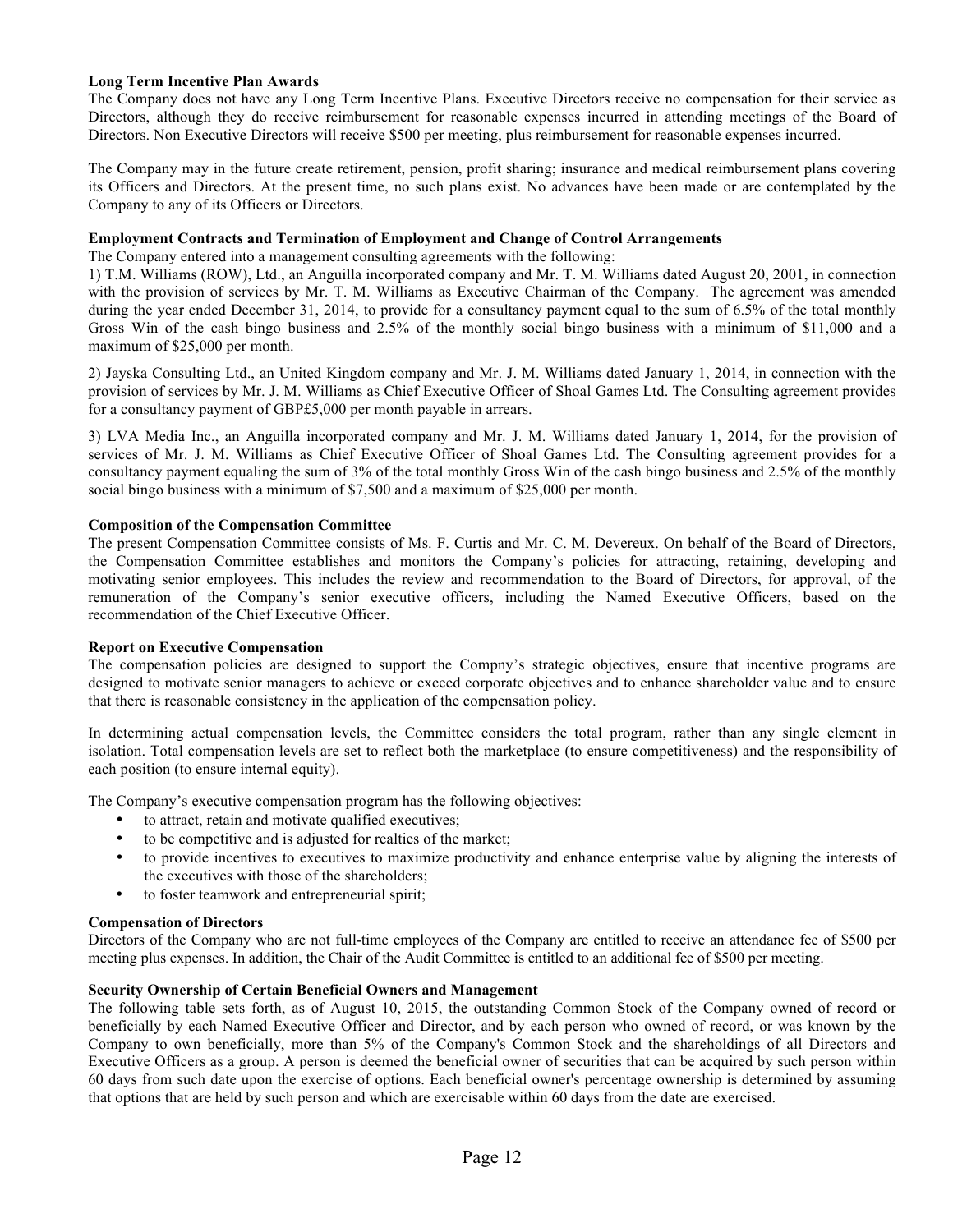As of August 10, 2015, there were 55,682,703 shares of the Company's Common Stock issued and outstanding.

| Name and Address of Beneficial Owner                                                                   | Number of Shares<br><b>Beneficially Owned</b> |     | Percent of Class |  |
|--------------------------------------------------------------------------------------------------------|-----------------------------------------------|-----|------------------|--|
| Tarrnie Williams<br>4501-1011 West Cordova Street<br>Vancouver, BC<br><b>V6C 0B2</b><br>Canada         | 18,504,773                                    | (1) | 32.93%           |  |
| Jason Williams<br>Flat 16<br>Bridgewater square<br>London, EC2Y 8AG<br>United Kingdom                  | 308,200                                       | (2) | $0.55\%$         |  |
| Christopher Mark Devereux<br>$10 - 3036$ West 4th Avenue<br>Vancouver, BC,<br><b>V6K 1R4</b><br>Canada | 204,500                                       | (3) | $0.37\%$         |  |
| George Whitton<br>Little Harbour, Box 573<br>Anguilla, B.W. I.                                         | 105,000                                       | (4) | 0.19%            |  |
| Fiona Curtis<br>Ard Na Mara, Box 1127<br>Anguilla, B.W. I.                                             | 50,000                                        | (5) | $0.09\%$         |  |
| Henry Bromley<br>3851 Edgemont Boulevard<br>North Vancouver BC, V7R 2P9<br>Canada                      | 425,000                                       | (6) | 0.76%            |  |
| All directors and Named Executive Officers<br>as a group (6 persons)                                   | 19,597,473                                    |     | 34.89%           |  |
| Name and Address of Beneficial Owner                                                                   | Number of Shares<br><b>Beneficially Owned</b> |     | Percent of Class |  |
| Bingo, Inc.<br>P.O. Box 727, Landsome Road<br>The Valley,<br>Anguilla, B.W.I.                          | 3,596,831                                     | (7) | 6.40%            |  |
| Pendinas Ltd.<br>Ballacarrick, Pooilvaaish Road<br>Castletown, IM9 4PJ<br>Isle of Man                  | 26,087,999                                    | (8) | 46.42%           |  |

- (1) Includes, 100,000 shares of common stock that may be issued upon the exercise of 100,000 stock purchase options with an exercise price of \$0.15 per share,. Also includes 15,527,308 shares held directly by Mr. Tarrnie Williams. Mr. Tarrnie Williams is the potential beneficiary of certain discretionary trusts that hold approximately 80% of the shares of a private holding company. If 80% of the shares of common stock beneficially owned by the private holding company are included here, Mr. Tarrnie William's beneficial ownership changes to 2,877,465 shares, representing 32.93% of the Class.
- (2) Includes, 100,000 shares of common stock that may be issued upon the exercise of 100,000 stock purchase options with an exercise price of \$0.15 per share. Also includes 208,200 shares held directly by Mr. Jason Williams.
- (3) Includes, 100,000 shares of common stock that may be issued upon the exercise of 100,000 stock purchase options with an exercise price of \$0.15 per share. Also includes 104,500 shares held directly by Mr. Christopher Mark Devereux.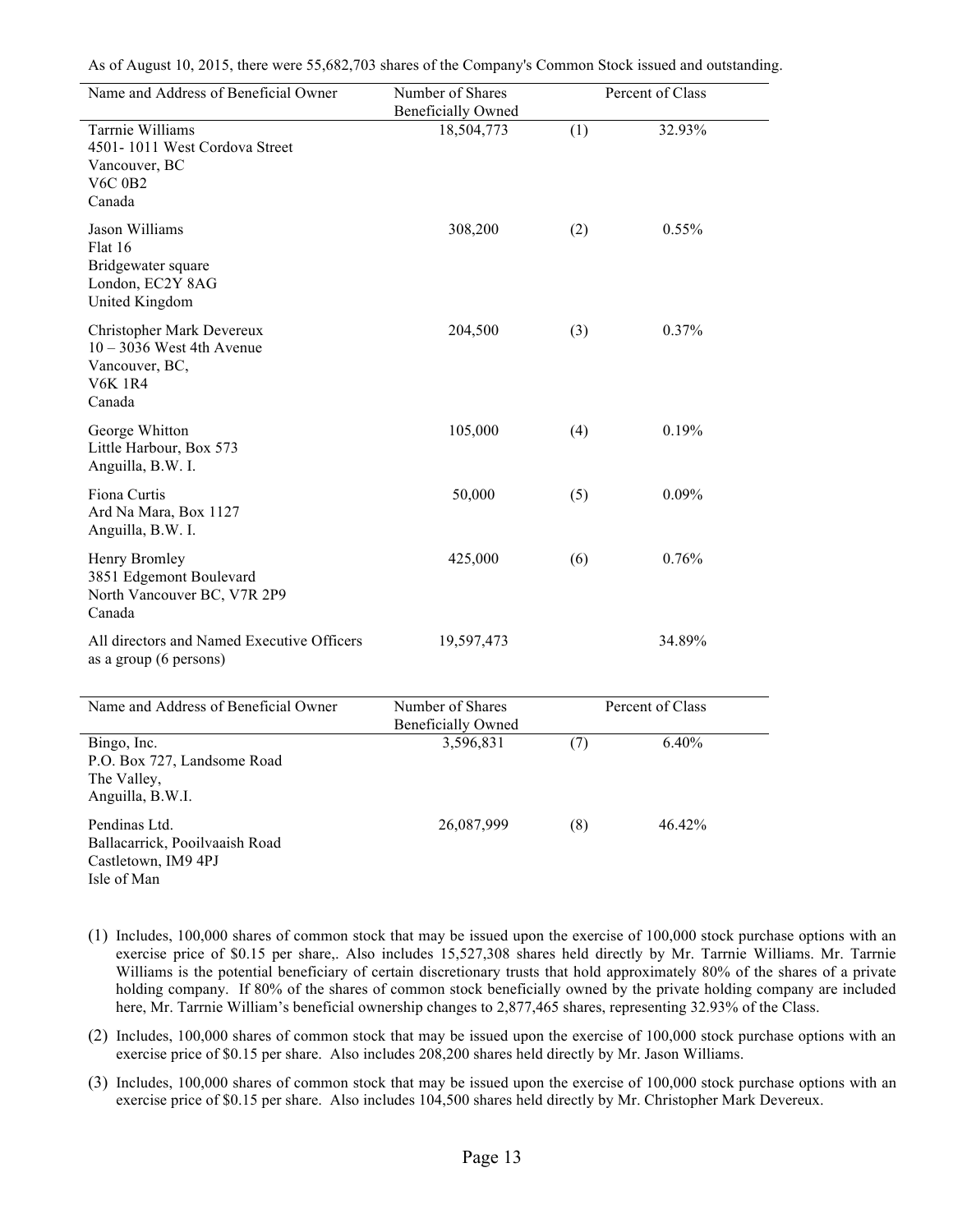- (4) Includes, 50,000 shares of common stock that may be issued upon the exercise of 50,000 stock purchase options with an exercise price of \$0.15 per share. Also includes 55,000 shares held directly by Mr. George Whitton.
- (5) Includes, 50,000 shares of common stock that may be issued upon the exercise of 50,000 stock purchase options with an exercise price of \$0.15 per share. Also includes nil shares held directly by Ms. Fiona Curtis.
- (6) Includes, 100,000 shares of common stock that may be issued upon the exercise of 100,000 stock purchase options with an exercise price of \$0.15 per share. Also includes 325,000 shares held directly by Mr. Henry Bromley.
- (7) Includes 3,596,831 shares held directly by Bingo, Inc., a private holding company.
- (8) Includes 21,087,999 shares held directly by Pendinas Ltd., a company wholly owned by Mr. Gwynn R. Williams. Mr. Gwynn R. Williams is not related to Mr. Tarrnie Williams nor Mr. Jason Williams.

#### **CHANGES IN CONTROL**

There were no changes in control since the last Annual General Meeting.

## **Section 16(a) Beneficial Ownership Reporting Compliance**

The Company's officers, directors or beneficial owners of more than ten percent of the Common Stock of the Company filed, in a timely basis, the reports required to be filed by Section 16(a) of the Exchange Act during the most recent fiscal year.

#### **Corporate Governance Disclosure Statement**

The Company's Board of Directors has ultimate responsibility to supervise the management of the business and affairs of the Company and its subsidiaries. The Board considers good corporate governance to be central to the effective and efficient operation of the Company and regularly reviews, evaluates and modifies its governance program to ensure it is of the highest standard. The Board is satisfied that the Company's governance plan meets and, in many cases, exceeds legal and stock exchange requirements. The Company is required to disclose certain information relating to its corporate governance practices as set out in Schedule "A". The Board of Directors has adopted a written mandate to formalize its responsibilities, a copy of which is attached to this circular as Appendix "I".

#### **Board Committees**

We currently have three committees of our Board of Directors.

- Audit Committee Committee members G. Whitton\*, F. Curtis, T. M. Williams and J. M. Williams. This committee reviews the financial statements and the financial reporting process of the Company and recommends to the board the approval of the financial statements. This is discussed further in Appendix II.
- Corporate Governance Committee Committee members C. M. Devereux\*, G. Whitton and J. M. Williams. This committee reviews the ethics policy of the Company and ensures compliance. It makes recommendations to the board for improvement in Corporate Governance. In addition it will be this committee to whom a whistle blower will report.
- Compensation Committee Committee members F. Curtis\*, and C. M. Devereux. This committee will propose the appointment and remuneration of the Chief Executive Officer including salary, stock options, and bonuses.

\* Indicates the Chairman of the Committee

## **Board of Directors Meetings**

The Company's board of directors met five times in person or by telephonic conversation during the last fiscal year. All actions were approved by unanimous consent. The Executive Officers of the Company met on a regular weekly basis throughout the fiscal year.

#### **Report of the Audit Committee**

The Audit Committee has met and held discussions with management and the Company's independent registered public accounting firm. Management represented to the Audit Committee that the Company's consolidated financial statements were prepared in accordance with accounting principles generally accepted in the United States of America, and the Audit Committee has reviewed and discussed the consolidated financial statements with management and the Company's independent registered public accounting firm. The Audit Committee discussed with the Company's independent registered public accounting firm matters required to be discussed by Statement on Auditing Standards No. 61. *(Communications with Audit Committees)*

The Audit Committee has received from its independent registered public accounting firm the written disclosures and the letter required by Independence Standards Board Standard No. 1 (*Independence Discussions with Audit Committee*), relating to their independence, and the Audit Committee discussed with the independent auditors any relationships that may impact on the firm's objectivity and independence and satisfied itself as to the auditors' independence.

Based on the Audit Committee's discussion with management and the Company's independent registered public accounting firm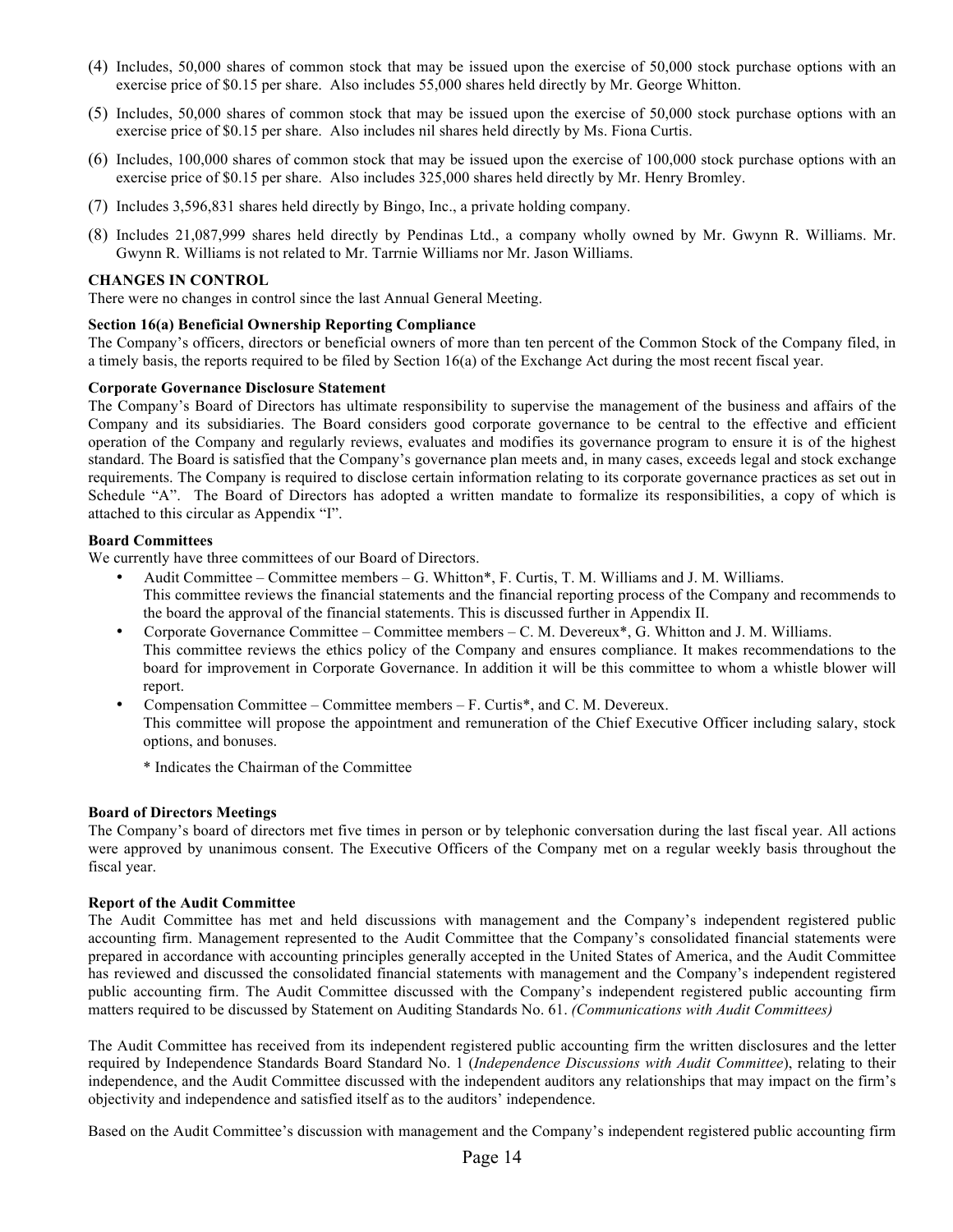and its review of the representation of management and the report of such independent registered public accounting firm to the Audit Committee, the Audit Committee recommended that the Board of directors include the audited financial statements in the Company's Annual Report on Form 10-K for the year ended December 31, 2014.

G. Whitton, F. Curtis, J. M. Williams and T. M. Williams, members of the Audit Committee

#### **Involvement in Certain Legal Proceedings**

To the best knowledge of the Executive Officers and Directors of the Company, neither the Company nor any of its Executive Officers, Directors or nominees are parties to any legal proceeding or litigation. Further, the Executive Officers and Directors know of no threatened or contemplated legal proceedings or litigation. None of the Executive Officers and Directors has been convicted of a felony or none have been convicted of any criminal offense, felony and misdemeanor relating to securities or performance in corporate office. To the best of the knowledge of the Executive Officers and Directors, no investigations of felonies, malfeasance in office or securities investigations are either pending or threatened at the present time.

#### **OTHER MATTERS**

#### **Transfer Agent**

Computershare Investor Services Ltd. located at 2<sup>nd</sup> Floor, 510 Burrard Street, Vancouver, BC, V6C 3B9, Canada, is the transfer agent for the Company's shares of Common Stock.

#### **Voting**

A Shareholder may vote vote their shares via telephone by calling: 1-866-732-VOTE (8683) Toll Free. If a Shareholder would like to fax their voted proxy they may fax to: 1-866-249-7775 (within Canada & the United States) or 416-263-9524 (International)

#### **Stockholder Proposals**

Stockholder proposals intended to be presented at the next Annual Meeting of Stockholders of the Company must meet the requirements of Rule 14a-8 promulgated by the Securities and Exchange Commission and must be received by the Company at its principal executive offices by February 28, 2016, in order to be considered for inclusion in the Company's proxy statement relating to such meeting.

#### **Additional Information**

Each shareholder has received the Company's Annual Report on Form 10-K containing the Company's audited financial statements for the fiscal year ended December 31, 2014, including the report of its independent chartered accountants with this proxy statement. Upon receipt of a written request, the Company will furnish to any shareholder, without charge, a copy of the Company's 2014 Form 10-K as filed with the SEC under the Securities Exchange Act of 1934 (including the financial statements and the schedules thereto and a list briefly describing the exhibits thereto). Shareholders should direct any request to the Company, Hansa Bank Building, Ground Floor, Landsome Road, The Valley, AI 2640, The Valley, Anguilla, British West Indies, Attention: T. M. Williams, President.

Alternatively the Company's Form 10-K is available on the Company's website at http://investor.shoalgames.com.

#### **Action on Other Matters**

The board of directors knows of no other matters to be brought before the shareholders at the Annual Meeting. In the event other matters are presented for a vote at the Annual Meeting, the proxy holders will vote shares represented by properly executed proxies in their discretion in accordance with their judgment on such matters.

At the Annual Meeting, management will report on the Company's business and shareholders will have the opportunity to ask questions.

# **SHOAL GAMES LTD.**

# **By Order of the Board of Directors**

*/s/ "J.M. Williams"*

 *------------------------------------------* J.M. Williams

Chief Executive Officer

Anguilla, British West Indies

August 10, 2015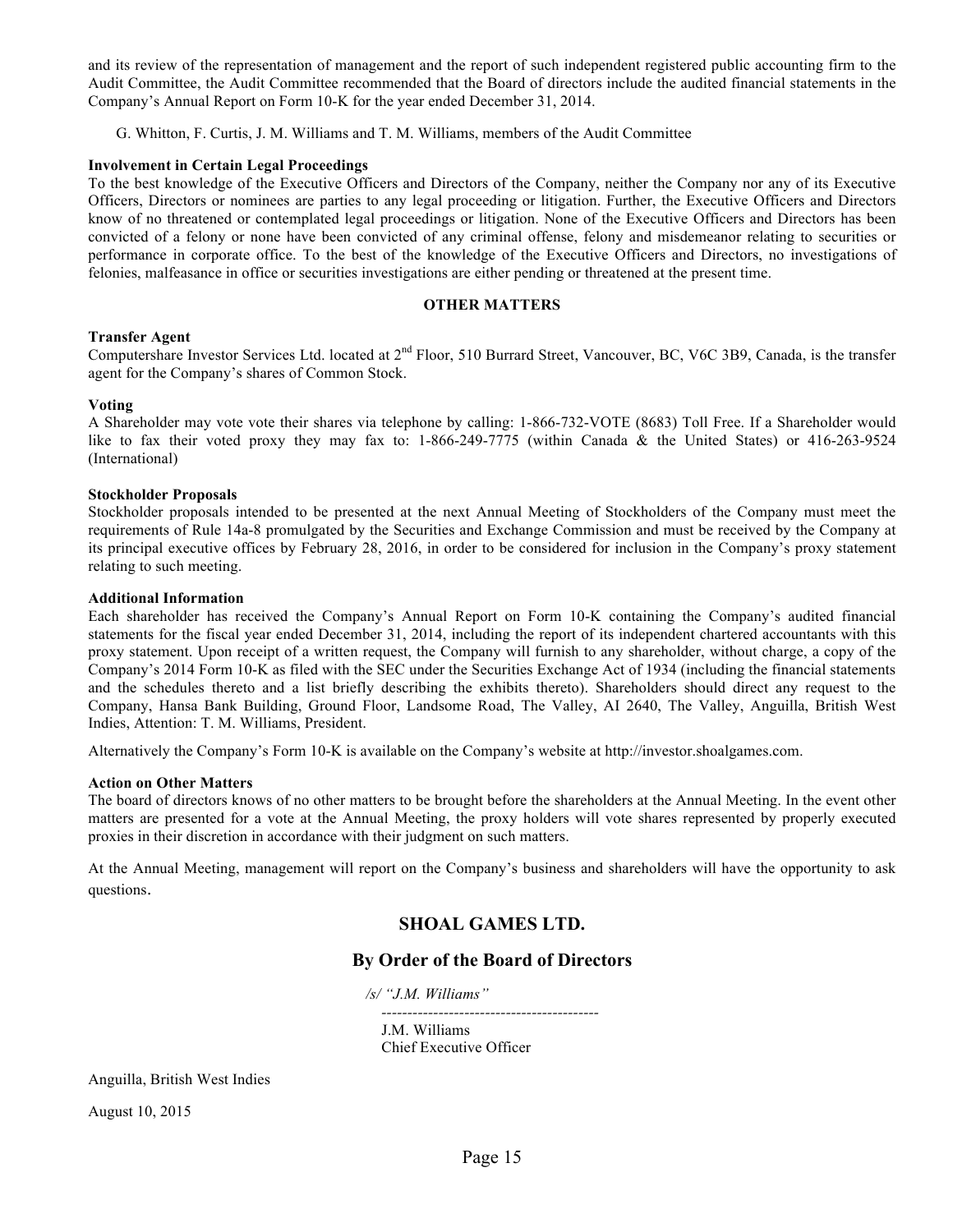# **SCHEDULE "A" SHOAL GAMES LTD. Disclosure of Corporate Governance Practices**

## **DISCLOSURE OF CORPORATE GOVERNANCE PRACTICES**

#### **1. Board of Directors**

#### *Disclose the identity of the directors who are independent.*

Of the five proposed members of the Board of Directors, three members are considered by the Board to be independent Directors. In reaching this conclusion, the Board of Directors took the view that C. M. Devereux, G. Whitton and F. Curtis are independent directors.

#### *Disclose the identity of directors who are not independent, and describe the basis for that determination.*

T. M. Williams, the Executive Chairman of the Company, and J. M. Williams, The CEO and President, are members of management and, accordingly, are not considered to be independent of the Company.

# *If a director is presently a director of any other issuer that is a reporting issuer (or the equivalent) in a jurisdiction of Canada or a foreign jurisdiction, identify both the director and the other issuer.*

There is no director who is a director of any other issuer.

#### **2. Board Mandate**

## *Disclose the text of the board's written mandate. If the board does not have a written mandate, describe how the board delineates its role and responsibilities.*

The Board of Directors is responsible for supervising the management of the business and affairs of the Company and to act with a view to the best interests of the Company. The Board of Directors has adopted a written mandate to formalize its oversight responsibilities, a copy of which is attached to this circular as Appendix "I". The Board of Directors' mandate is fulfilled in part through its standing Audit Committee, Corporate Governance and Compensation Committee. The Board discharges its responsibilities directly and indirectly through these three standing committees, and acts with a view to the best interests of the Company and its shareholders with the primary objective of creating value for its shareholders commensurate with a recognition of the Company's obligations to its other stakeholders including its licensors and employees.

At no less than quarterly meetings, the members of the Board (i) review and discuss operational, financial and other reports which they have received in advance of the meeting; (ii) receive reports from the Chief Executive Officer; (iii) discuss issues and developments relating to current Company business; (iv) receive and discuss reports from the committees of the Board; and (v) approve and make such recommendations as are appropriate and required. In addition, at least once a year the Board reviews the annual business plan of the Company.

All major decisions involving material contracts, acquisitions, divestitures, significant capital expenditures, investments and strategic alliances are subject to approval by the Board. As well, any decisions concerning the Company's capital, the issue, appointments to Board committees and the approval of all continuous and public disclosure documents are made by the Board.

In fulfilling its mandate, the Board of Directors, directly or through one of its committees, is responsible for the following:

- The adoption of a strategic planning process for the Company;
- The identification of the principal risks of the Company's business and ensuring the implementation of appropriate systems and management of these risks by undertaking thorough reviews of operations, sales, marketing reports, Audit Committee reports and findings of the Company's external auditors to identify the principal risks to the Company's business;
- Succession planning for the Company including the appointment, training and monitoring of senior management; and
- The integrity of the Company's internal control and management information systems.

#### **3. Position Descriptions**

#### *Disclose whether or not the board has developed written position descriptions for the chair and the chair of each committee. If the board has not developed written position descriptions for the chair and/or the chair of each board committee, briefly described how the board delineates the role and responsibilities of each such position.*

Pursuant to the Board's written mandate, the Board is responsible for developing position descriptions for the Chair of the Board and the chair of each Board committee:

• *Chairman of the Board*

The Chairman of the Board is responsible for overseeing the performance by the Board of its duties, for communicating periodically with Committee chairs regarding the activities of their respective Committees, for assessing the effectiveness of the Board as a whole as well as individual Board members and for overseeing the management of the Company's business.

#### • *Chairman of the Audit Committee*

The Chairman of the Audit Committee is responsible for overseeing the performance by the Audit Committee of its duties, for assessing the effectiveness of the Audit Committee and individual committee members and for reporting periodically to the Board.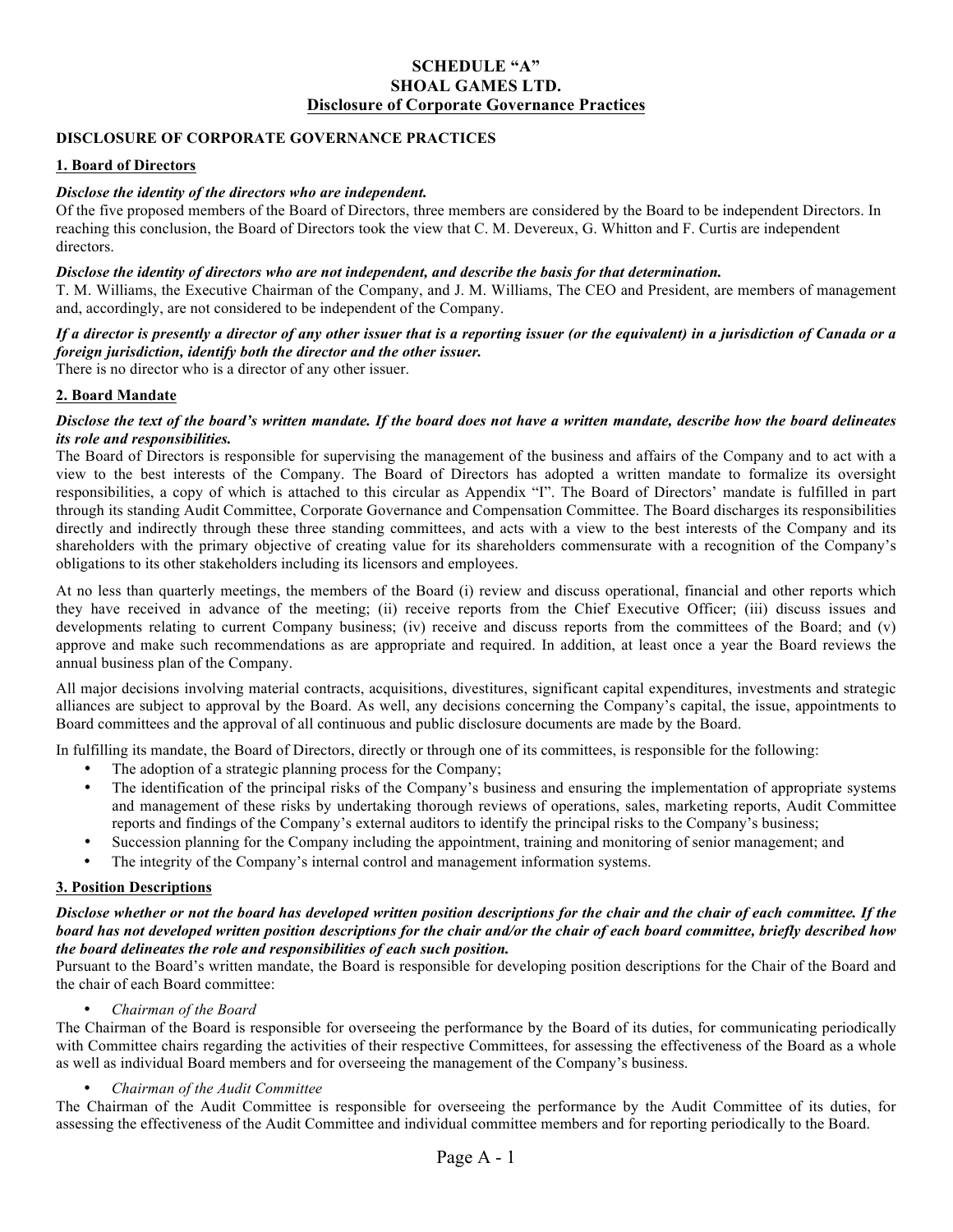# • *Chairman of the Corporate Governance*

The Chairman of the Corporate Governance Committee is responsible for overseeing the performance by the Corporate Governance Committee of its duties, for assessing the effectiveness of the Corporate Governance Committee and individual committee members and for reporting periodically to the Board.

## • *Chairman of the Compensation Committee*

The Chairman of the Compensation Committee is responsible for overseeing the performance by the Compensation Committee of its duties, for assessing the effectiveness of the Compensation Committee and individual committee members and for reporting periodically to the Board.

#### *Disclose whether or not the board and CEO have developed a written position description for the CEO. If the board and CEO have not developed such a position description, briefly describe how the board delineates the roles and responsibilities of the CEO.*

The Company's Chief Executive Officer is the principal officer of the Company and is charged with the responsibility for managing the strategic and operational agenda of the Company and for the execution of the directives and policies of the Board of Directors. The roles and responsibilities of the Chief Executive Officer include, among other things:

- developing, together with the Board of Directors, the Company's strategic direction;
- directing the overall business operations of the Company;
- ensuring that the Board of Directors is kept appropriately informed of the overall business operations of the Company and major issues facing the Company;
- having responsibility for the day-to-day operations of the Company, including the annual planning process, capital management, financial management, acquisitions, divestitures, etc., all of which must be accomplished within the strategic framework of the Company established by the Board of Directors;
- representing the Company to its major shareholders, including investment and financial communities, governments, customers and the public;
- bringing the following material decisions to the Board of Directors for their review and approval: (i) disposition of assets other than in the ordinary and normal course of business; (ii) acquisition of assets or the assumption of any commitment, obligation or liability other than in the ordinary and normal course of business; (iii) issuance or sale of securities of the Company; (iv) redemption or repurchase of securities of the Company; (v) declaration or payment of a dividend or other distribution in respect of any securities of the Company; (vi) any transaction, contract, agreement, undertaking or arrangement with a person with whom the Company does not act at arm's length; and (vii) any other transaction, contract, agreement, undertaking, commitment or arrangement, not in the ordinary and normal course of business which is or would be material in relation to the Company; and
- presenting to the Board of Directors any material business issues resulting from communications with shareholders.

## **4. Orientation and Continuing Education**

## *Briefly describe what measures the board takes to orient new directors regarding*

*i. The role of the board, its committees and its directors; and* 

# *ii. The nature and operation of the issuer's business.*

No formal orientation program has been developed by the Board. However, new directors have the opportunity to meet with and participate in work sessions with senior management to obtain insight into the operations of the Company. It is expected that new directors will generally have been executives with extensive business or other senior level experience and have directorship responsibilities on other public and private company boards and institutions. Orientation for these individuals is provided through a review of past Board of Director materials and other private and public documents concerning the Company. Given the level of experience of those joining the Board and the relatively short history of the Company, a formal orientation and education programme has not been viewed as necessary.

## *Briefly describe what measures, if any, the board takes to provide continuing education for its directors. If the board does not provide continuing education, describe how the board ensures that its directors maintain the skill and knowledge necessary to meet their obligations as directors.*

The Company has no formal policy of providing professional development courses to Board members, though educational sessions are occasionally presented to the Board by the Company's outside advisors. Board members are experienced business people with indepth knowledge of the industry in which the Company operates. The Company will engage consultants on an as-needed basis to make presentations to the Board on matters relevant to the Company.

## **5. Ethical Business Conduct**

## *Disclose whether or not the board has adopted a written code for the directors, officers and employees. If the board has adopted a written code disclose how a person or company may obtain a copy of the code;*

On December 21, 2006, the Board adopted a new Code of Business Conduct and Ethics (the "Code"), which applies to the Company's directors, officers and employees. The Code was adopted to further strengthen the Company's internal compliance program. The Code addresses among other things, honesty and integrity, fair dealing, conflicts of interest, compliance with laws, regulations and policies, including disclosure requirements under the federal securities laws, and administration of the code. The code is available at the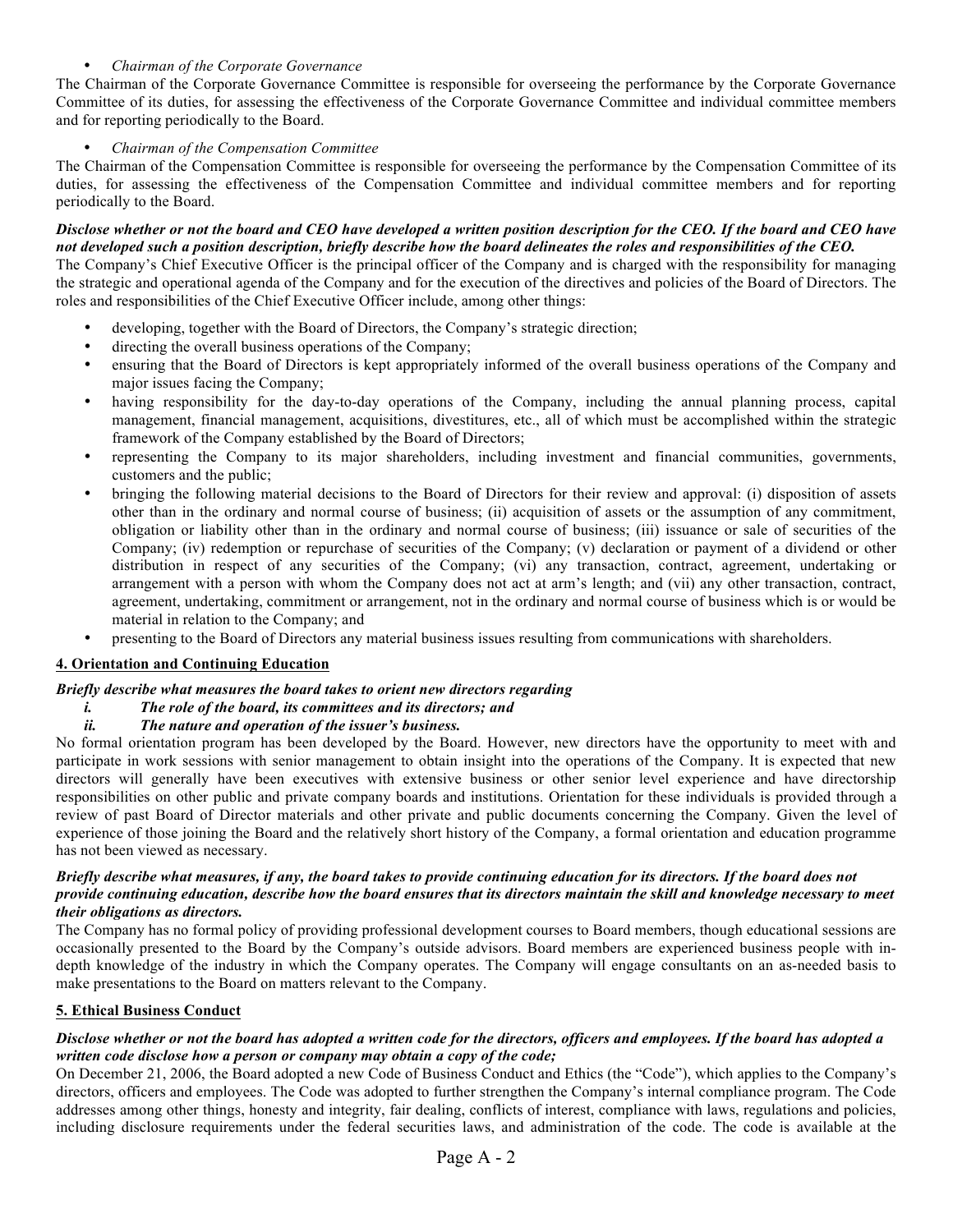Company's website at http://investor.shoalgames.com in the Corporate section under Corporate Governance. A copy of our Code of Ethics is available upon request at no charge to any shareholder.

## *Describe how the board monitors compliance with its code, or if the board does not monitor compliance, explain whether and how the board satisfies itself regarding compliance with its code;*

The Board is ultimately responsible for the implementation and administration of the Code of Business Conduct and Ethics and, given the nature and size of the Company, the Board is of the view that it can effectively monitor the day-to-day implementation and administration of the Code.

#### *Provide a cross-reference to any material change report filed since the beginning of the issuer's most recently completed financial year that pertains to any conduct of a director or executive officer that constitutes a departure from the code.* There are no such reports.

## *Describe any steps the board takes to ensure directors exercise independent judgment in considering transactions and agreements in respect of which a director or executive officer has a material interest.*

A director or officer of the Company must declare the nature of any interest that he or she has in a material contract, whether made or proposed, with the Company. Following such a declaration, Board members will abstain from voting on any resolution in which they may have a potential conflict of interest.

# *Describe any other steps the board takes to encourage and promote a culture of ethical business conduct.*

The Board monitors management on a regular basis. The Company is dedicated to the maintenance of good corporate governance and ethical business conduct. In particular, the Board takes special efforts, and engages outside counsel where necessary, to ensure that all legal and stock exchange requirements are addressed in a timely and effective manner. The Board is responsible for ensuring the independent functioning of the Board and ensuring the integrity of the Company's internal control and management function.

# **6. Compensation**

# *Describe the process by which the board determines the compensation for the issuer's directors and officers.*

The Compensation Committee recommends compensation policies to the Board and sets the compensation of the Chief Executive Officer of the Company. The Committee's guiding philosophy is to establish executive compensation based on corporate performance.

## *If the board has a compensation committee, describe the responsibilities, powers and operation of the compensation committee.*

The mandate of the Compensation Committee is to establish and monitor the Company's policies for attracting, retaining, developing and motivating senior employees. The compensation policies are designed to support the Company's strategic objectives, ensure that incentive programs are designed to motivate senior managers to achieve or exceed corporate objectives and to enhance shareholder value and to ensure that there is reasonable consistency in the application of the compensation policies. The Company's responsibilities include reviewing annually the performance of the Chief Executive Officer (or more frequently if deemed necessary by the Compensation Committee), setting the Chief Executive Officer's compensation and, in consultation with the Chief Executive Officer, establishing his personal objectives, reviewing the performance and approving the compensation of executive officers of the Company on the recommendation of the Chief Executive Officer, establishing incentive compensation programmes and monitoring their effectiveness and developing and documenting the compensation policy and philosophy of the Company for approval by the Board of Directors.

## *If a compensation consultant or advisor has, at any time since the beginning of the issuer's most recently completed financial year, been retained to assist in determining compensation for any of the issuer's directors and officers, disclose the identity of the consultant or advisor and briefly summarize the mandate for which they have been retained. If the consultant or advisor has been retained to perform any other work for the Issuer, state that fact and briefly describe the nature of the work.* Not Applicable.

## **Other Board Committees**

## *If the board has standing committees other than the audit, compensation and nominating committees, identify the committees and describe their function.*

The Board's three standing committees are the Audit Committee, the Corporate Governance Committee, and the Compensation Committee. The Audit Committee has a written mandate, a copy of which is attached hereto as Appendix II.

## **7. Assessments**

*Disclose whether or not the board, its committees and individual directors are regularly assessed with respect to their effectiveness and contribution. If assessments are regularly conducted, describe the process used for the assessments. If assessments are not regularly conducted, describe dhow the board satisfies itself that the board, its committees, and its individual directors are performing effectively.*

The Board of Directors as a whole annually reviews and assesses its effectiveness and the effectiveness of the Board committees. In addition, the Corporate Governance and Nominating Committee meet separately to assess the effectiveness of the Board and its committees.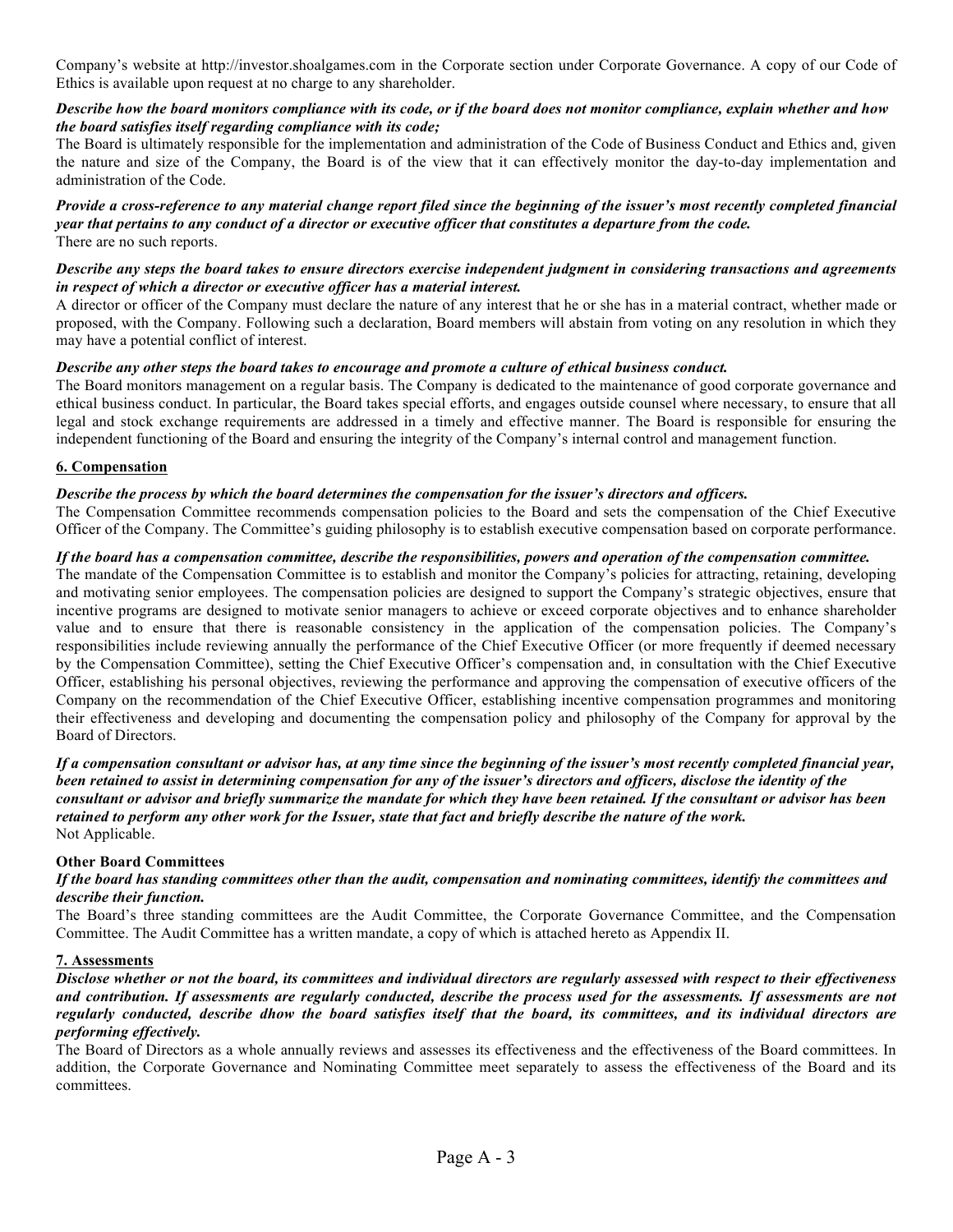# **APPENDIX "I" SHOAL GAMES LTD. (previously Bingo.com, Ltd.) Mandate of the Board of Directors**

#### **Introduction**

The term "Company" herein shall refer to Shoal Games Ltd. And the term "Board" shall refer to the board of directors of the Company. The Board is elected by the shareholders and is responsible for the stewardship of the business and affairs of the Company. The Board seeks to discharge such responsibility by reviewing, discussing and approving the Company's strategic planning and organizational structure and supervising management to oversee that the foregoing enhance and preserve the underlying value of the Company.

Although directors may be elected by the shareholders to bring special expertise or a point of view to Board deliberations, they are not chosen to represent a particular constituency. The best interests of the Company as a whole must be paramount at all times.

#### **Duties of Directors**

The Board discharges its responsibility for overseeing the management of the Company's business and delegates responsibility to the Company's senior officers for day-to-day management of the Company. The Board discharges its responsibilities, including those listed below, either directly or through one of its committees: the Audit Committee, the Corporate Governance Committee and the Compensation Committee. In addition to these regular committees, the Board may appoint ad hoc committees periodically to address certain issues of a more short-term nature. In addition to the Board's primary roles of overseeing corporate performance and providing quality, depth and continuity of management to meet the Company's strategic objectives, principal duties include, but are not limited to, the following categories:

#### *Appointment of Management*

1. The Board has the responsibility for approving the appointment of Chief Executive Officer ("CEO"), the President of the Company, and all other senior management, and approving their compensation, following a review of the recommendations of the Corporate Governance Committee and the Compensation Committee. To the extent feasible, the Board shall satisfy itself as to the integrity of the executive officers and that the executive officers create a culture of integrity throughout the Company.

2. The Board from time to time delegates to senior management the authority to enter into certain types of transactions, including financial transactions, subject to specified limits. Investments and other expenditures above the specified limits and material transactions outside the ordinary course of business are reviewed by and subject to the prior approval of the Board.

3. The Board oversees that succession planning programs are in place, including programs to appoint, train, develop and monitor management.

#### *Board Organization*

4. The Board will respond to recommendations received from the Audit Committee, the Corporate Governance Committee and the Compensation Committee, but retains the responsibility for managing its own affairs by giving its approval for its composition and size, the selection of the Chair of the Board, candidates nominated for election to the Board, committee and committee chair appointments, committee charters and director compensation.

5. The Board may delegate to Board committees matters it is responsible for, including the approval of compensation of the Board and management, the conduct of performance evaluations and oversight of internal controls systems, but the Board retains its oversight function and ultimate responsibility for these matters and all other delegated responsibilities.

#### *Strategic Planning*

6. The Board has oversight responsibility to participate directly, and through its committees, in reviewing, questioning and approving the mission of the business and its objectives and goals.

7. The Board is responsible for adopting a strategic planning process and approving and reviewing, on at least an annual basis, the business, financial and strategic plans by which it is proposed that the Company may reach those goals, and such strategic plans will take into account, among other things, the opportunities and risk of the business.

8. The Board has the responsibility to provide input to management on emerging trends and issues and on strategic plans, objectives and goals that management develops.

## *Monitoring of Financial Performance and Other Financial Reporting Matters*

9. The Board is responsible for enhancing congruence between shareholder expectations, corporate plans and management performance.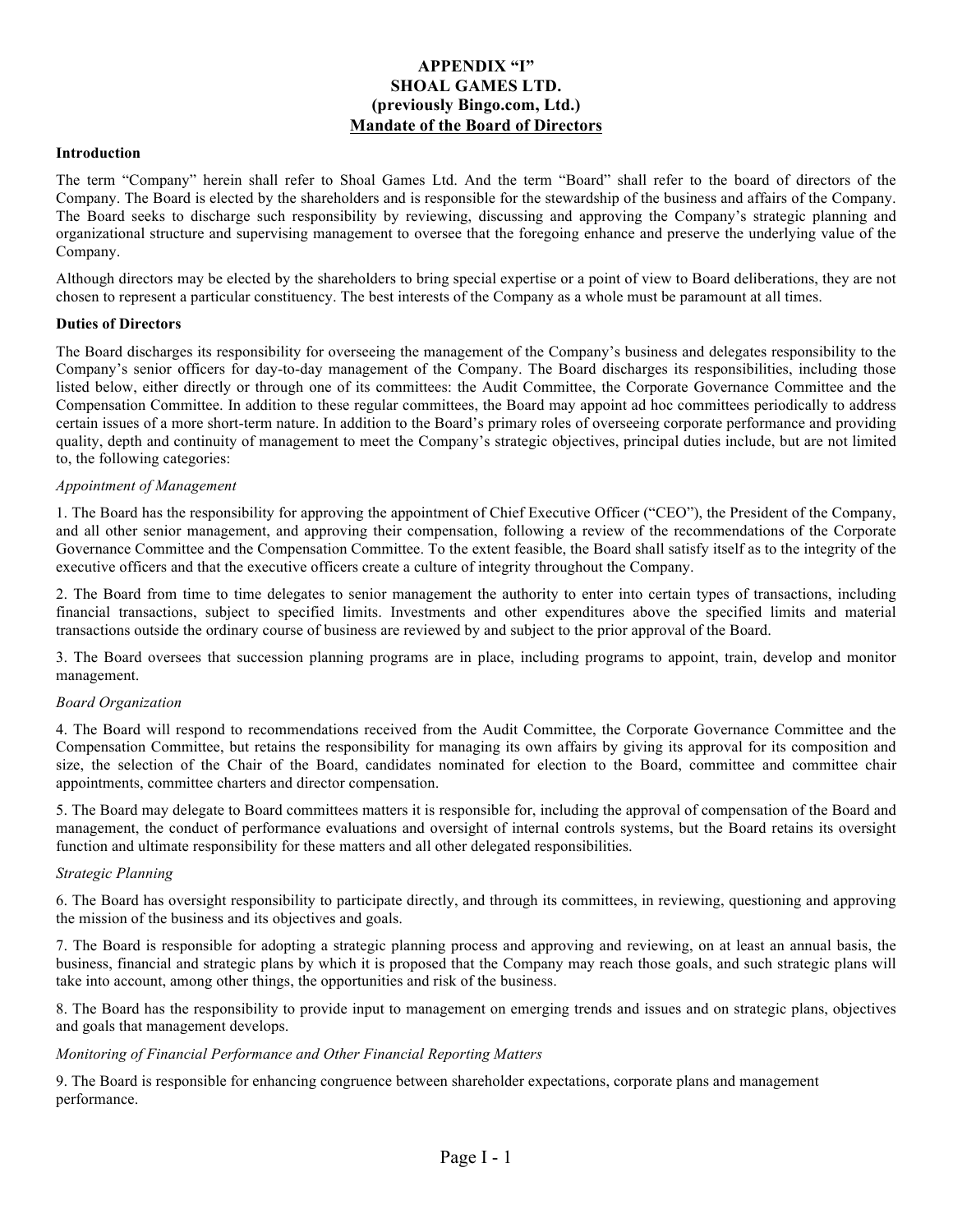10. The Board is responsible for:

(a) adopting processes for monitoring the Company's progress toward its strategic and operational goals, and to revise and alter its direction to management in light of changing circumstances affecting the Company; and

(b) taking action when Company performance falls short of its goals or other special circumstances warrant.

11. The Board shall be responsible for approving the audited financial statements, interim financial statements and the notes and Management's Discussion and Analysis accompanying such financial statements.

12. The Board is responsible for reviewing and approving material transactions outside the ordinary course of business and those matters which the Board is required to approve under the Company's governing statute, including the payment of dividends, issuance, purchase and redemptions of securities, acquisitions and dispositions of material capital assets and material capital expenditures.

#### *Risk Management*

13. The Board has responsibility for the identification of the principal risks of the Company's business and ensuring the implementation of appropriate systems to effectively monitor and manage such risks with a view to the long-term viability of the Company and achieving a proper balance between the risks incurred and the potential return to the Company's shareholders.

14. The Board is responsible for the Company's internal control and management information systems.

#### *Policies and Procedures*

15. The Board is responsible for:

(a) developing the Company's approach to corporate governance, including developing a set of corporate governance guidelines for the Company and approving and monitoring compliance with all significant policies and procedures related to corporate governance; and

(b) approving policies and procedures designed to ensure that the Company operates at all times within applicable laws and regulations and to the highest ethical and moral standards.

16. The Board enforces its policy respecting confidential treatment of the Company's proprietary information and Board deliberations.

## *Communications and Reporting*

17. The Board is responsible for:

(a) overseeing the accurate reporting of the financial performance of the Company to shareholders, other security holders and regulators on a timely and regular basis;

(b) overseeing that the financial results are reported fairly and in accordance with generally accepted accounting standards and related legal disclosure requirements;

(c) taking steps to enhance the timely disclosure of any other developments that have a significant and material impact on the Company;

(d) reporting annually to shareholders on its stewardship for the preceding year; and

(e) overseeing the Company's implementation of systems which accommodate feedback from stakeholders.

#### *Position Descriptions*

18. The Board is responsible for:

(a) developing position descriptions for the Chair of the Board, the chair of each Board committee and the CEO (which will include delineating management's responsibilities);

(b) approving the corporate goals and objectives that the CEO is responsible for meeting; and

(c) developing a description of the expectations and responsibilities of directors, including basic duties and responsibilities with respect to attendance at Board meetings and advance review of meeting materials.

#### *Orientation and Continuing Education*

19. The Board is responsible for:

(a) ensuring that all new directors receive a comprehensive orientation, that they fully understand the role of the Board and its committees, as well as the contribution individual directors are expected to make (including the commitment of time and resources that the Company expects from its directors) and that they understand the nature and operation of the Company's business; and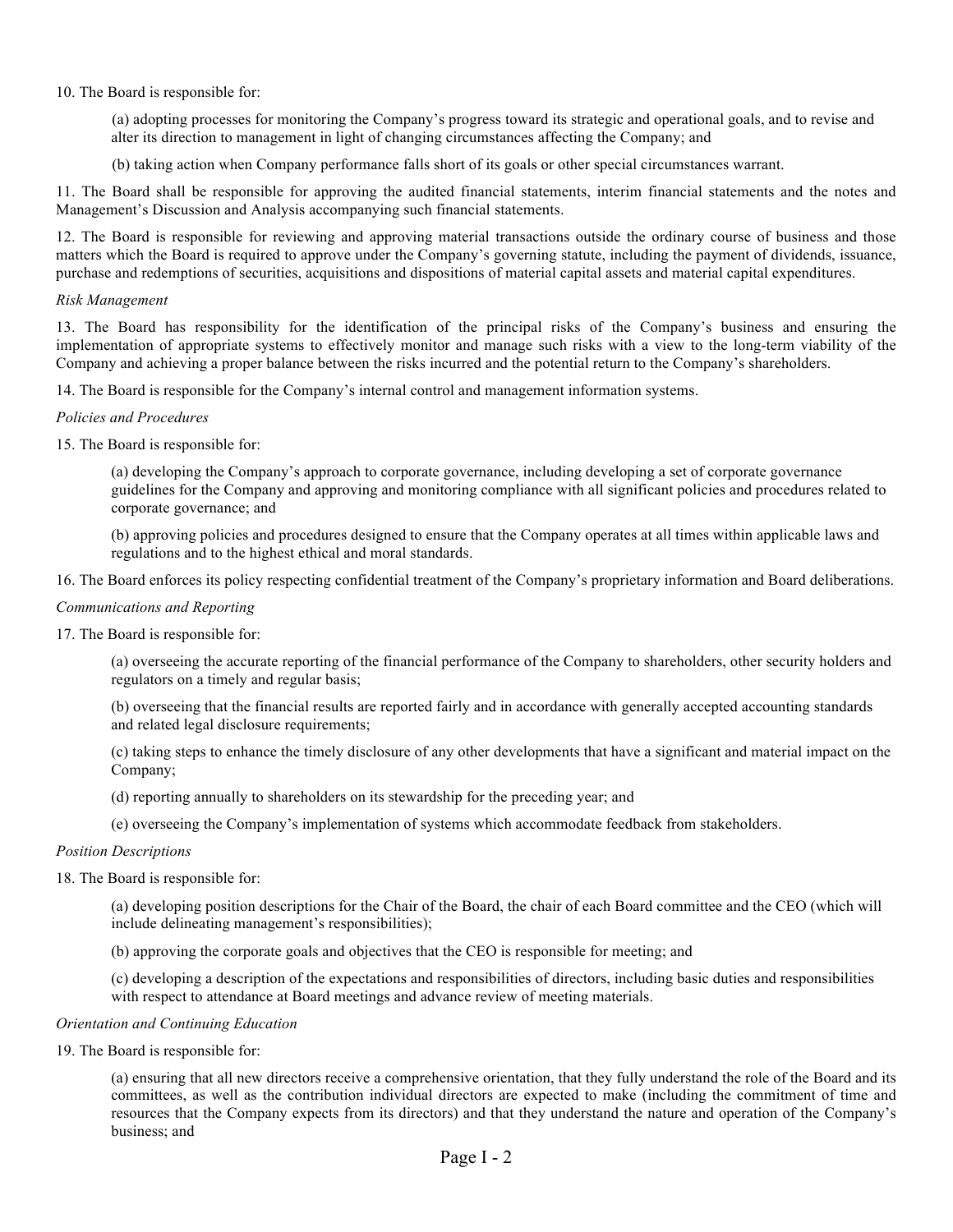(b) providing continuing education opportunities for all directors, so that individuals may maintain or enhance their skills and abilities as directors, as well as to ensure that their knowledge and understanding of the Company's business remains current.

# *Nomination of Directors*

20. In connection with the nomination or appointment of individuals as directors, the Board is responsible for:

- (a) considering what competencies and skills the Board, as a whole, should possess;
- (b) assessing what competencies and skills each existing director possesses; and
- (c) considering the appropriate size of the Board, with a view to facilitating effective decision making.

In carrying out each of these responsibilities, the Board will consider the advice and input of the Corporate Governance Committee.

#### *Board Evaluation*

21. The Board is responsible for ensuring that the Board, its committees and each individual director are regularly assessed regarding his, her or its effectiveness and contribution. An assessment will consider, in the case of the Board or a Board committee, its mandate or charter and in the case of an individual director, any applicable position description, as well as the competencies and skills each individual director is expected to bring to the Board.

#### *Annual Review*

The Chairman of the Board together with the lead director, if any, shall be responsible for overseeing the performance by the Board of its duties, for communicating periodically with the Committee chairs regarding the activities of their respective Committees, for assessing the effectiveness of the Board as a whole as well as individual Board members and for overseeing the management of the Company's business.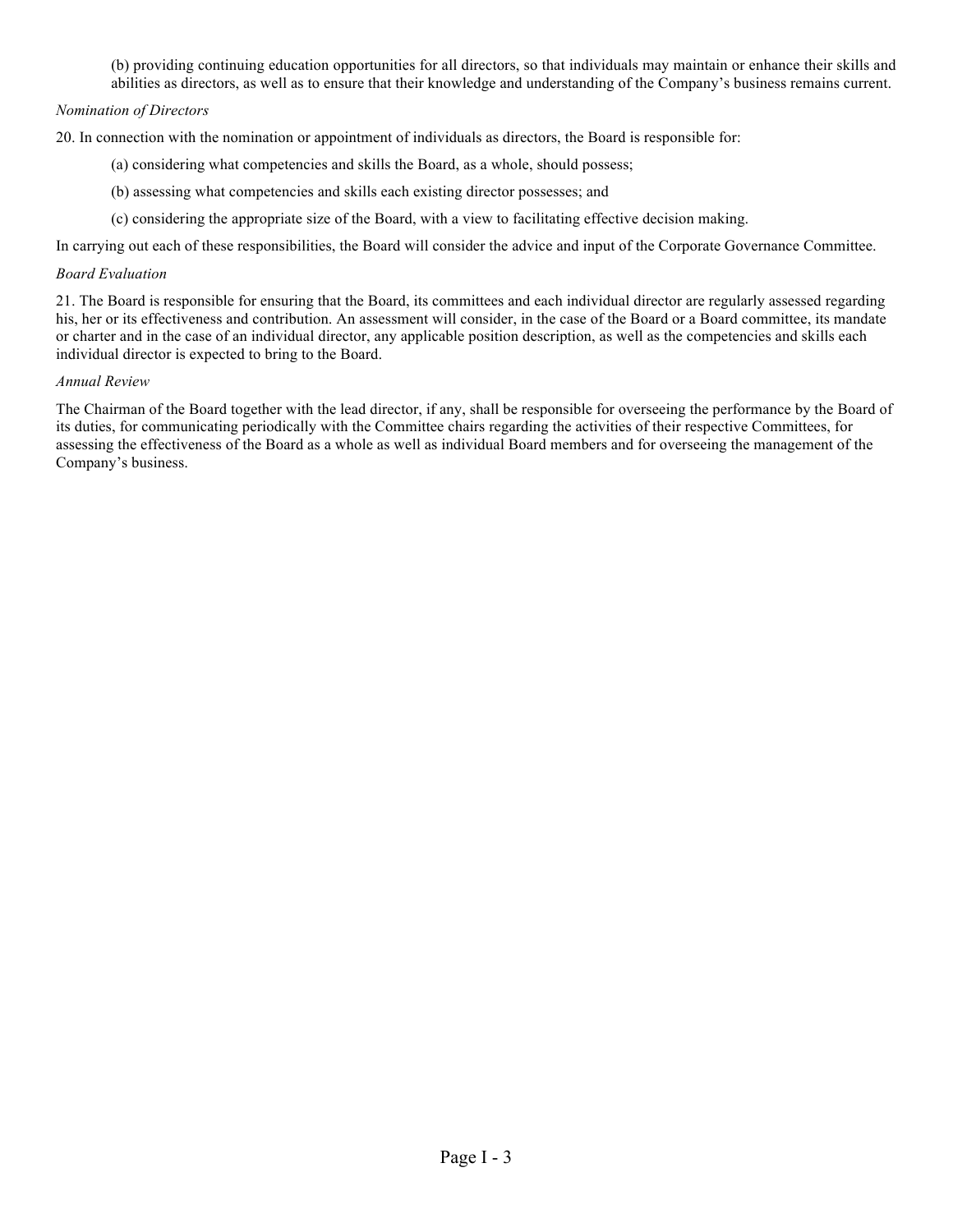# **APPENDIX "II" SHOAL GAMES LTD. (previously Bingo.com, Ltd.) Mandate of the Audit Committee**

# **1. General**

The board of directors (the "Board") of Shoal Games Ltd. (the "Company") has delegated the responsibilities, authorities and duties described below to the audit committee (the "Audit Committee"). For the purpose of these terms of reference, the term "Company" shall include the Company and its subsidiaries.

The Audit Committee shall be directly responsible for overseeing the accounting and financial reporting processes of the Company, the fraud programs and controls, and audits of the financial statements of the Company. The Audit Committee shall also be directly responsible for the appointment, compensation, and oversight of the work of any registered external auditor employed by the Company (including resolution of disagreements between management of the Company and the external auditor regarding financial reporting) for the purpose of preparing or issuing an audit report or related work. In so doing, the Audit Committee will comply with all applicable Securities laws, rules and guidelines, any applicable stock exchange requirements or guidelines and any other applicable regulatory rules.

## **2. Members**

The Audit Committee shall be composed of a minimum of three members. Members of the Audit Committee shall be appointed by the Board. Each member shall serve until such member's successor is appointed, unless that member resigns or is removed by the Board or otherwise ceases to be a director of the Company. The Board shall fill any vacancy if the membership of the Committee is less than three directors. The Chair of the Committee may be designated by the Board or, if it does not do so, the members of the Committee may elect a Chair by vote of a majority of the full Committee membership.

All members of the Audit Committee must satisfy the independence, financial literacy and experience requirements of applicable Securities laws, rules and guidelines, any applicable stock exchange requirements or guidelines and any other applicable regulatory rules. In particular:

(a) each member shall be "independent" and "financially literate" or "financially sophisticated".

(b) at least one member must be an "audit committee financial expert" within the meaning of that term under the United States Securities Exchange Act of 1934, as amended, and the rules adopted by the United States Securities and Exchange Commission thereunder.

## **3. Meetings**

The Audit Committee shall meet at least quarterly at such times and at such locations as the Chair of the Audit Committee shall determine, provided that meetings shall be scheduled so as to permit the timely review of the Company's quarterly and annual financial statements and related management discussion and analysis. The external auditor or any two members of the Audit Committee may also request a meeting of the Audit Committee.

The Chair of the Audit Committee shall hold in camera sessions of the Audit Committee, without management present, at every meeting.

The Audit Committee shall submit the minutes of all meetings to the Board, and when requested to, shall discuss the matters discussed at each Audit Committee meeting with the Board.

#### **4. Committee Charter**

The Audit Committee shall have a written charter that sets out its mandate and responsibilities and the Audit Committee shall review and reassess the adequacy of such charter at least annually or otherwise, as it deems appropriate, and propose recommended changes to the Board.

#### **5. Duties of the Audit Committee:**

The Audit Committee shall have the following duties:

## *Financial Information and Reporting*

1. The Audit Committee shall review with management and the external auditor, and recommend to the Board for approval, the annual and interim financial statements of the Company and related financial reporting, including management's discussion and analysis and earnings press releases.

2. The Audit Committee shall review with management and the external auditor, and recommend to the Board for approval, any financial statements of the Company which have not previously been approved by the Board and which are to be included in a prospectus or other public disclosure document of the Company.

3. The Audit Committee shall consider and be satisfied that adequate policies and procedures are in place for the review of the Company's disclosure of financial information extracted or derived from the Company's financial statements (other than disclosure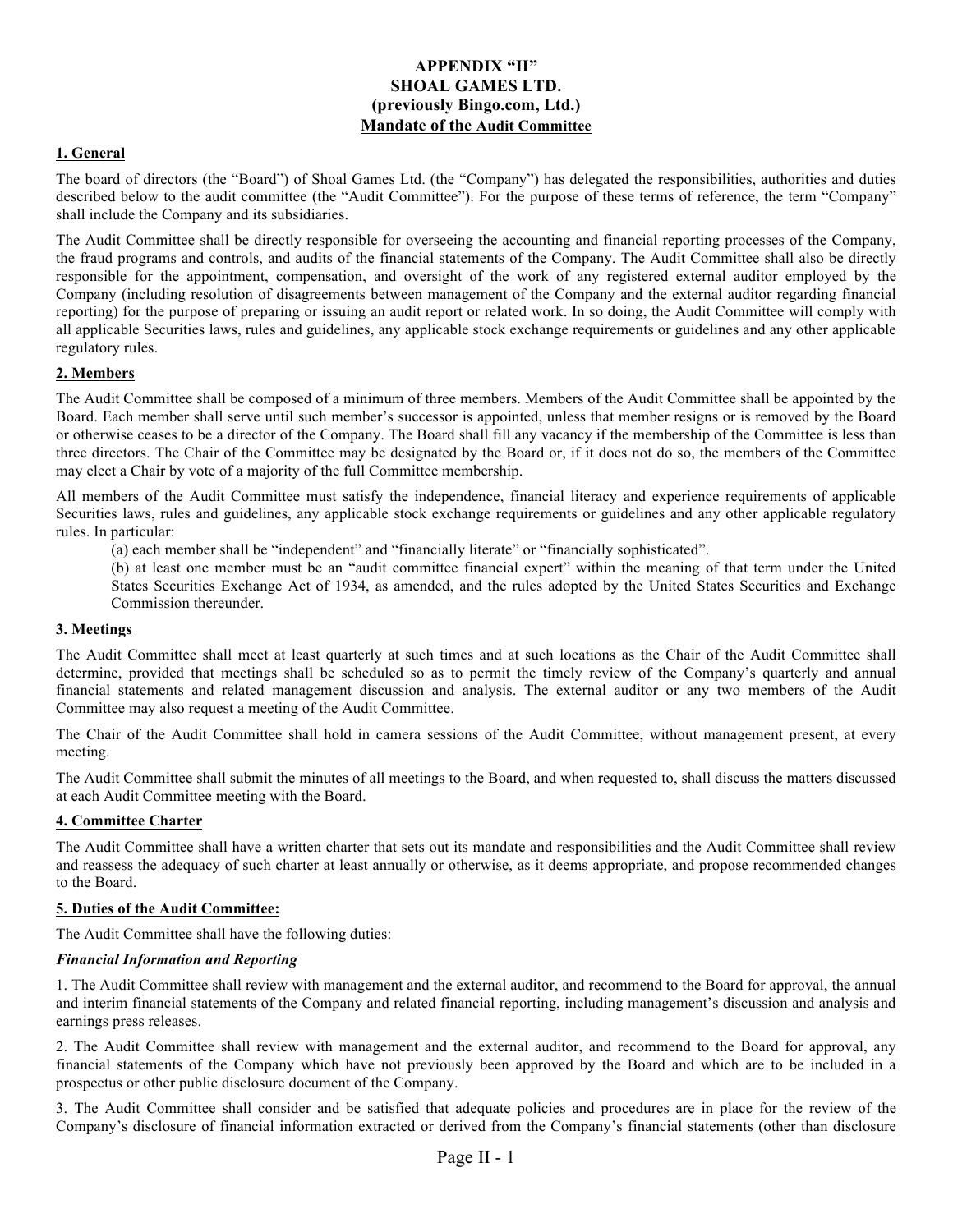referred to in clause (a)(i) above), and periodically assess the adequacy of such procedures.

# *Internal Controls*

4. The Audit Committee shall review, as appropriate, the Company's internal system of audit controls and the results of internal audits.

5. The Audit Committee shall establish procedures for the receipt, retention and treatment of any complaint regarding accounting, internal accounting controls or auditing matters; and the confidential, anonymous submissions by employees of concerns regarding questionable accounting or auditing matters.

6. The Audit Committee shall oversee the assessment of fraud risk performed by management.

# *External Auditors*

7. The Audit Committee shall be directly responsible for overseeing the work of the external auditor engaged for the purpose of preparing or issuing an auditor's report or performing other audit, review or attest services for the Company, including the resolution of disagreements between management and the external auditor regarding financial reporting.

8. The external auditor shall report directly to the Audit Committee and the Audit Committee should have a clear understanding with the external auditor that such external auditor must maintain an open and transparent relationship with the Audit Committee, and that the ultimate accountability of the external auditor is to the shareholders of the Company.

9. The Audit Committee shall recommend to the Board the external auditor to be nominated for the purpose of preparing or issuing an auditor's report or performing other audit, review or attest services for the Company; and the compensation of the external auditor.

10. The Audit Committee will ensure the rotation of partners on the audit engagement team of the external auditor in accordance with applicable law.

11. The Audit Committee shall meet with the external auditor, as the Audit Committee may deem appropriate, to consider any matter which the Audit Committee or external auditor believes should be brought to the attention of the Board or the shareholders of the Company.

12. The Audit Committee shall meet with the external auditor, as the Audit Committee may deem appropriate to review and discuss a report from the external auditor at least quarterly regarding:

(a) All critical accounting policies and practices to be used

(b) The potential for fraud

(c) All alternative treatments within generally accepted accounting principles for policies and practices related to material items that have been discussed with management, including the ramifications of the use of such alternative disclosures and treatments, and the treatment preferred by the external auditor, and

(d) Other material written communications between the external auditor and management, such as any management letter or schedule of unadjusted differences.

# *Pre Approval of Non-Audit Services*

13. The Audit Committee shall pre-approve all non-audit services to be provided to the Company or its subsidiary entities by the Company's external auditor.

## *Complaints procedure*

14. The Audit Committee shall establish procedures for the receipt, retention and treatment of complaints received by the Company regarding accounting, internal accounting controls, or auditing matters; and the confidential, anonymous submission by employees of the Company of concerns regarding questionable accounting or auditing matters.

15. The Audit Committee shall review and approve the Company's hiring policies regarding partners, employees and former partners and employees of the present and former external auditor of the Company.

## *Reporting*

16. The Audit Committee shall report regularly to the Board about any issues that arise with respect to the quality or integrity of the Company's financial statements, the Company's compliance with legal or regulatory requirements, the performance and independence of the external auditor, or the internal audit function.

## **6. Authority to engage independent counsel and advisors**

The Audit Committee has the authority to engage independent counsel and other advisors as it determines necessary to carry out its duties, to set and pay the compensation for any advisors employed by the audit committee, and to communicate directly with the internal and external auditors.

The Company shall provide appropriate funding, as determined by the Audit Committee, in its capacity as a committee of the board of directors, for payment of compensation (a) to the external auditors employed by the issuer for the purpose of rendering or issuing an audit report, and (b) to any advisers employed by the Audit Committee.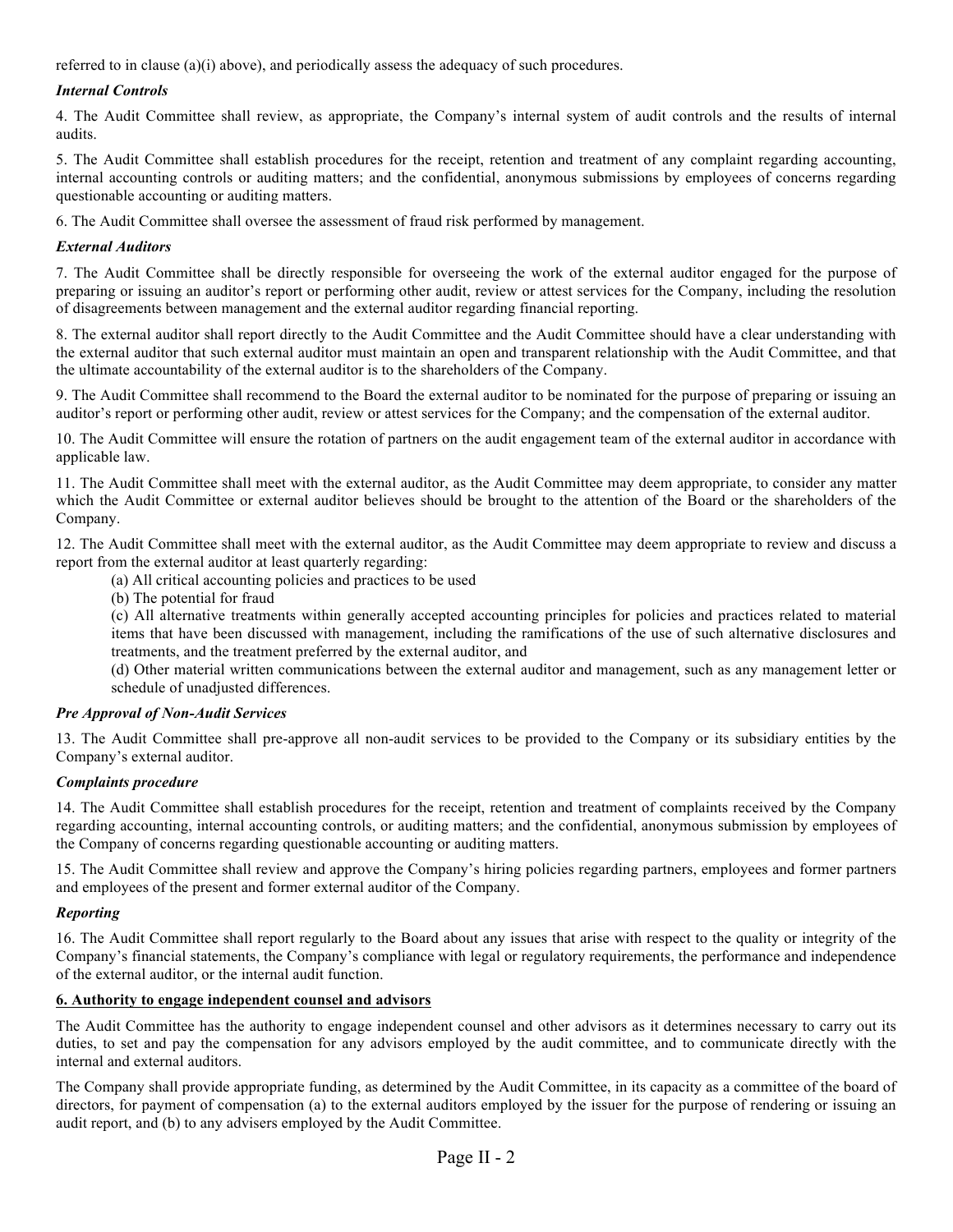# **SCHEDULE B SHOAL GAMES LTD.**

Hansa Bank Building, Ground Floor Landsome Road, The Valley AI 2640, Anguilla, BWI Telephone 264 461-2646 Fax: 1 264-498-3805

# 2015 Stock Option Plan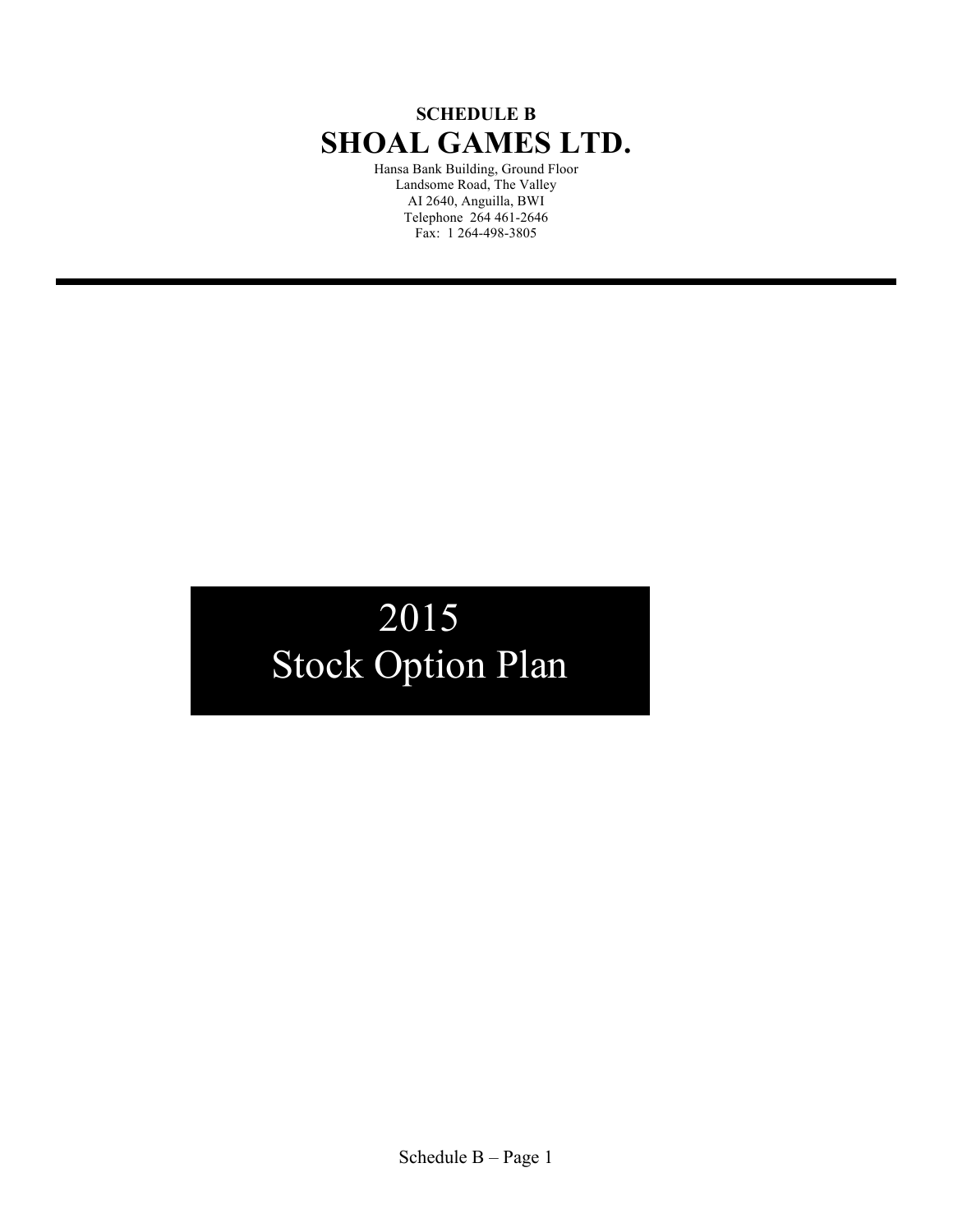# **ARTICLE I DEFINITIONS AND INTERPRETATION**

# 1.1 DEFINITIONS

As used herein, unless anything in the subject matter or context is inconsistent therewith, the following terms shall have the meanings set forth below:

"**Administrator**" means such director or other senior officer or employee of the Company as may be designated as Administrator by the Board from time to time;

"**Award Date**" means the date on which the Board grants and announces a particular Option;

"**Board**" means the Board of Directors of the Company;

"**Company**" means Shoal Games Ltd. and any subsidiary thereof, (within the meaning of the Securities Act), as the context may apply;

"**Consultant**" means an individual (or a company wholly owned by the individual) who (i) provides ongoing consulting, technical, management or other services to the Company (excluding services provided in relation to a distribution of the Company's securities); (ii) possesses technical, business or management expertise of value to the Company; (iii) provides the services under a written contract with the Company; (iv) spends a significant amount of time and attention to the business and affairs of the Company; and (v) has a relationship with the Company that enables the individual to be knowledgeable about the business and affairs of the Company;

"**Director**" means a director, senior officer and Management Company Employee of the Company;

"**Employee**" means (i) an individual considered an employee under the Income Tax Act, Canada (i.e. for whom income tax and other deductions are made by the Company); (ii) an individual who works full-time for the Company providing services normally provided by an employee of the Company but for whom income tax and other deductions are not made by the Company; and (iii) an individual who works for the Company on a continuing and regular basis for a minimum amount of time per week, but for whom income tax and other deductions are not made by the Company;

"**Exchange**" means the TSX Venture Exchange;

"**Exercise Notice**" means the notice respecting the exercise of an Option, in the form set out as Schedule "B" hereto, duly executed by the Option Holder;

"**Exercise Period**" means the period during which a particular Option may be exercised, being the period from and including the Award Date through to and including the Expiry Date;

"**Exercise Price**" means the price at which an Option may be exercised as determined in accordance with section 3.6;

"**Expiry Date**" means the date determined in accordance with section 3.3 and after which a particular Option cannot be exercised;

"**Insider**" means a Director, a director or senior officer of a company that is an Insider or subsidiary of the Company, or a person that beneficially owns or controls, directly or indirectly, voting shares carrying more than 10% of the voting rights attached to all outstanding voting shares of the Company;

"**Investor Relations Activities**" has the meaning ascribed thereto in the Exchange's corporate finance manual;

"**Management Company Employee**" means an individual employed by a company providing management services to the Company, which are required for the ongoing successful operation of the business enterprise of the Company, but excluding a person engaged in Investor Relations Activities;

"**Option**" means an option to acquire Shares, awarded to a Director, Employee or Consultant pursuant to the Plan;

"**Option Certificate**" means the certificate, substantially in the form set out as Schedule "A" hereto, evidencing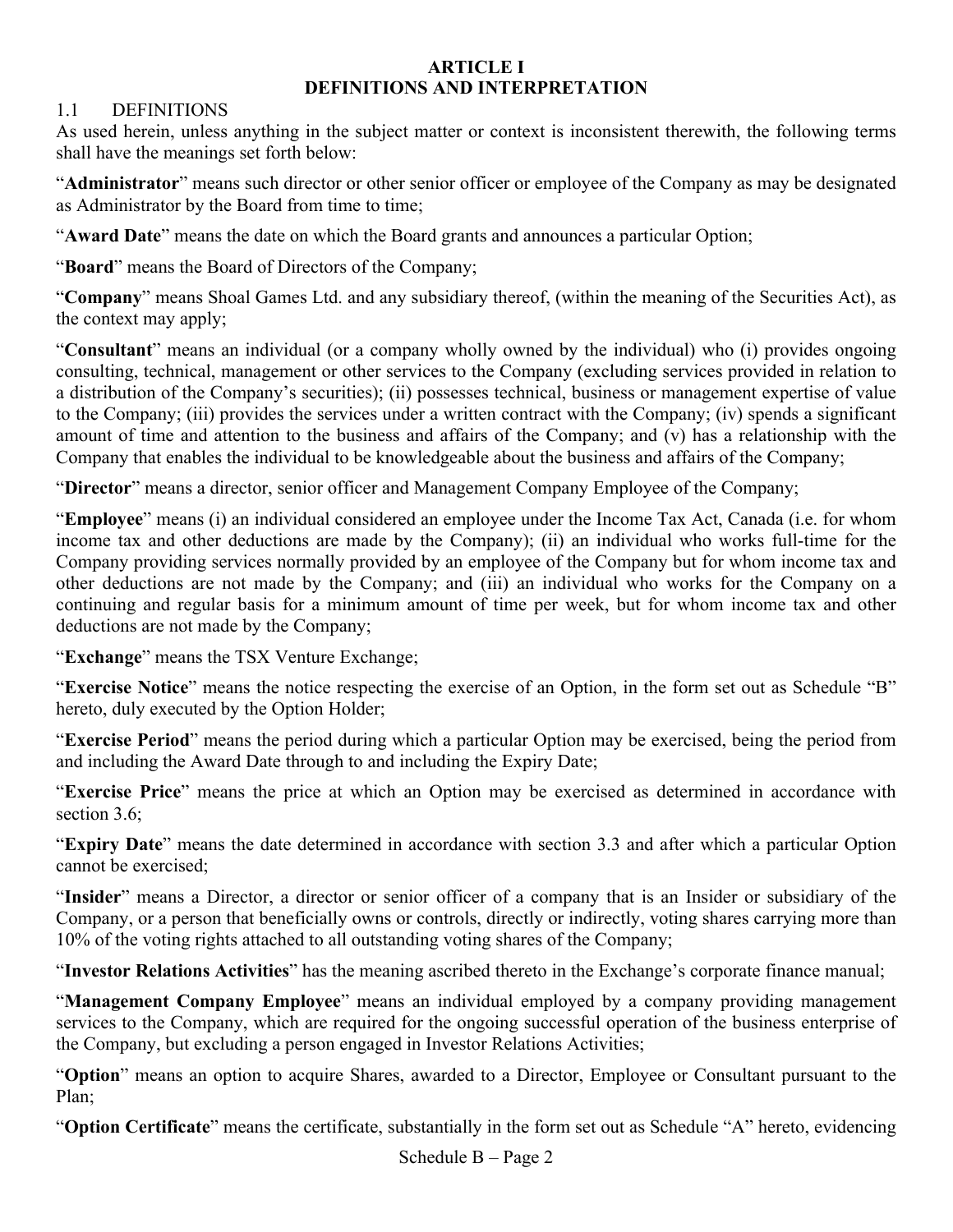an Option;

"**Option Holder**" means a current or former Director, Employee or Consultant who holds an unexercised and unexpired Option or, where applicable, the Personal Representative of such person;

"**Personal Representative**" means (i) in the case of a deceased Option Holder, the executor or administrator of the deceased duly appointed by a court or public authority having jurisdiction to do so; and (ii) in the case of an Option Holder who for any reason is unable to manage his or her affairs, the person entitled by law to act on behalf of such Option Holder;

"**Plan**" means the Company's stock option plan as embodied herein and as from time to time amended;

"**Securities Act**" means the Securities Act (British Columbia); and

"**Share**" or "Shares" means, as the case may be, one or more common shares without par value in the capital of the Company.

# 1.2 CHOICE OF LAW

The Plan is established under, and the provisions of the Plan shall be interpreted and construed solely in accordance with, the laws of the Province of British Columbia.

# 1.3 HEADINGS

The headings used herein are for convenience only and are not to affect the interpretation of the Plan.

# **ARTICLE II PURPOSE AND PARTICIPATION**

# 2.1 PURPOSE

The purpose of the Plan is to provide the Company with a Share-related mechanism to attract, retain and motivate Directors, Employees and Consultants, to reward such of those persons by the grant of options under the Plan by the Board from time to time for their contributions toward the long term goals of the Company and to enable and encourage such persons to acquire Shares as long term investments.

# 2.2 PARTICIPATION

The Board shall, from time to time, in its sole discretion determine those Directors, Employees and Consultants, if any, to whom Options are to be awarded. If the Board elects to award an Option to a Director, the Board shall, in its sole discretion but subject to section 3.2, determine the number of Shares to be acquired on the exercise of such Option. If the Board elects to award an Option to an Employee or Consultant, the number of Shares to be acquired on the exercise of such Option shall be determined by the Board in its sole discretion, and in so doing the Board may take into account the following criteria:

(a) the person's remuneration as at the Award Date in relation to the total remuneration payable by the Company to all of its Employees and Consultants as at the Award Date;

- (b) the length of time that the person has provided services to the Company; and
- (c) the nature and quality of work performed by the person.

# 2.3 NOTIFICATION OF AWARD

Following the approval by the Board of the awarding of an Option, the Administrator shall notify the Option Holder in writing of the award and shall enclose with such notice the Option Certificate representing the Option so awarded.

# 2.4 COPY OF PLAN

Each Option Holder, concurrently with the notice of the award of the Option, shall be provided with a copy of this Plan. A copy of any amendment to the Plan shall be promptly provided by the Administrator to each Option Holder.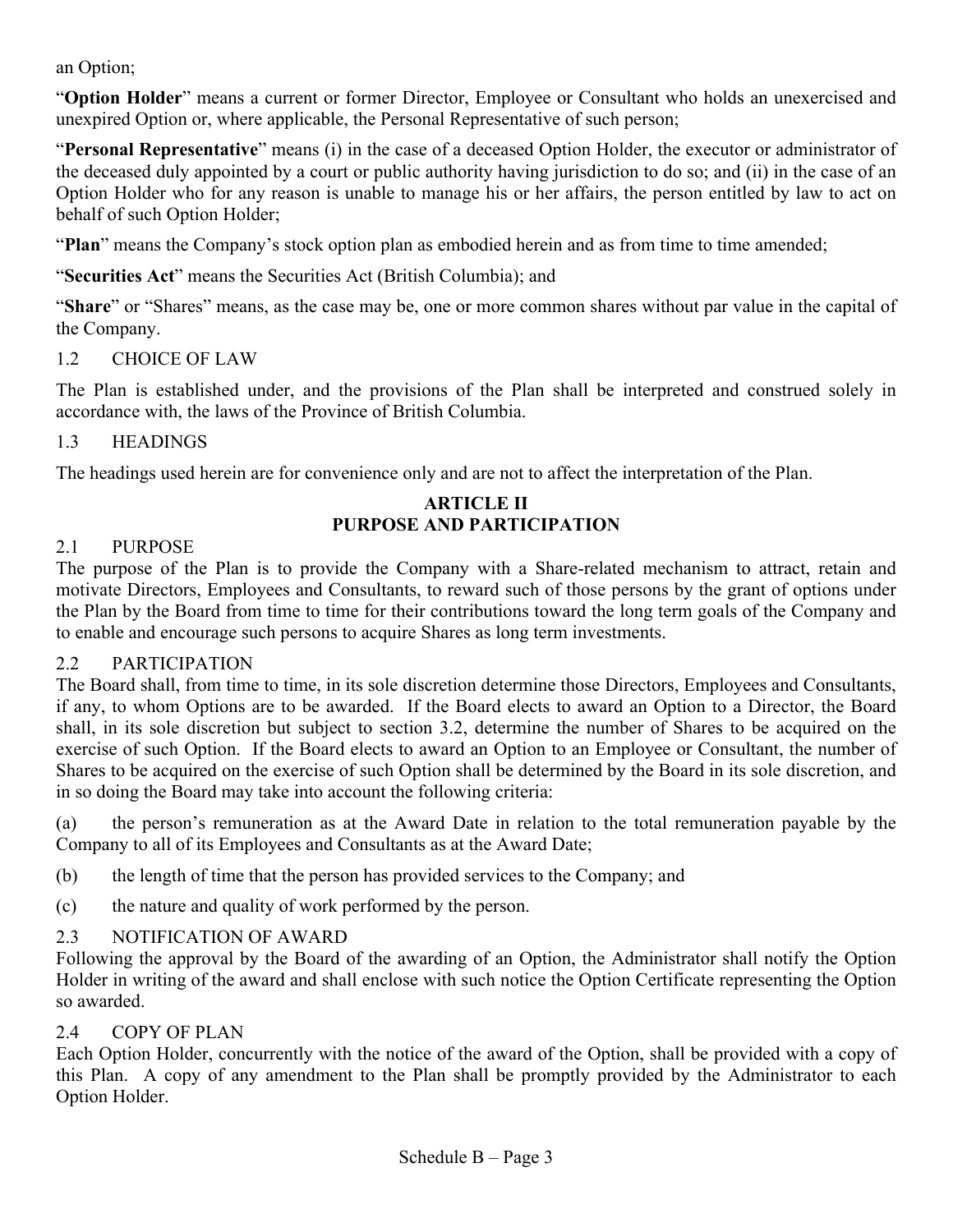# 2.5 LIMITATION

This Plan does not give any Option Holder who is a Director the right to serve or continue to serve as a Director, nor does it give any Option Holder who is an Employee or Consultant the right to be or to continue to be employed or engaged by the Company.

# **ARTICLE III TERMS AND CONDITIONS OF OPTIONS**

# 3.1 BOARD TO ALLOT SHARES

The Shares to be issued to Option Holders upon the exercise of Options shall be allotted and authorized for issuance by the Board prior to the exercise thereof.

# 3.2 NUMBER OF SHARES

The maximum number of Shares issuable under the Plan shall not exceed 10% of the number of Shares of the Company issued and outstanding as of each Award Date, inclusive of all Shares presently reserved for issuance pursuant to previously granted stock options, unless shareholder approval is obtained in advance in accordance with section 6.5 hereof.

Options that have been cancelled or that have expired without being exercised in full shall continue to be issuable under the Plan. Subject to the provisions of section 6.5, Options that have been exercised will reduce the total number of Options available to be granted hereunder.

# 3.3 TERM OF OPTION

Subject to section 3.5, the Expiry Date of an Option shall be the date so fixed by the Board at the time the particular Option is awarded, provided that such date shall not be later than the tenth anniversary of the Award Date of the Option, or such other maximum amount of time as may be allowable under the policies of the Exchange.

# 3.4 LIMITATIONS AND REQUIREMENTS

The total number of Options awarded to any one individual in any twelve month period shall not exceed 5% of the issued and outstanding Shares of the Company at the Award Date (unless the Company has obtained disinterested shareholder approval).

The total number of Options awarded to any one Consultant for the Company shall not exceed 2% of the issued and outstanding Shares of the Company at the Award Date without consent being obtained from the Exchange. The total number of Options awarded to all persons employed by the Company who perform Investor Relations Activities for the Company shall not exceed 2% of the issued and outstanding Shares of the Company, in any twelve month period, calculated at the Award Date without consent being obtained from the Exchange.

The Company shall issue a press release at the time of grant for all Options issued to Insiders of the Company and investor relations service providers.

All Options granted to Insiders of the Company or granted at any discount to the market price of the Company's shares will be subject to a four month hold period which commences on the date that the Options are granted.

# 3.5 TERMINATION OF OPTION

An Option Holder may exercise an Option in whole or in part at any time or from time to time during the Exercise Period provided that, with respect to the exercise of part of an Option, the Board may at any time and from time to time fix limits, vesting requirements or restrictions in respect of which an Option Holder may exercise part of any Option held by him. Any Option or part thereof not exercised within the Exercise Period shall terminate and become null, void and of no effect as of 5:00 p.m. (Vancouver time) on the Expiry Date. The Expiry Date of an Option shall be the earlier of the date so fixed by the Board on the Award Date referred to in section 3.3 above, and the date established, if applicable, in subsections (a) to (c) below.

# (a) Death

In the event that the Option Holder should die while he or she is still (i) a Director or Employee, (other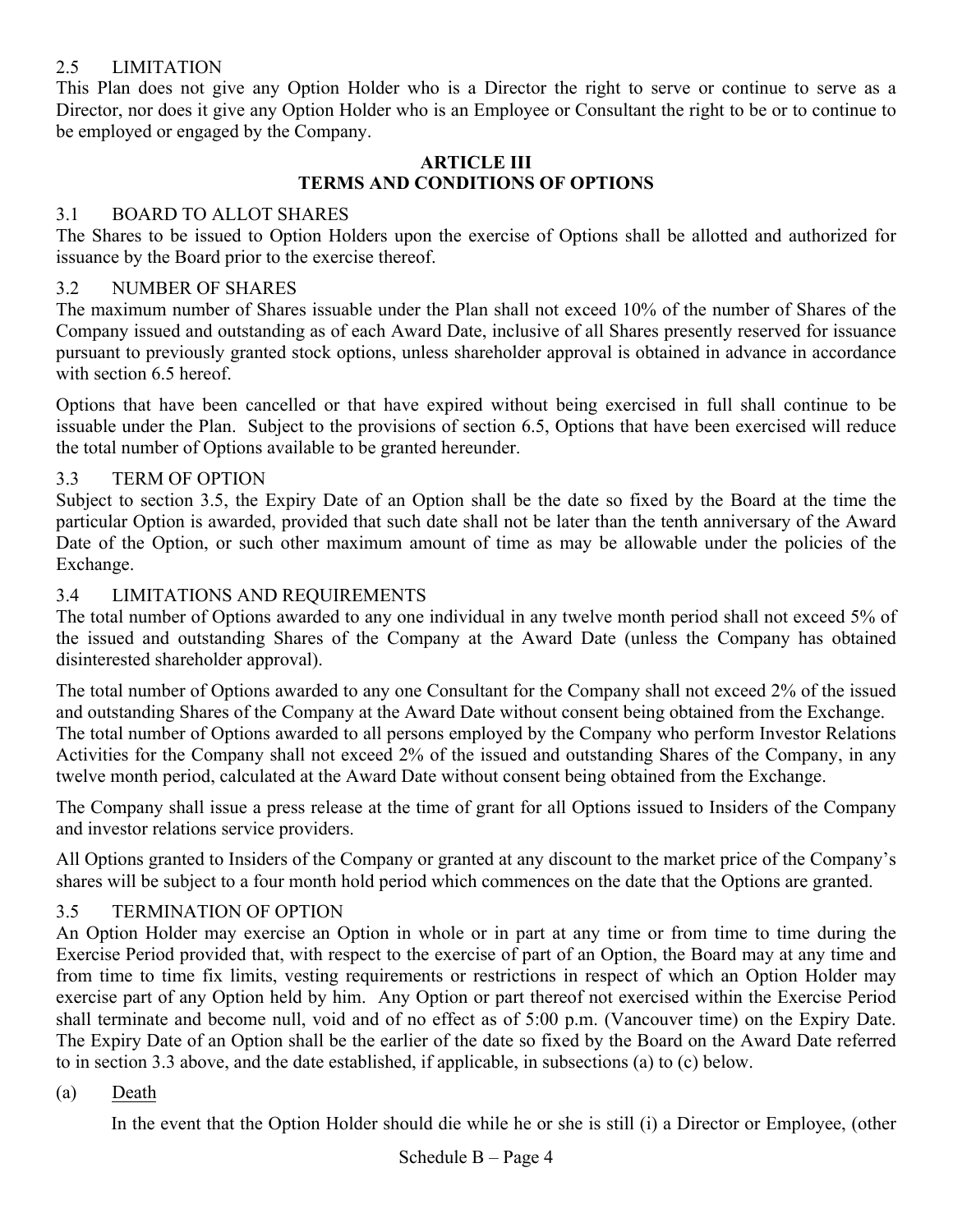than an Employee performing Investor Relations Activities) the Expiry Date shall be 12 months from the date of death of the Option Holder; or (ii) a Consultant, or an Employee performing Investor Relations Activities, the Expiry Date shall be one month from the date of death of the Option Holder.

(b) Ceasing to Hold Office

Unless otherwise determined by the Board of Directors in writing, in the event that the Option Holder holds his or her Option as Director and such Option Holder ceases to be a Director of the Company other than by reason of death, the Expiry Date of the Option shall be the 90th day following the date the Option Holder ceases to be a Director of the Company unless the Option Holder continues to be engaged by the Company as an Employee or Consultant, in which case the Expiry Date shall remain unchanged. However, if the Option Holder ceases to be a Director of the Company as a result of:

- (i) ceasing to meet the qualifications set forth in s.114 of the Business Corporations Act (British Columbia) or section 40 of the International Business Companies Act of Anguilla; or
- (ii) a special resolution having been passed by the members of the Company pursuant to the Company's bylaws,

then the Expiry Date shall be the date the Option Holder ceases to be a Director of the Company.

(c) Ceasing to be Employed

Unless otherwise determined by the Board of Directors in writing, in the event that the Option Holder holds his or her Option as an Employee or Consultant of the Company (other than an Employee or Consultant performing Investor Relations Activities) and such Option Holder ceases to be an Employee or Consultant of the Company other than by reason of death, the Expiry Date of the Option shall be the 30th day following the date the Option Holder ceases to be an Employee or Consultant of the Company unless the Option Holder ceases to be such as a result of:

- (i) termination for cause; or
- (ii) an order of the British Columbia Securities Commission, the Exchange, or any regulatory body having jurisdiction to so order,

in which case the Expiry Date shall be the date the Option Holder ceases to be an Employee or Consultant of the Company.

(d) Ceasing to Perform Investor Relations Activities

Notwithstanding the paragraph (c) immediately above, and unless otherwise determined by the Board of Directors in writing, in the event that the Option Holder holds his or her Option as an Employee or Consultant of the Company who provides Investor Relations Activities on behalf of the Company, and such Option Holder ceases to be an Employee or Consultant of the Company other than by reason of death, the Expiry Date shall be the date the Option Holder ceases to be an Employee or Consultant of the Company.

# 3.6 EXERCISE PRICE

The Exercise Price shall be that price per Share, as determined by the Board in its sole discretion, and announced as of the Award Date, at which an Option Holder may purchase a Share upon the exercise of an Option, provided that it shall not be less than the closing price of the Company's Shares traded through the facilities of the Exchange (or, if the Shares are no longer listed for trading on the Exchange, then such other exchange or quotation system on which the Shares are listed or quoted for trading) on the day preceding the Award Date, less any discount permitted by the Exchange, or such other price as may be required or permitted by the Exchange.

# 3.7 ASSIGNMENT OF OPTIONS

Options may not be assigned or transferred, and all Option Certificates will be so legended, provided however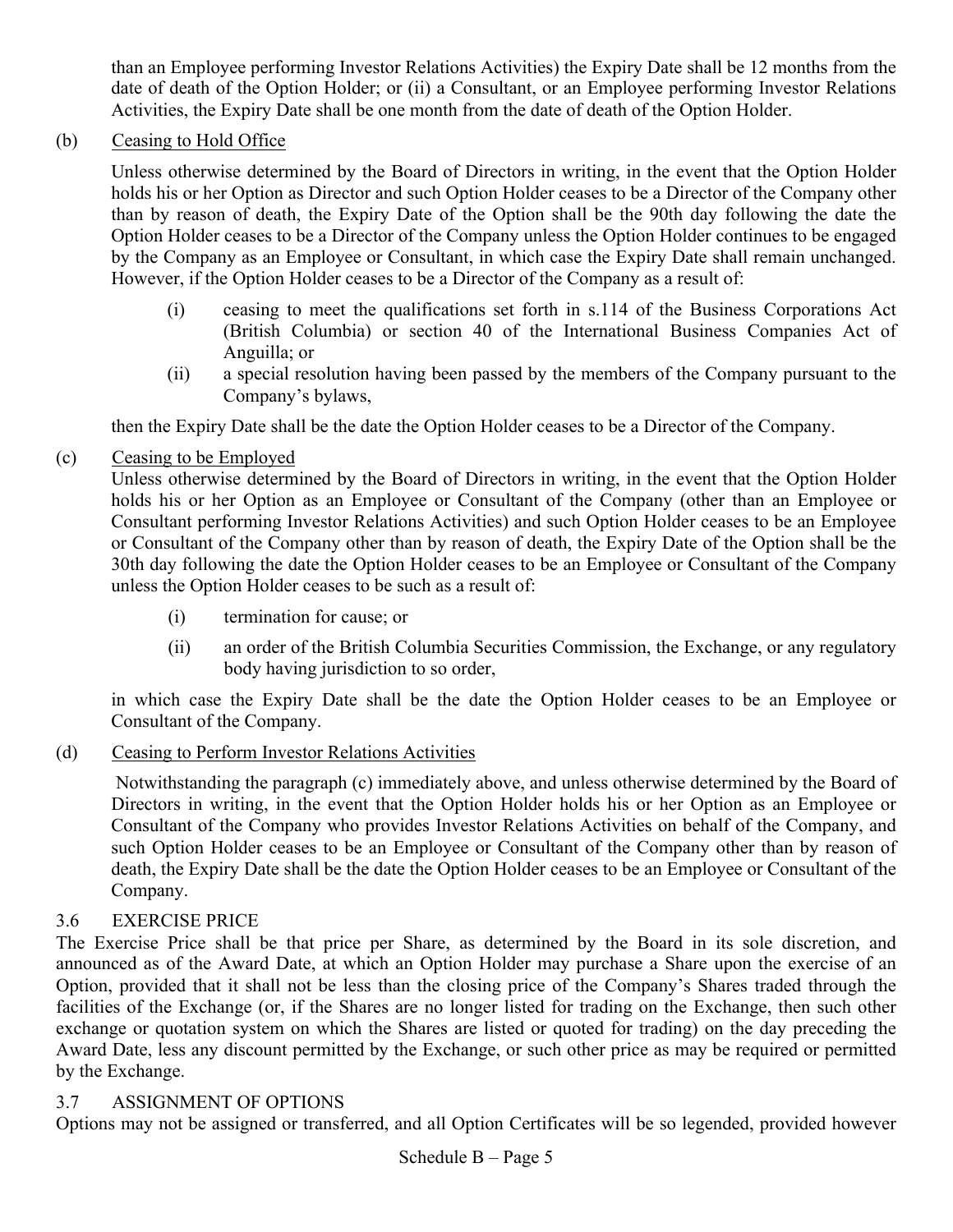that the Personal Representatives of an Option Holder may, to the extent permitted by section 4.1, exercise the Option within the Exercise Period.

# 3.8 PAYROLL WITHHOLDING

If the Company is required under the Income Tax Act (Canada) or any other applicable law to make source deductions in respect of employee stock option benefits and to remit to the applicable governmental authority an amount on account of tax on the value of the taxable benefit associated with the issuance of Common Shares on exercise of Options, then the Option Holder shall:

- (a) pay to the Company, in addition to the exercise price for the Options, sufficient cash as is reasonably determined by the Company to be the amount necessary to permit the required tax remittance;
- (b) authorize the Company, on behalf of the Option Holder, to sell in the market on such terms and at such time or times as the Company determines a portion of the Common Shares being issued upon exercise of the Options to realize cash proceeds to be used to satisfy the required tax remittance; or
- (c) make other arrangements acceptable to the Company to fund the required tax remittance.

# 3.9 ADJUSTMENTS

If prior to the complete exercise of any Option the Shares are consolidated, subdivided, converted, exchanged or reclassified or in any way substituted for (collectively the "Event"), the Option, to the extent that it has not been exercised, shall be adjusted by the Board in accordance with such Event in the manner the Board deems appropriate. No fractional Shares shall be issued upon the exercise of the Options and accordingly, if as a result of the Event an Option Holder would become entitled to a fractional share, such Option Holder shall have the right to purchase only the next lowest whole number of shares and no payment or other adjustment will be made with respect to the fractional interest so disregarded. Additionally, no lots of Shares in an amount less than 500 Shares shall be issued upon the exercise of the Options unless such amount of Shares represents the balance left to be exercised under the Options.

# 3.10 EXERCISE RESTRICTIONS

The Board may, at the time an Option is awarded or upon renegotiation of the same, attach restrictions relating to the exercise of the Option, including vesting provisions. Any such restrictions shall be recorded on the applicable Option Certificate.

Notwithstanding the above, Options issued to Consultants performing Investor Relations Activities must vest in stages over at least twelve months with not more than one-quarter of the Options vesting in any three month period.

# 3.11 REPRESENTATIONS

For Options granted to Employees, Consultants or Management Company Employees, both the Company and the Option Holder will represent that the Option Holder is a bona fide Employee, Consultant or Management Company Employee, as the case may be.

# **ARTICLE IV EXERCISE OF OPTION**

# 4.1 EXERCISE OF OPTION

An Option may be exercised only by the Option Holder or his Personal Representative. An Option Holder or his Personal Representative may exercise an Option in whole or in part, subject to any applicable exercise restrictions, at any time or from time to time during the Exercise Period up to 5:00 p.m. (Vancouver time) on the Expiry Date by delivering to the Administrator an Exercise Notice, the applicable Option Certificate and a certified cheque or bank draft payable to the Company in an amount equal to the aggregate Exercise Price of the Shares to be purchased pursuant to the exercise of the Option.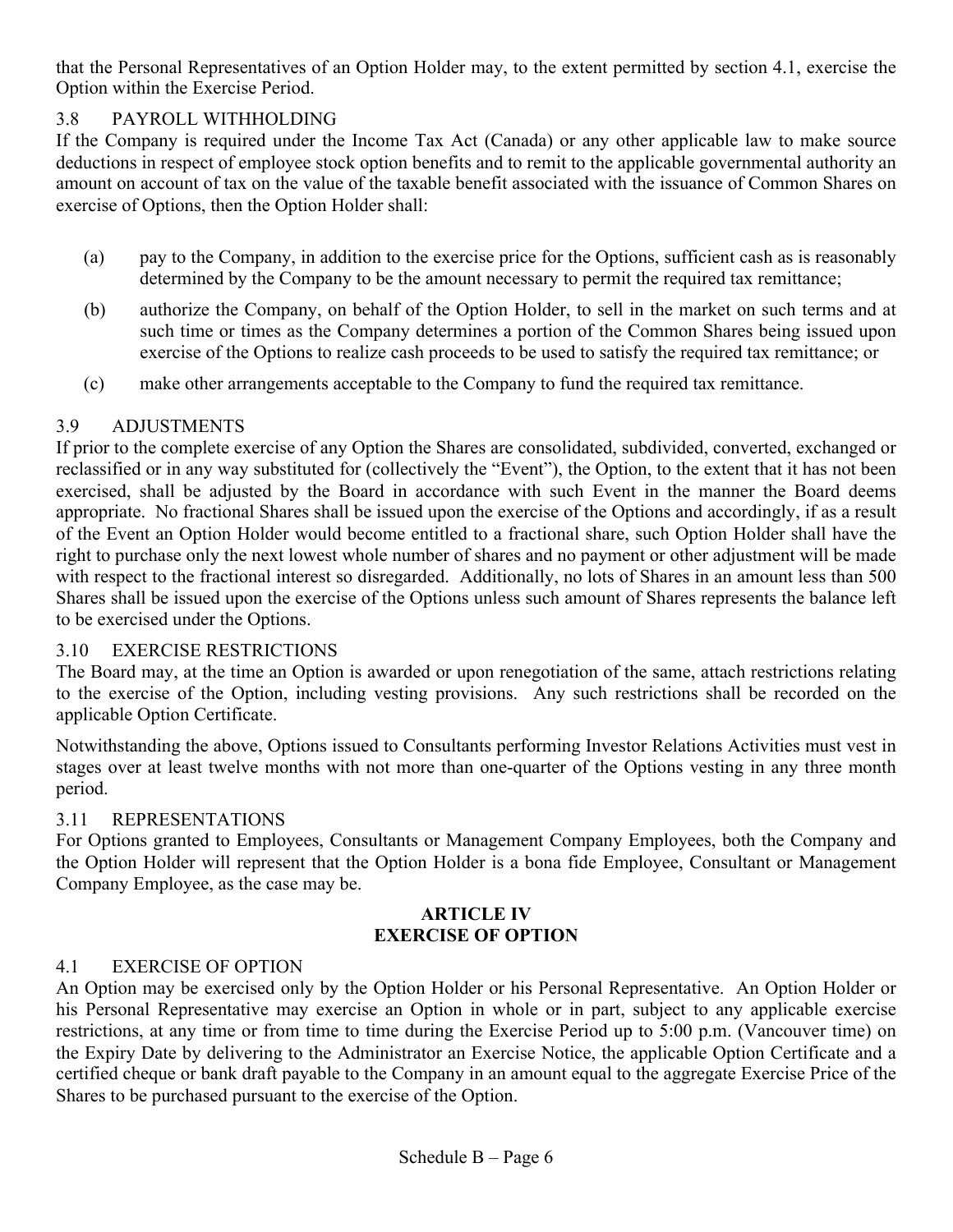# 4.2 ISSUE OF SHARE CERTIFICATES

As soon as practicable following the receipt of the Exercise Notice, the Administrator shall cause to be delivered to the Option Holder a certificate for the Shares so purchased. If the number of Shares so purchased is less than the number of Shares subject to the Option Certificate surrendered, the Administrator shall forward a new Option Certificate to the Option Holder concurrently with delivery of the aforesaid share certificate for the balance of the Shares available under the Option.

# 4.3 CONDITION OF ISSUE

The issue of Shares by the Company pursuant to the exercise of an Option is subject to this Plan and compliance with the laws, rules and regulations of all regulatory bodies applicable to the issuance and distribution of such Shares and to the listing requirements of any stock exchange or exchanges on which the Shares may be listed. The Option Holder agrees to comply with all such laws, rules and regulations and agrees to furnish to the Company any information, report and/or undertakings required to comply with and to fully cooperate with the Company in complying with such laws, rules and regulations.

# 4.4 MONITORING OF TRADES

An Option Holder who performs Investor Relations Activities shall provide written notice to the Board of each of his trades of securities of the Company, within five business days of each trade.

# **ARTICLE V ADMINISTRATION**

# 5.1 ADMINISTRATION

The Plan shall be administered by the Board, or an Administrator on the instructions of the Board or such committee of the Board formed in respect of matters relating to the Plan. The Board or such committee may make, amend and repeal at any time and from time to time such regulations not inconsistent with this Plan as it may deem necessary or advisable for the proper administration and operation of this Plan and such regulations shall form part of this Plan. The Board may delegate to the Administrator or any Director, Employee or officer of the Company such administrative duties and powers as it may see fit.

# 5.2 INTERPRETATION

The interpretation by the Board or its authorized committee of any of the provisions of this Plan and any determination by it pursuant thereto shall be final and conclusive and shall not be subject to any dispute by any Option Holder. No member of the Board or any person acting pursuant to authority delegated by the Board hereunder shall be liable for any action or determination in connection with this Plan made or taken in good faith and each member of the Board and each such person shall be entitled to indemnification with respect to any such action or determination in the manner provided for by the Company.

# **ARTICLE VI APPROVALS, AMENDMENTS AND TERMINATION**

# 6.1 APPROVALS REQUIRED FOR PLAN

Prior to its implementation by the Company, this Plan is subject to the receipt of approval by the shareholders of the Company at a general meeting and approval of the Exchange.

# 6.2 PROSPECTIVE AMENDMENT

Subject to applicable regulatory approval, the Board may from time to time amend this Plan and the terms and conditions of any Option thereafter to be awarded and, without limiting the generality of the foregoing, may make such amendments for the purpose of meeting any changes in any relevant law, Exchange policy, rule or regulation applicable to this Plan, any Option or the Shares, or for any other purpose which may be permitted by all relevant laws, rules and regulations, provided always that any such amendment shall not alter the terms or conditions of any Option or impair any right of any Option Holder pursuant to any Option awarded prior to such amendment.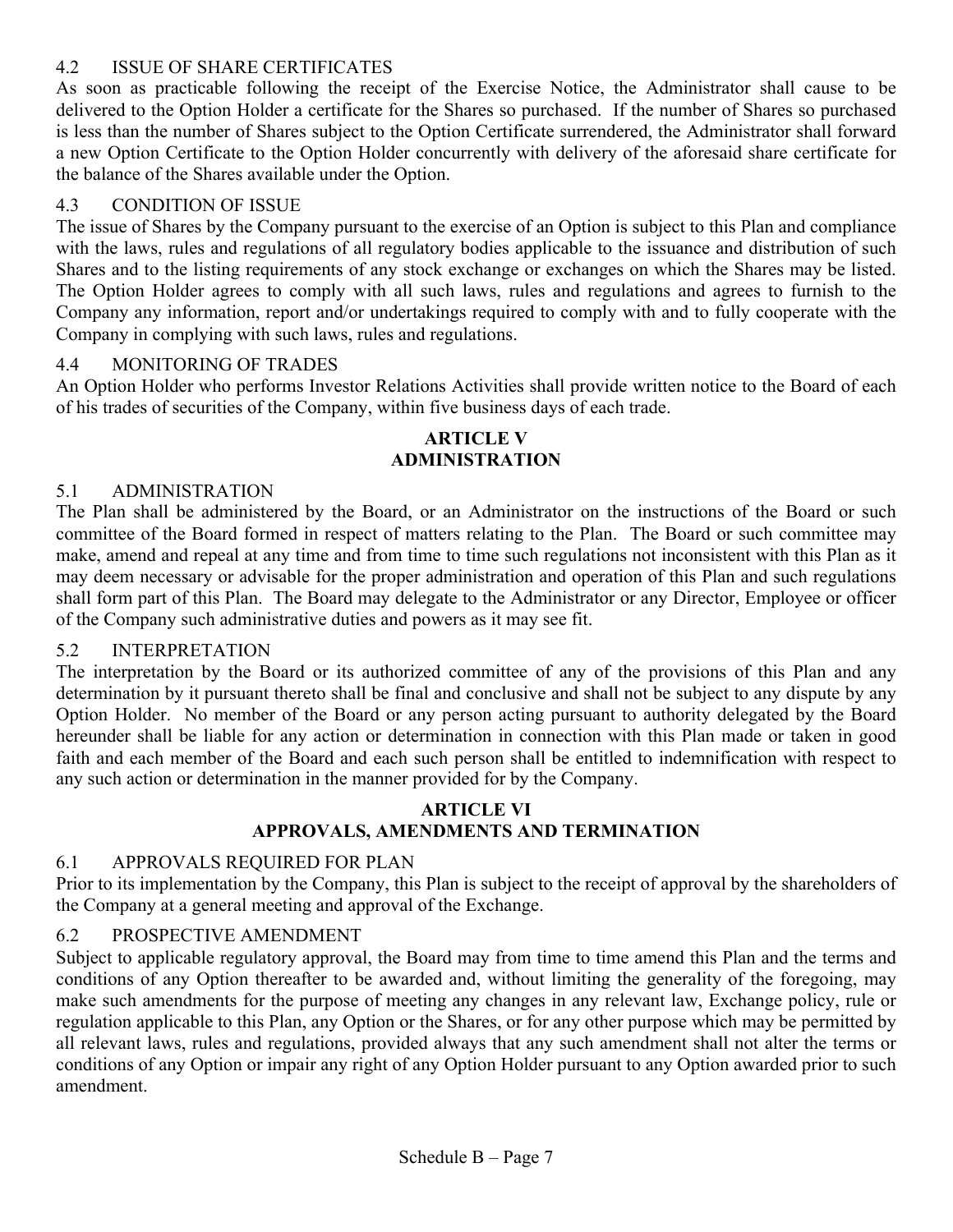# 6.3 RETROACTIVE AMENDMENT

Subject to applicable regulatory approval, the Board may from time to time retroactively amend this Plan and may also, with the consent of the affected Option Holders, retroactively amend the terms and conditions of any Options which have been previously awarded.

# 6.4 EXCHANGE APPROVAL

With the consent of affected Option Holders, the Board may amend the terms of any outstanding Option so as to reduce the number of optioned Shares, increase the Exercise Price, or cancel an Option without Exchange approval. Any other amendment will be subject to receiving prior Exchange approval.

# 6.5 SHAREHOLDER APPROVAL

This Plan must be approved by the Company's shareholders annually, at a duly called meeting of the shareholders. Disinterested shareholder approval (as defined in Exchange policy) will be required for: (i) any reduction in the exercise price of Options granted to Insiders, if the Option Holder is an Insider of the Company at the time of the proposed amendment; and (ii) the situations where the Plan, together with all other outstanding options, could result at any time in:

- (a) the number of shares reserved for issuance under stock options granted to Insiders exceeding 10% of the Company's issued Shares;
- (b) the grant to Insiders, within a 12 month period, of a number of options exceeding 10% of the Company's issued Shares;
- (c) the issuance to any one Option Holder, within a 12 month period, of a number of Shares exceeding 5% of the Company's Shares, or
- (d) such other maximum amounts as may allowable under the policies of the Exchange.

# 6.6 TERMINATION

The Board may terminate this Plan at any time provided that such termination shall not alter the terms or conditions of any Option or impair any right of any Option Holder pursuant to any Option awarded prior to the date of such termination and notwithstanding such termination the Company, such Options and such Option Holders shall continue to be governed by the provisions of this Plan.

# 6.7 AGREEMENT

The Company and every person to whom an Option is awarded hereunder shall be bound by and subject to the terms and conditions of this Plan.

# **END OF DOCUMENT**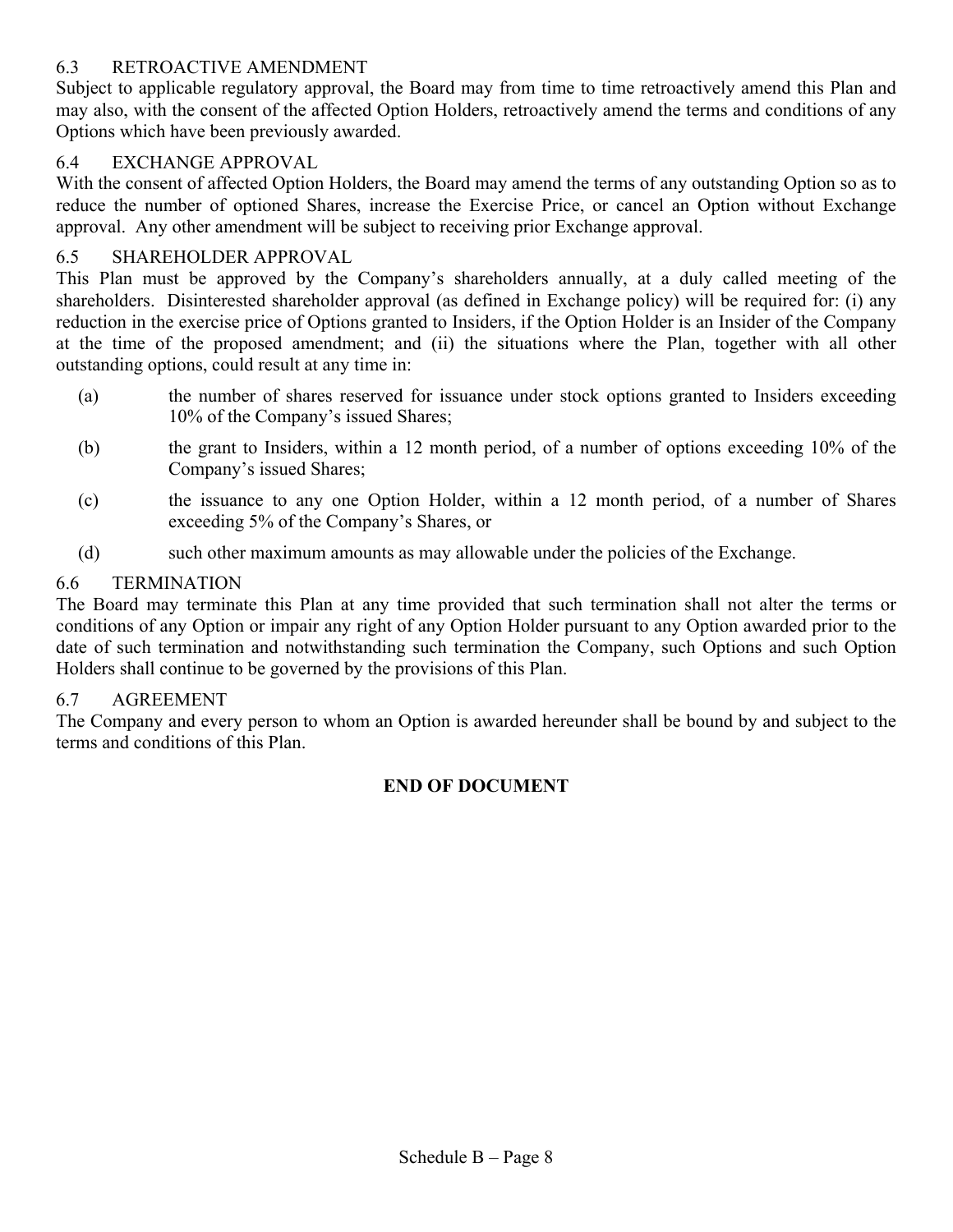# *Schedule A SHOAL GAMES LTD.*

# *STOCK OPTION PLAN*

# *Option Certificate*

| This certificate is issued pursuant to the provisions of the Shoal Games Ltd. (the "Company") Stock Option Plan (the "Plan") |                                                        |                                                                                                                                                         |  |  |  |  |
|------------------------------------------------------------------------------------------------------------------------------|--------------------------------------------------------|---------------------------------------------------------------------------------------------------------------------------------------------------------|--|--|--|--|
|                                                                                                                              | and evidences that (Name of Optionee)                  | is the holder of                                                                                                                                        |  |  |  |  |
|                                                                                                                              | an option (the "Option") to purchase up to             | (Number of Shares) common shares (the "Shares") in the                                                                                                  |  |  |  |  |
|                                                                                                                              | capital stock of the Company at a purchase price of \$ | per Share. Subject to the provisions of the Plan:                                                                                                       |  |  |  |  |
| (a)                                                                                                                          | the Award Date of this Option is                       | (insert date of grant); and                                                                                                                             |  |  |  |  |
| (b)                                                                                                                          | the Expiry Date of this Option is                      | (insert date of expiry).<br>The right to purchase Shares under the Option will vest in the Holder in increments over the term of the Option as follows: |  |  |  |  |
|                                                                                                                              | Date                                                   | <b>Cumulative Number of Shares</b><br>which may be Purchased                                                                                            |  |  |  |  |
|                                                                                                                              |                                                        |                                                                                                                                                         |  |  |  |  |

This Option may be exercised in accordance with its terms at any time and from time to time from and including the Award Date through to and including up to 5:00 p.m. (Vancouver time) on the Expiry Date, by delivering to the Company an Exercise Notice, in the form provided in the Plan, together with this certificate and a certified cheque or bank draft payable to the Company in an amount equal to the aggregate of the Exercise Price of the Shares in respect of which this Option is being exercised.

#### **IMPORTANT INFORMATION REGARDING**

# **INCOME TAX WITHHOLDING REQUIREMENTS**

**The Company shall not be obligated to cause the issuance, transfer or delivery of a certificate or certificates representing Optioned Shares to the Optionee, until provision has been made by the Optionee, to the satisfaction of the Company, for the payment of the aggregate exercise price for all Optioned Shares for which the Option shall have been exercised, and for satisfaction of any tax withholding obligations associated with such exercise.**

This certificate and the Option evidenced hereby is not assignable, transferable or negotiable and is subject to the detailed terms and conditions contained in the Plan. This certificate is issued for convenience only and in the case of any dispute with regard to any matter in respect hereof, the provisions of the Plan and the records of the Company shall prevail. Resale of the Shares acquired upon exercise of the Options is restricted until  $\qquad \qquad$  20. By countersigning this Option Certificate:

- (a) the Option Holder acknowledges that the Option Holder has read and understands the Plan and agrees to the terms and conditions of the Plan and this Option Certificate;
- (b) The undersigned hereby consents to:
	- (i) the disclosure of Personal Information by the undersigned to the Exchange (as defined in Appendix 6A of the policies of the Exchange attached hereto) pursuant to this Form; and
	- (ii) the collection, use and disclosure of Personal Information by the Exchange for the purposes described in the attached Appendix 6A or as otherwise identified by the Exchange, from time to time.

IN WITNESS WHEREOF the parties hereto have executed this Option Certificate as of the day of  $\qquad \qquad$ , 20\_\_\_\_.



 **Authorized Signatory**

**«Name», Option Holder**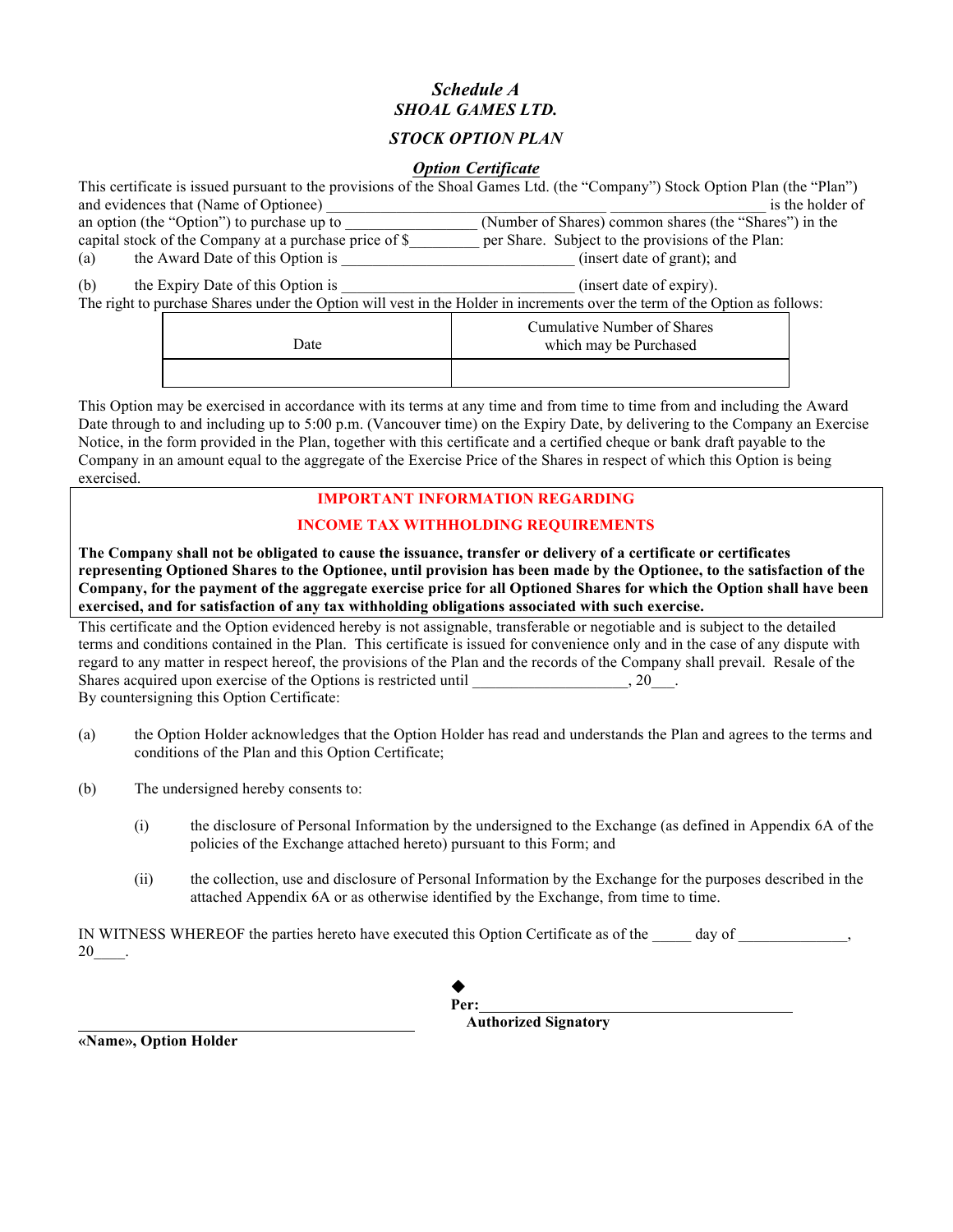# *Schedule B EXERCISE NOTICE*

#### To: The Administrator, Stock Option Plan **Shoal Games Ltd.** (the "Company")

The undersigned hereby irrevocably gives notice, pursuant to the Company's Stock Option Plan (the "Plan"), of the exercise of the Option to acquire and hereby subscribes for (cross out inapplicable item):

(a) all of the Shares; or

(b) \_\_\_\_\_\_\_\_\_\_\_\_\_\_\_\_\_\_\_\_\_\_\_\_ of the Shares, which are the subject of the Option Certificate attached hereto.

Calculation of total Exercise Price:

| ( <i>i</i> ) | number of Shares to be acquired on exercise: | <b>Shares</b> |
|--------------|----------------------------------------------|---------------|
|              |                                              |               |

(ii) multiplied by the Exercise Price per Share:  $\$\$ 

TOTAL EXERCISE PRICE, enclosed herewith:  $\$ 

The undersigned tenders herewith a certified cheque or bank draft in an amount equal to the total Exercise Price of the aforesaid Shares, as calculated above, and directs the Company to issue the share certificate evidencing said Shares in the name of the undersigned to be mailed to the undersigned at the following address:

 $\mathcal{L}_\text{max}$  and  $\mathcal{L}_\text{max}$  and  $\mathcal{L}_\text{max}$  and  $\mathcal{L}_\text{max}$  and  $\mathcal{L}_\text{max}$ 

\_\_\_\_\_\_\_\_\_\_\_\_\_\_\_\_\_\_\_\_\_\_\_\_\_\_\_\_\_\_\_\_\_\_\_\_\_\_\_\_\_\_\_\_\_

DATED the  $\rule{1em}{0.15mm}$  day of  $\rule{1.15mm}{0.15mm}$ , 20.

Signature of Option Holder

Name of Option Holder (please print)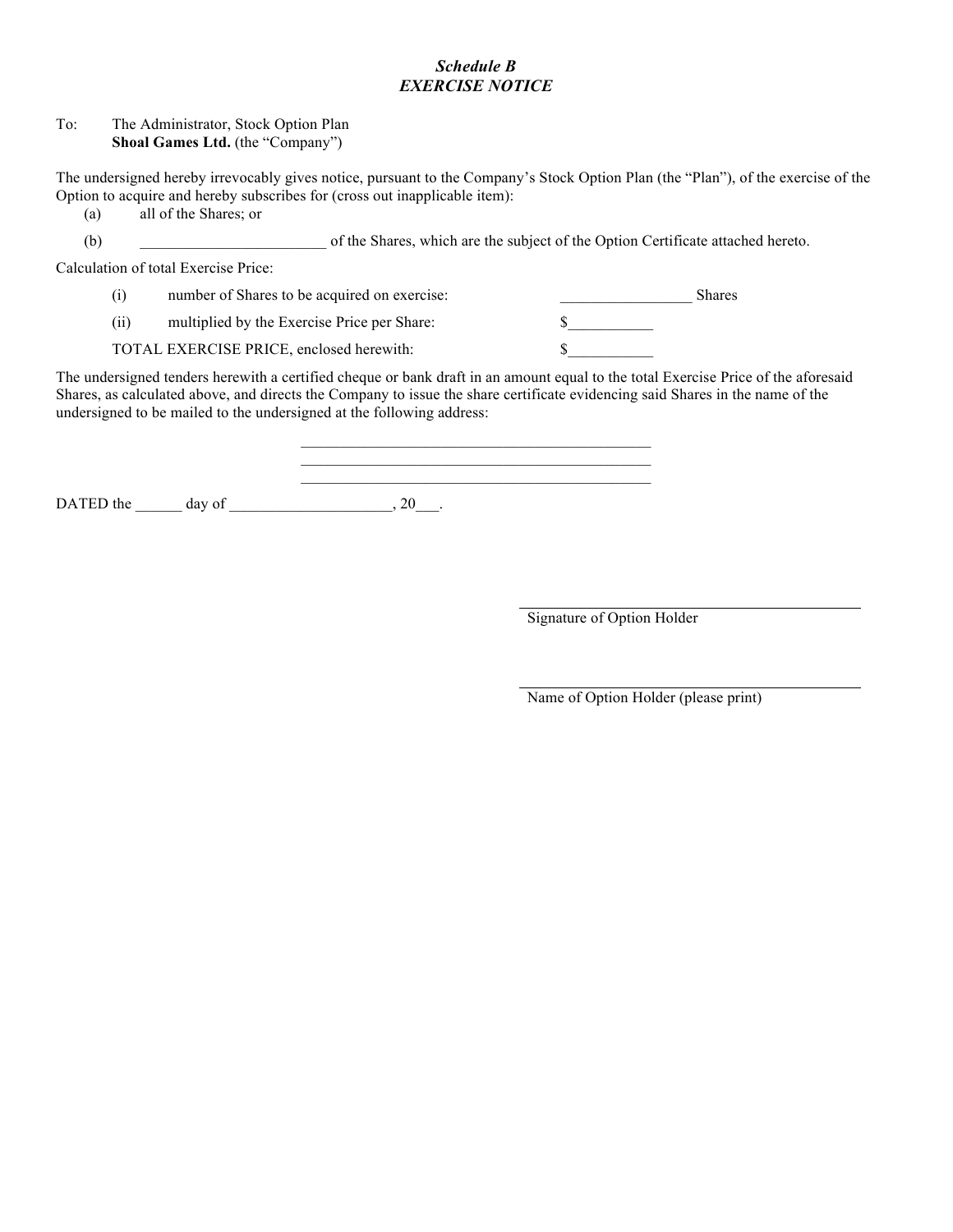# **PROXY**

THIS PROXY IS SOLICITED BY MANAGEMENT OF SHOAL GAMES LTD. (PREVIOULSY BINGO.COM, LTD.) (THE "COMPANY") FOR USE AT THE ANNUAL GENERAL MEETING OF SHAREHOLDERS (THE "MEETING") TO BE HELD ON WEDNESDAY SEPTEMBER 23, 2015, STARTING AT 11:00 A.M., ANGUILLIAN TIME, IN THE BOARDROOM OF THE SHOAL GAMES LTD., ANGUILLA OFFICES LOCATED AT GROUND FLOOR, HANSA BANK BUILDING, LANDSOME ROAD, THE VALLEY, ANGUILLA, BRITISH WEST INDIES AND ANY ADJOURNMENT THEREOF.

The undersigned shareholder of the Company hereby appoints T. M. Williams, a director of the Company, or failing this person, Henry Bromley, a member of management of the Company, or in the place of both of the foregoing, \_\_\_\_\_\_\_\_\_\_\_\_\_\_\_\_\_\_\_\_\_\_\_\_\_\_\_\_\_\_ (PLEASE PRINT NAME), as proxy holder for and on behalf of the undersigned, with power of substitution, to attend, act and vote for and in the name of the undersigned at the Meeting and at every adjournment thereof, with respect to all or of the common shares of the Company registered in the name of the undersigned. Unless otherwise expressly stated herein by the undersigned, receipt of this proxy, duly executed and dated, revokes any former proxy given to attend and vote at the meeting and at any adjournment thereof. Unless the undersigned directs otherwise, the nominee is hereby instructed to vote the common shares of the Company held by the undersigned as follows:

|    |                                                                                                                                                                                      | For                      | Against | Abstain |
|----|--------------------------------------------------------------------------------------------------------------------------------------------------------------------------------------|--------------------------|---------|---------|
| 1. | (a) To elect Tarrnie Williams as a director                                                                                                                                          |                          |         |         |
|    | (b) To elect Jason Williams as a director                                                                                                                                            | ΙI                       |         |         |
|    | (c) To elect Christopher Mark Devereux as a director                                                                                                                                 | П                        |         |         |
|    | (d) To elect George Whitton as a director                                                                                                                                            | П                        |         |         |
|    | (e) To elect Fiona Curtis as a director                                                                                                                                              | O                        |         |         |
| 2. | To appoint Davidson & Company LLP, Chartered Accountants, as the<br>auditor of the Company for the ensuing year and to authorize the directors to<br>set the auditor's remuneration. | $\overline{\phantom{a}}$ |         |         |
| 3. | To ratify and confirm the Company's Rolling Stock Option Plan                                                                                                                        |                          |         |         |
| 4. | To approve transaction of other business                                                                                                                                             |                          |         |         |
|    |                                                                                                                                                                                      |                          |         |         |

The undersigned shareholder hereby revokes any proxy previously given to attend and vote at the Meeting.

| Signature: |  |                            |  |  |  |
|------------|--|----------------------------|--|--|--|
|            |  | the company of the company |  |  |  |

(Proxy must be signed and dated)

Name:

(Please Print)

If someone other than the named shareholder signs this Proxy on behalf of the named shareholder, documentation acceptable to the Chairman of the Meeting must be deposited with this Proxy granting signing authority to the person signing the proxy.

To be used at the Meeting, this Proxy must be received at the offices of Computershare Investor Services Inc. ("Computershare") by mail or by fax no later than 48 hours preceding the Meeting or with the Chairman of the Meeting on the day of the Meeting prior to its commencement. The mailing address for Computershare is 2<sup>nd</sup> Floor, 510 Burrard Street, Vancouver, BC, V6C 3B9, Canada. A shareholder may vote their shares via telephone by calling: 1-866-732-VOTE (8683) Toll Free.

If a Shareholder would like to fax their voted proxy they may fax to: 1-866-249-7775 (within Canada & the United States) or 416-263- 9524 (International). Alternatively a Shareholder may vote using the internet at www.investorvote.com.